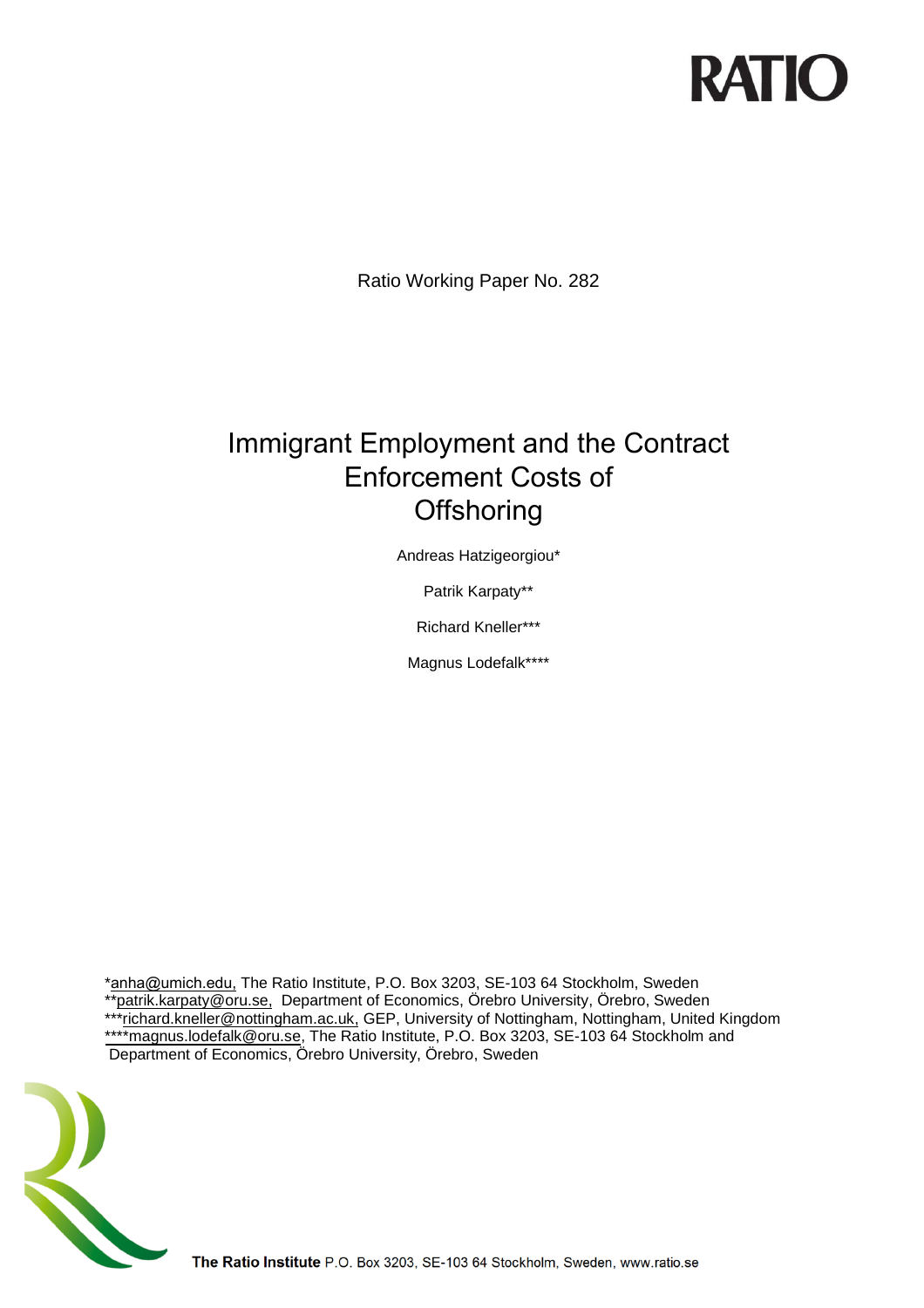# Immigrant Employment and the Contract Enforcement Costs of **Offshoring**

Andreas Hatzigeorgiou<sup>1</sup> Department of Urban Planning and Environment, KTH Royal Institute of Technology, Stockholm, Sweden

> Patrik Karpaty<sup>2</sup> Department of Economics, Örebro University, Örebro, Sweden

> Richard Kneller<sup>3</sup> GEP, University of Nottingham, Nottingham, United Kingdom

Magnus Lodefalk<sup>4</sup> Department of Economics, Örebro University, Ratio Institute, and the Global Labor Organization

This draft: February 2022

Offshoring continues to be an important dimension of firms' internationalization choices. However, offshoring also increases contract enforcement costs by inhibiting the coordination and monitoring of performance. Immigrant employees may reduce such costs through their specific knowledge of the employer, their country of birth and access to foreign networks. We develop a heterogeneous firm framework with immigrants and offshoring costs, including technology leakage. In the model, immigrant employees augment the supervisory services of headquarters and limit technology leakage, thereby reducing contract enforcement costs. Then, we bring our conjectures to rich administrative Swedish microlevel data that include specific information about the characteristics of employees, manufacturing firms and their bilateral offshoring. Our results support the hypothesis that immigrant employees increase offshoring intensity by lowering contract enforcement costs. Hiring one additional immigrant employee can increase offshoring by up to three percent on average, with the strongest effects found for skilled immigrant employees.

JEL Classification: F22, F23, F14, D21, D83

Key words: Offshoring; contract enforcement; immigrant employees; networks; information.

<sup>&</sup>lt;sup>1</sup> E-mail: anha@umich.edu.

<sup>&</sup>lt;sup>2</sup> E-mail: patrik.karpaty@oru.se.

 $3$  E-mail: richard.kneller@nottingham.ac.uk.

<sup>4</sup> Corresponding author. Department of Economics, Örebro University, 701 82 Örebro, Sweden, Tel: +46 722 217340, the Global Labor Organization and the Ratio Institute. E-mail: magnus.lodefalk@oru.se. We thank Holger Görg, Daniel Halvarsson, Tobias Stöhr and numerous seminar and conference participants for their helpful comments and suggestions. Lodefalk acknowledges financial support from the Jan Wallander and Tom Hedelius Research Foundation. The usual caveat applies.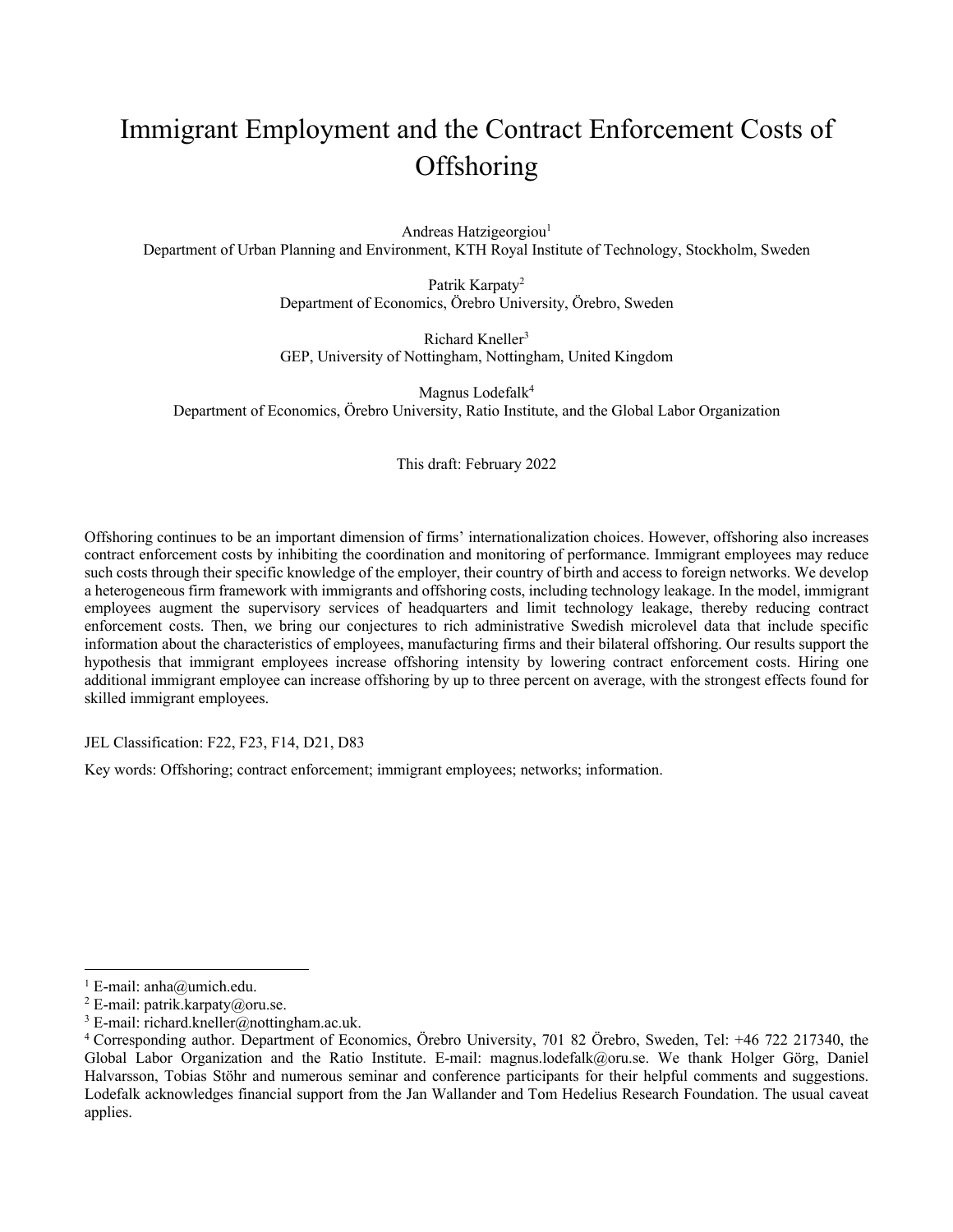### 1 Introduction

Among its many economic effects, the COVID-19 pandemic has highlighted the vulnerability of international value chains to disruptions, such as those from health-related threats and diverging policy instruments. To build greater resilience into international supply chains, firms may therefore need to increase investment in monitoring and longterm relationships with foreign upstream suppliers (Miroudot 2020).<sup>5</sup> As is well known from the offshoring literature, such remote monitoring, communication and coordination of offshore production is difficult, increasing contract enforcement costs (Grossman and Rossi-Hansberg 2018).

In this paper, we contribute, for the first time, theoretical and empirical evidence that immigrant employees can reduce such frictions and thereby facilitate firms' offshoring (Antràs and Helpman 2004; Rauch 2001). Immigrant employees possess knowledge about and networks within both their offshoring firm and their own country of birth. Their geographic proximity to senior managers of the firm promotes the volume and quality of the tacit information that is transmitted to the firm. Their own closeness to the foreign supplier's country facilitates remote communication and monitoring. Immigrant employees may therefore reduce contract enforcement costs for the firm that employs them by increasing the firm's capacity to coordinate, monitor and cajole the foreign upstream supplier to deliver, even in times of crisis. In this way, immigrant employment can increase the intensity and resilience of firms' offshoring relationships.

We conceptualize this idea by developing an offshoring model with heterogeneous firms and immigrants.<sup>6</sup> In our model, offshoring inhibits coordination and monitoring, in addition to increasing fixed costs for finding a supplier. Offshoring also imposes the risk of technology leakage, in a broad sense, including leakage of intellectual property rights and details about production, as well as supplier, distributor and customer networks. Technology leakage would allow the entry of new rivals of the offshoring firm. Immigrant employees with different skill levels can to a varying extent augment a firm's headquarters services related to the coordination and monitoring of

<sup>&</sup>lt;sup>5</sup> An alternative suggestion is to reshore production. Firms do not appear to be following this route, with trade in intermediate goods already reaching prepandemic levels.

<sup>6</sup> We draw on the heterogeneous firm trade models of Melitz (2003), Helpman et al. (2004) and Antras and Helpman (2004), as well as the R&D-offshoring exporters' model with technology leakage of Garcia-Vega and Huergo (2011), to provide a parsimonious framework for studying the effects of immigrant employment on variable contract enforcement costs.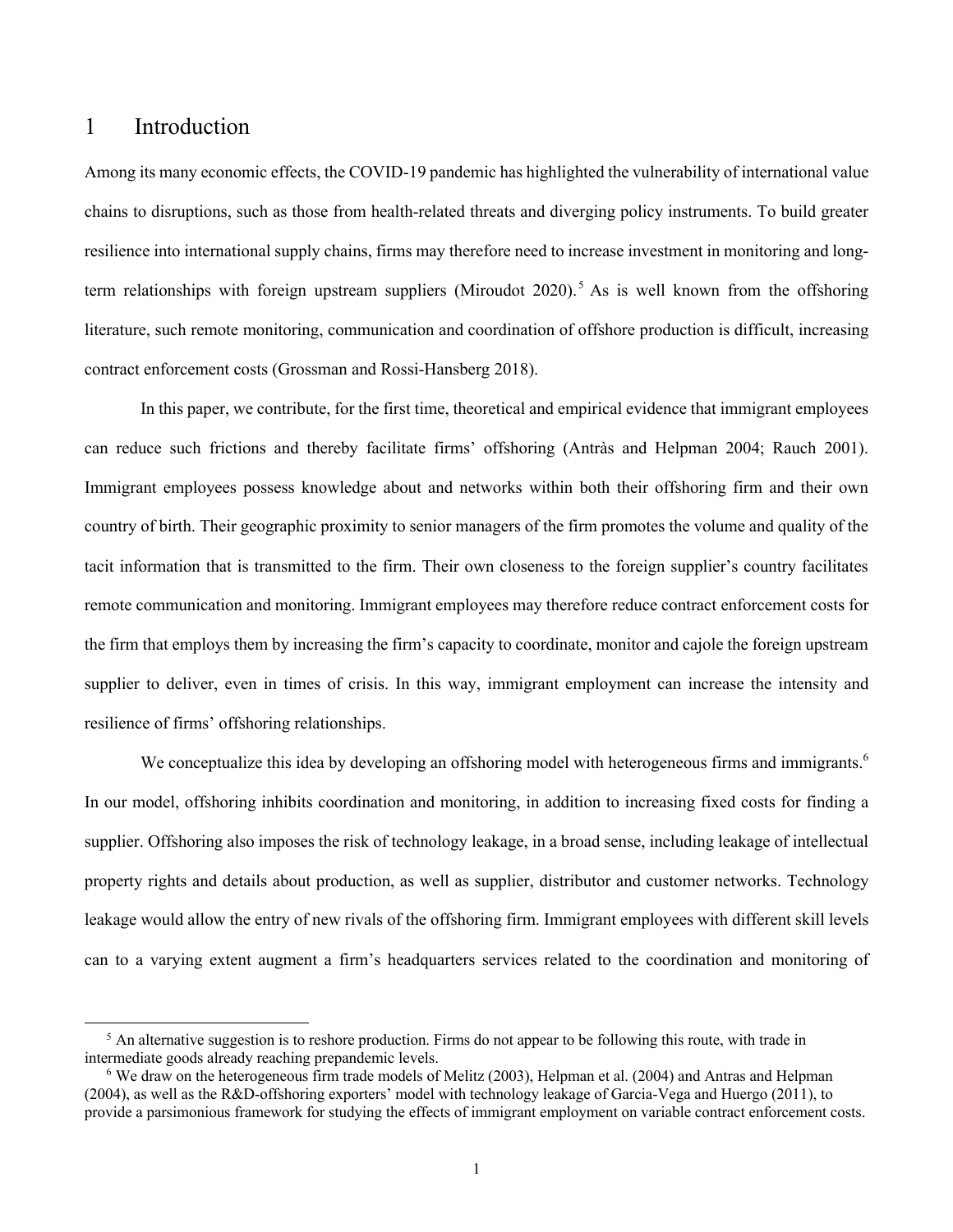offshoring as well as limit technology leakage, thereby reducing variable contract enforcement costs. In addition, immigrant communities contribute to the pool of knowledge about their home countries, thereby reducing the fixed offshoring costs of firms.

In the empirical part of the paper, we investigate whether the employment of more immigrants from a given country by a firm affects the intensity of offshoring to that same country. As with all empirical work on the connection between immigration and international trade, we must confront challenges to causal identification. We consider three approaches to this issue.

First, we recognize that employment by a firm of migrant workers from a given country does not occur randomly. The matched employer-employee data for Sweden that we use, which includes information on the country of birth of immigrant employees and the countries to which inputs are offshored by the firm, offers opportunities to address these issues. To focus tightly on our mechanism of interest, our baseline estimations include firm-country fixed effects. Adding these controls allows us to remove the effect of (time-invariant) firm-specific unobservable managerial or owner characteristics that make the firm simultaneously more open to a specific foreign market and to the employment of workers from that market. It also controls for (time-invariant) country-specific differences in institutional characteristics that affect the likelihood of workers appearing as migrants in Sweden and being used for offshoring. In addition, it extends these ideas to recognize that the specificities of the firm and the particular country may interact, i.e., the knowledge and understanding managers or owners have of the institutional, cultural and tacit characteristics of a country and its migrants, including any prejudices they have, are likely to be both firm and country specific. This knowledge could affect their willingness to use migrant employees from specific countries to supervise particular offshoring relationships and the intensity they use those destinations as a source of inputs.

Second, we present the results using an instrumental variable (IV) approach. Of concern here is the presence of time-varying changes at the firm-country level that might confound our findings for migrant employment and that exist in addition to the time-invariant firm-country effects we already control for. We consider two sets of instruments, both of which are based on factors governing immigration that are external to the firm. The first instrument set exploits the presence of demonstration effects from other firms and the idea that Swedish firms are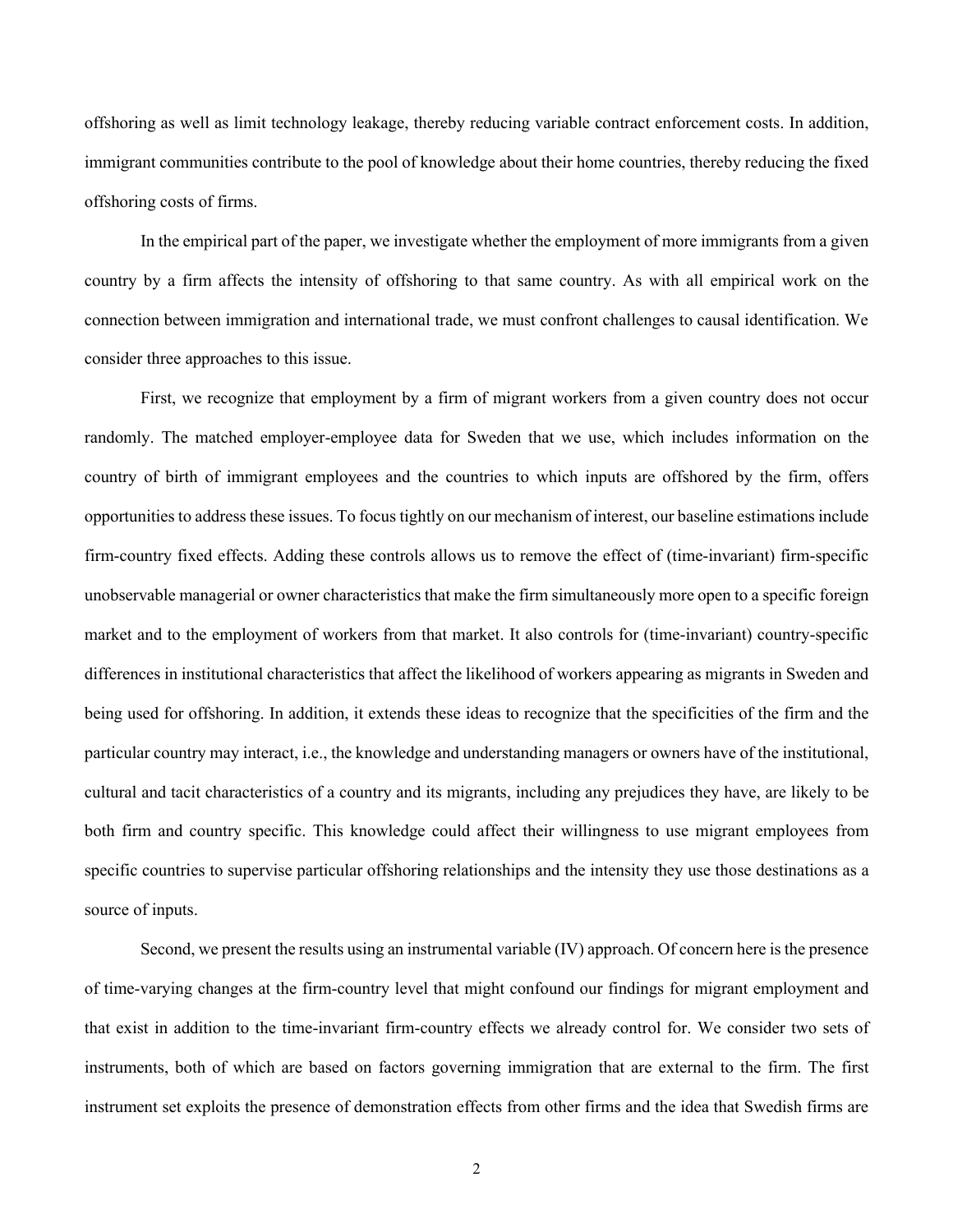increasingly working to promote diversity in the workforce (Proffice Group 2015). We construct measures of the average number of immigrants employed in other Swedish firms over time and, as a refinement of this, the average number of immigrants employed in other firms within the same three-digit industry. We utilize the time variation in the instrument to capture trends in hiring policies. The dual approach enables us to test for instrument exogeneity. As an alternative IV strategy, we build upon the idea that the flow of immigrants to Sweden is outside of the control of an individual firm. Here, to ensure that the immigrant shocks are exogenous to Swedish firms, we exploit the strong correlation between Swedish and Danish immigration stocks using shocks to Danish immigration. Our Bartik-style instrument connects the fixed preperiod employment of immigrant workers by Swedish firms with Danish shocks to immigration from each country.

Third, we provide further support for the idea that immigrant employees carry assets that can reduce variable contract enforcement costs by exploiting the granularity of the data to consider treatment heterogeneity. Under our hypothesis, an immigrant employee, with knowledge and networks of her employing firm as well as her host and home countries, has an advantage in supervising the offshoring relationship between her firm and a foreign supplier from the country of her birth. However, immigrant employees from a country are not homogenous in the assets they carry; those with the highest skill levels are likely to have the most relevant knowledge, abilities, and networks, as well as the greatest opportunity to communicate with managers in both the offshoring and the supplying firm. Skilled immigrant employees can therefore effectively augment the supervisory services of the headquarters and deter technology leakage during the *ex post* contracting phase by improving coordination, monitoring and persuasion, as well as by promoting trustful relations. As a result, we would anticipate weaker or an absence of effects on offshoring intensity when the firm employs immigrants who are less skilled. The less skilled immigrants are likely to carry less relevant knowledge, abilities and networks. They are also further away from positions of responsibility within the firm. We would also anticipate that other skills possessed by immigrants, such as language skills for translation or the experience with the formal and informational institutions within a country, are unlikely to substantially differ across workers and industries, ruling out alternative mechanisms. Additionally, we expect contract enforcement costs to be the highest for inputs that are contract- and R&D intensive. We therefore extend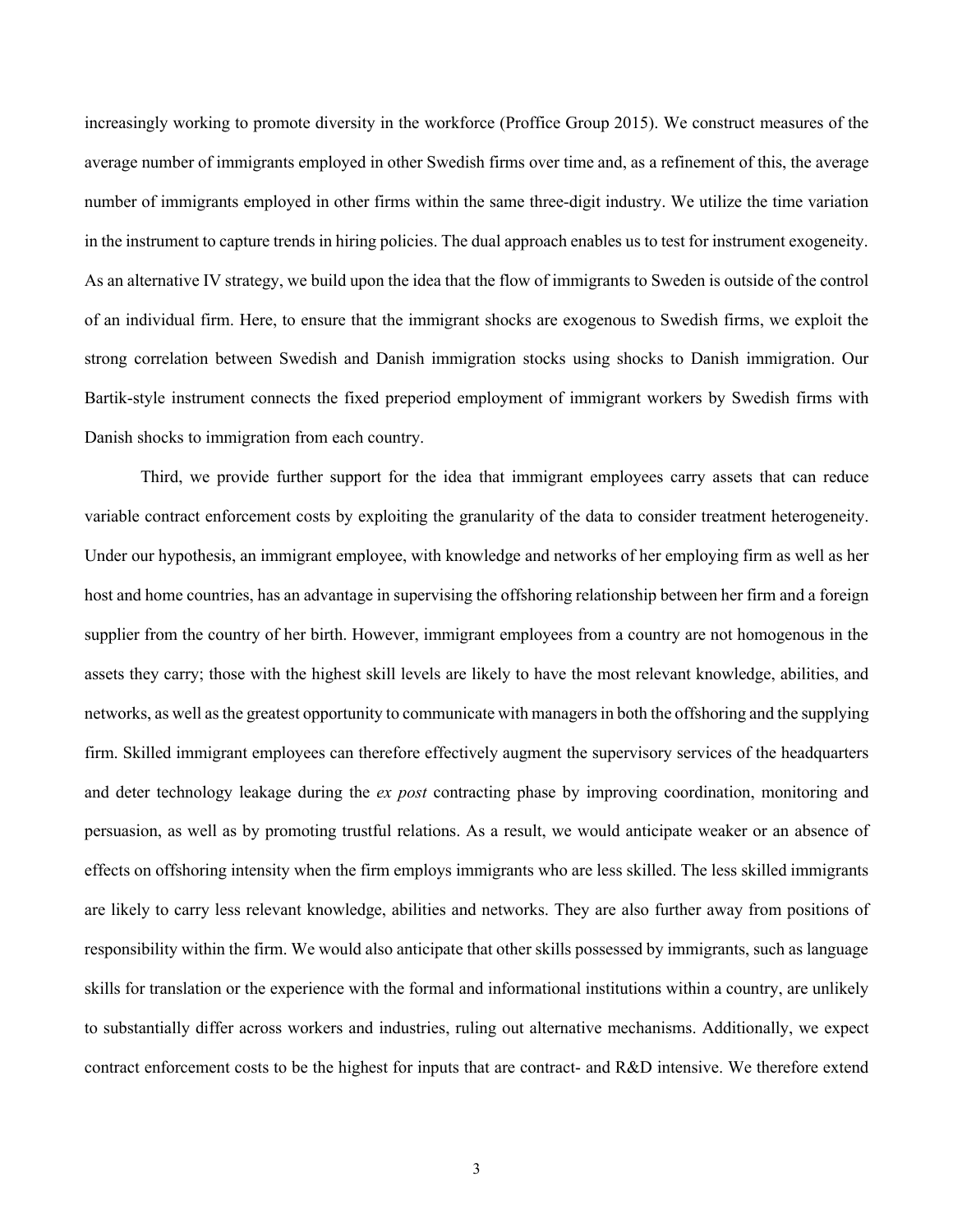the analysis to test whether the effects of immigrant employment are strongest for skilled workers and contract and R&D-intensive inputs.

The baseline results from the empirical analysis suggest that employment of immigrants increases the value of offshored inputs purchased by Swedish firms. Hiring one additional foreign-born person from country *c* can increase offshoring by up to three percent on average to country *c*. These effects are, however, largely confined to skilled immigrants and to R&D and contract-intensive products. At its largest, we find that employing an additional skilled immigrant increases the value of offshored contracts and R&D-intensive products by 11 to 24 percent on average. This pattern of results supports the proposition that offshoring firms can utilize the knowledge, abilities and contacts of foreign-born employees to reduce contract enforcement costs related to, e.g., monitoring, coordination and technology leakage. In this way, hiring immigrants may promote the intensity and resilience of firms' offshoring activities. Additionally, we find that immigrant communities increase the probability to offshore to their country of origin, suggesting a lowering of the fixed costs of offshoring. Outside of the employment of skilled immigrants, the analysis generates less consistent evidence of an effect on the value of offshoring from immigrant employment.

This paper is organized as follows. Section 2 describes previous research and identifies more clearly the contributions this paper makes to the literature. Section 3 presents the conceptual framework. Section 4 explains the empirical approach and estimation strategies. Section 5 describes the data, and section 6 provides the results, along with various extensions and robustness tests. Section 7 concludes. (Additional results and details are provided in the Online Appendix.)

## 2 Related Research

This study is related to two strands of literature. First, it adds to the literature on trade costs and their effect on offshoring decisions. This literature emphasizes that firms may split production across different countries to achieve benefits from, *inter alia*, differences in labor costs (Grossman and Rossi-Hansberg 2008, 2012; Bernard et al.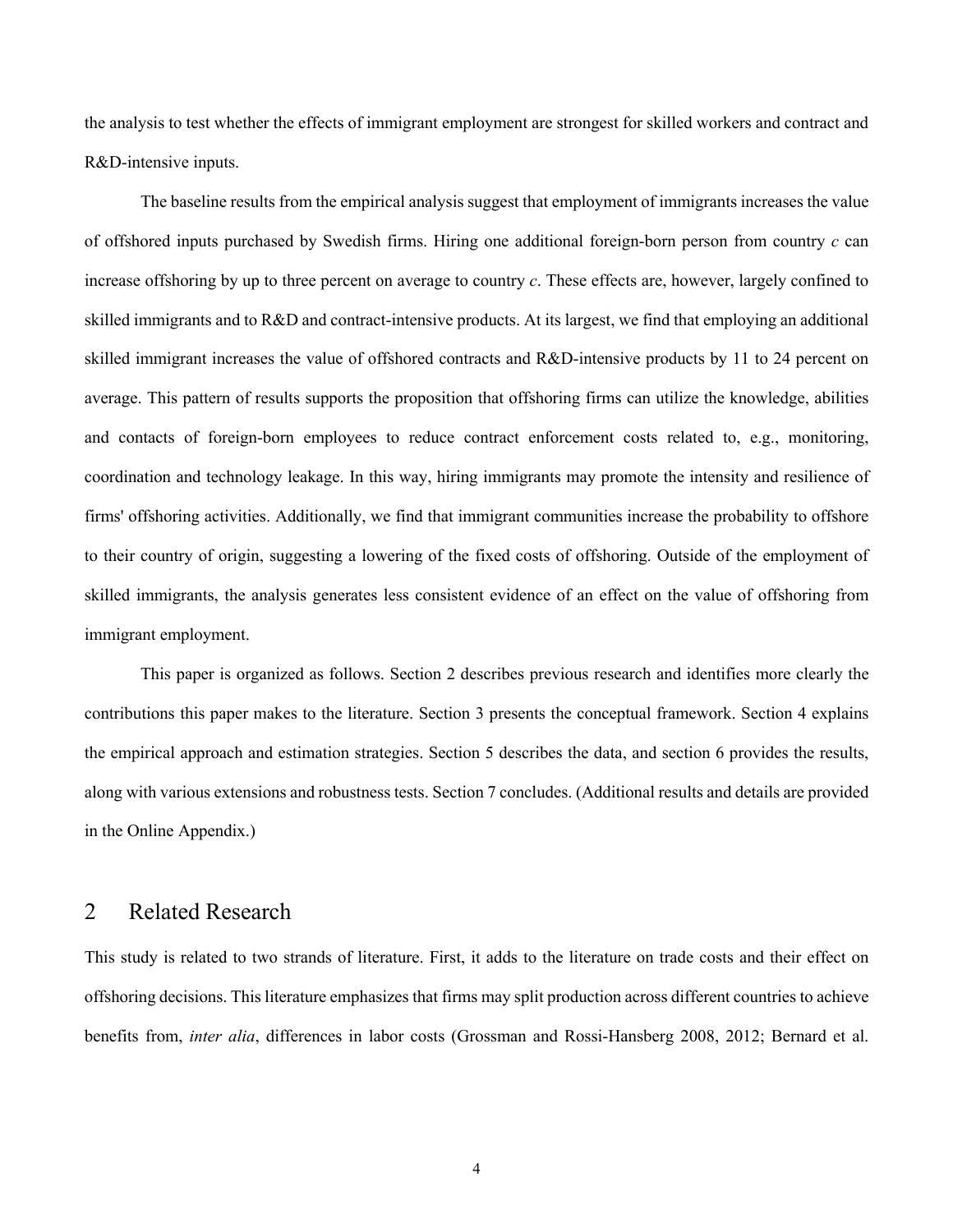$2020$ .<sup>7</sup> In these models, the procurement of intermediate inputs from foreign producers by firms is then often characterized as a trade-off between the benefit of lower purchase prices compared to domestically produced equivalents versus higher costs associated with transportation and, more importantly, coordination and monitoring.

The trade costs associated with offshoring commonly take two different forms. Offshoring is associated with sunk costs, such as those related to searching for matching suppliers (Antràs and Helpman 2004). Offshoring also involves variable costs beyond transportation because it requires cross-border coordination and monitoring of the value chain to ensure contract enforcement (Head et al. 2009; Cuberes 2013; Cristea 2012; Growe 2019). These supervisory costs increase with distance, as long-distance coordination and monitoring are inherently difficult.<sup>8</sup> Differences in the business environment, alongside cultural factors, can further complicate long-distance business relations and increase uncertainty. Firms may therefore need to invest in establishing, sustaining and developing long-distance relations (Johanson and Vahlne 2009; Hasche 2013).<sup>9</sup> We conceptualize and empirically analyze the role of foreign-born employees in promoting offshoring through the reduction in variable contract enforcement costs.

Second, our study is closely related to the empirical literature on the relationship between migration and trade, ignited by the seminal papers of Gould (1994) and Head and Ries (1998). This literature assumes migrants can reduce information frictions and increase trust in trading relationships (the foreign market and contacts mechanism), facilitating international trade, alongside a direct effect from raising bilateral imports from their countries of origin (the preference mechanism).

<sup>7</sup> Globally, trade in intermediates accounts for 57 percent of world trade (WTO 2019). In the OECD countries, intermediate goods and services account for 56 percent and 73 percent of total trade, respectively (Miroudot et al. 2009).

 $8$  The current pandemic illustrates the potential of the internet to facilitate remote work, yet it appears to be second-best when comparing survey and job ads data (Holgersen et al. 2020). Business surveys illustrate the importance of face-to-face meetings for business-to-business commerce and teamwork (e.g., Harvard Business Review 2009; Oxford Economics 2009; Forbes 2009). Studies by Blum and Goldfarb (2006), as well as Hortacsu et al. (2009), find that geographic distance discourages consumption even for e-commerce. Head et al. (2009) estimate the distance effects to be of similar magnitudes for goods and services. Mok et al. (2007) discuss the importance of distance for interpersonal contact and support, before and after the internet, while Agrawal et al. (2015) find social networks to continue to be rather local despite contemporary social media. For an overview of geography and the internet, see Greenstein et al. (2018).

<sup>9</sup> These are examples of 'informal barriers to trade' that have received increased attention in the trade literature (e.g., Roberts and Tybout 1997; Anderson and Marcouiller 2002; Melitz 2003; Anderson and van Wincoop 2004; Nunn 2007; Melitz 2008; Felbermayr and Toubal 2010; Kneller and Pisu 2011; Petropoulou 2011). Allen (2014) studies information frictions in trade and finds them to be as costly as cross-border transport.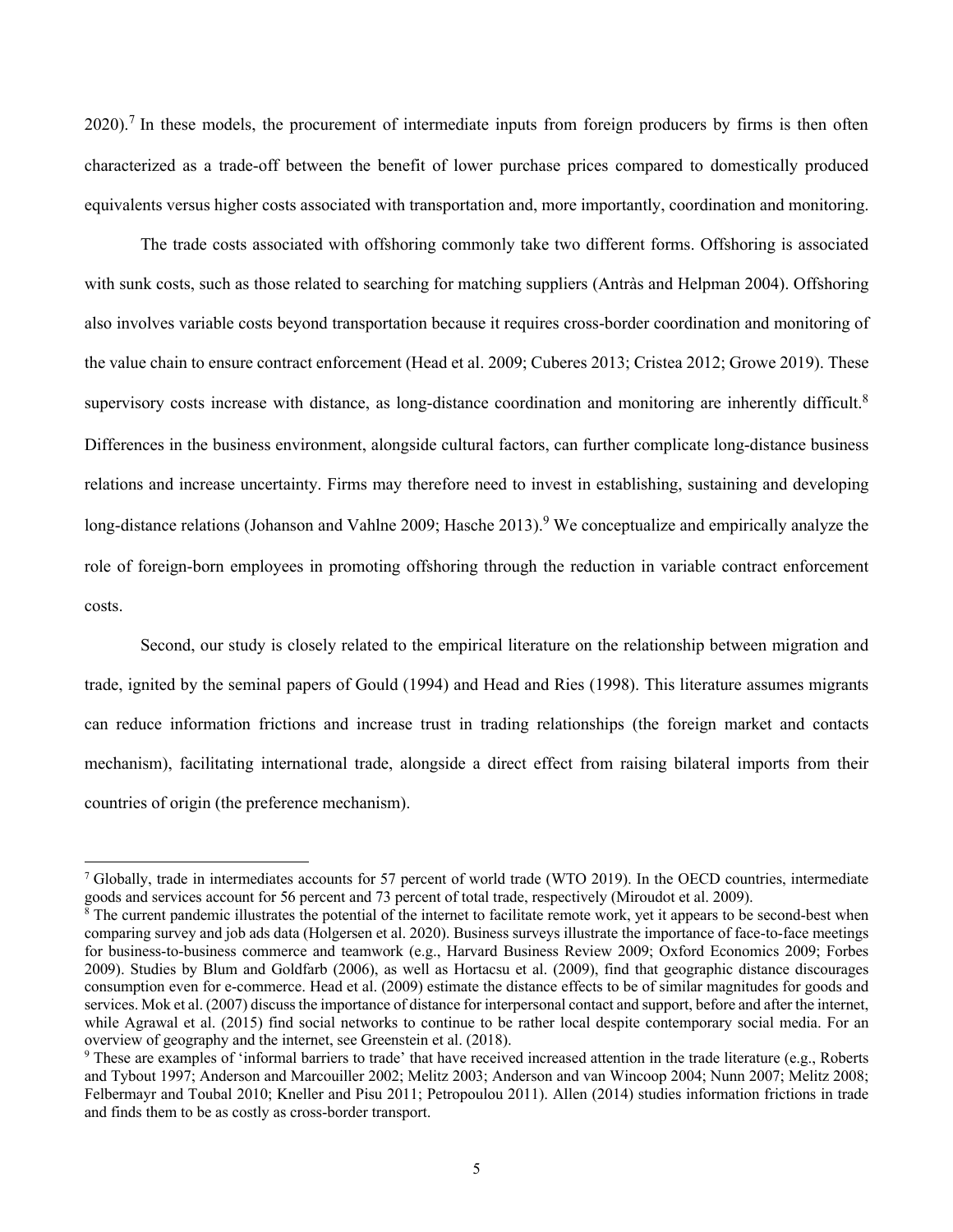To date, a large number of studies have investigated the trade facilitating role of migration.<sup>10</sup> An important paper in establishing causal relationships is Parsons and Vezina (2018), who provide quasi-natural experimental evidence. Their starting point is the end of the Vietnam war and the large number of Vietnamese that were assisted by the US military to become refugees and settle in the United States, the locations for which were largely predetermined. During this time, there was an embargo on US trade with Vietnam. The study finds a significant positive relationship between the settlement of refugees in the mid-1970s and US-Vietnam trade when the embargo was finally lifted 20 years later. In a similar vein, we emphasize the foreign market and contact mechanism as a route through which migrants may affect international trade, although we are able to exploit richer employeremployee data to focus more narrowly on the role immigrant employees play in reducing contract enforcement costs for offshored inputs.

We also build on a small number of recent studies that use matched employer-employee data, although the majority of these explore the link between migrants and exports. Hiller (2013) investigates the role immigrant employees and regional immigrant communities play in the export intensity of Danish firms and finds a statistically positive association between firm export sales and foreign-born workers. Hatzigeorgiou and Lodefalk (2016) develop a heterogeneous firm model for exports and use panel data for Sweden to find a robust positive effect of immigrant employees on exports. Andrews et al. (2017) and Marchal and Nedoncelle (2019) exploit panel data for Germany and France to study the immigrant-export link, again confirming a pro-export effect at the firm level.

Within this new literature, our approach is most closely related to Ghani et al. (2013), previous work on Sweden by Hatzigeorgiou and Lodefalk (2016), two studies on Denmark by Moriconi et al. (2018), and Olney and Pozzoli  $(2021).$ <sup>11</sup>

<sup>10</sup> See, e.g., Herander and Saavedra (2005), Dunlevy (2006), Lewer (2006), White (2007); Hatzigeorgiou (2010a; 2010b), Requena-Silvente and Peri (2010), Bastos and Silva (2012), Egger et al. (2012). For reviews of the goods trade and migration literature, see Genc et al. (2011) and Felbermayr et al. (2012) and for reviews of internationalization more generally and its relation to migration literature, see Hatzigeorgiou and Lodefalk (2021). In another vein of the literature, a positive association is established between migration and foreign direct investment (e.g., Javorcik et al. 2011; Flisi and Murat 2011; Kugler and Rapoport 2011).

 $11$  Two related papers on services trade are Hatzigeorgiou and Lodefalk (2019) and Ottaviano et al (2018).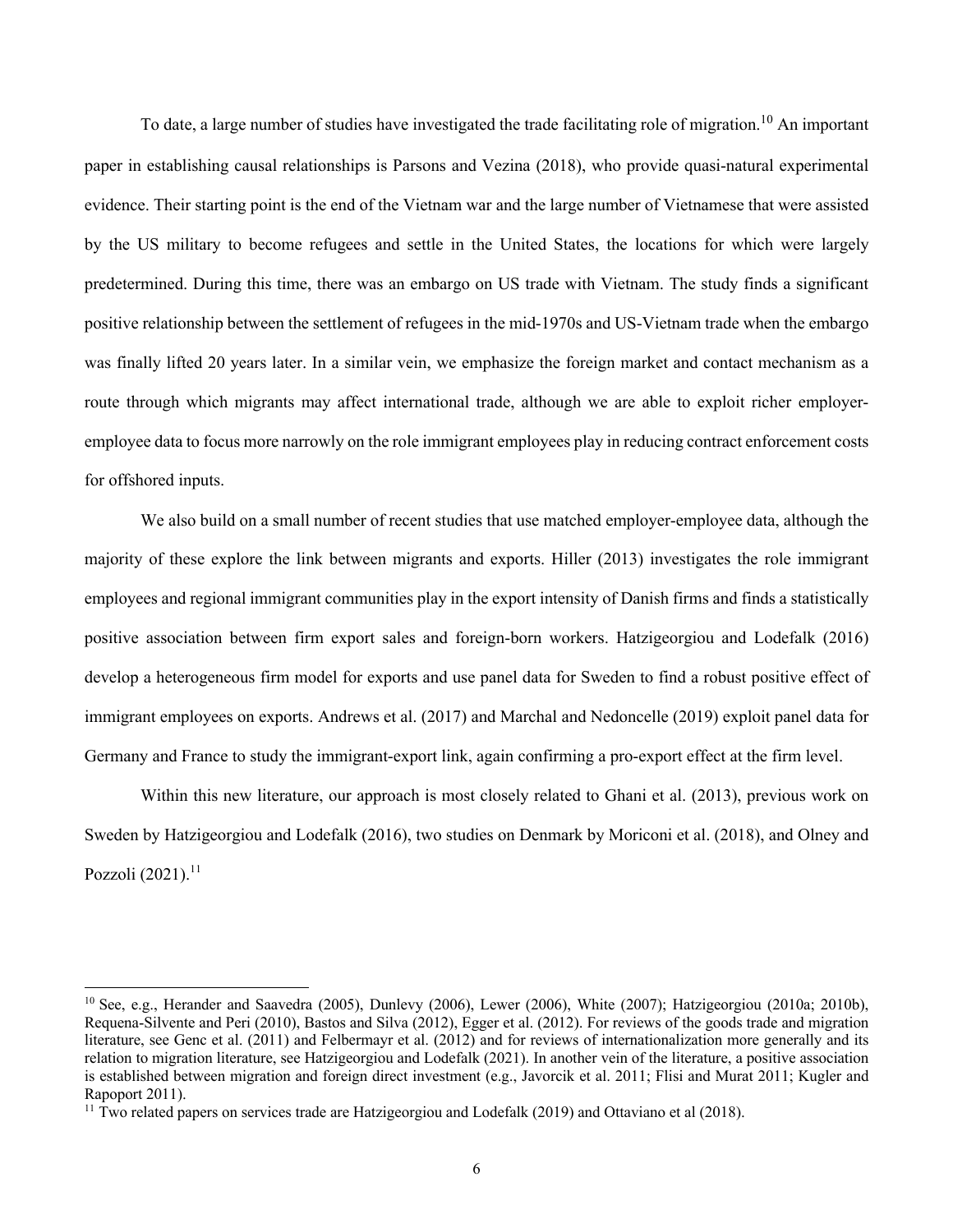Ghani et al. (2013) focus on outsourcing (to India) via an internet-based labor market. The study differs from previous studies that focus on labor market effects (e.g., Pouliakas et al. 2009; Beverelli et al. 2011; Ottaviano et al. 2012) or the general equilibrium effects of offshoring (e.g., Bandyopadhyay and Wall 2010). Ghani et al. (2013) find that outsourcing by company employees of likely Indian ethnicity via the internet-based job market is biased toward India and is associated with a cost advantage, where the impact is likely derived from taste-based discrimination.<sup>12</sup> This finding suggests that the intensity with which the online platform is used to contract with Indian workers is primarily associated with the experience of the firm with the platform; therefore, ethnicity affects the extensive rather than intensive margin of imports. The focus on the outsourcing of mostly minor service tasks on an online platform is quite different from the offshoring of input production within the manufacturing sector that we study, given that our offshoring contracts are greater in value and typically last for much longer lengths of time.

Olney and Pozzoli (2021) and Moriconi et al. (2020) have contributed two related studies exploiting Danish longitudinal microlevel data. Olney and Pozzoli (2021) apply a quasi-natural experiment with a shift-share instrument to estimate the impact on goods offshoring from the local workforce share of foreign-born individuals from non-EU countries. A measure of the migrant stock at the multilateral level produces a negative result, which suggests a consequence of the substitution of immigrant labor for offshoring. In contrast, a positive result on the probability to offshore is found with a measure of the stock of migrants at the bilateral level, which is explained by market-specific information. This same measure has an nonsignificant effect on the volume of offshoring. The bilateral impact is stronger for more senior foreign-born immigrants, measured in terms of education or occupation.

Moriconi et al. (2020) employ data for manufacturing firms with at least 10 employees (2,000 firms) and a shift-share instrument with the fixed preperiod municipal immigrant share and the running country immigrant stock to study the effect of the firm share of immigrants and foreign country institutions on a firm's bilateral probability to offshore. The proposition is that the fixed costs of entering offshoring are affected by host country institutions and information, as well as linguistic frictions, which are presumed to be lower for firms with foreign networks (measured as the instrumented firm immigrant share). The main results indicate that institutions and the

<sup>&</sup>lt;sup>12</sup> More generally, Sangita (2013) explores the macrolevel interaction between migration and trade. In an attempt to control for migrants' home bias in demand, trade in intermediate goods is separated from trade in final goods; the results are very similar.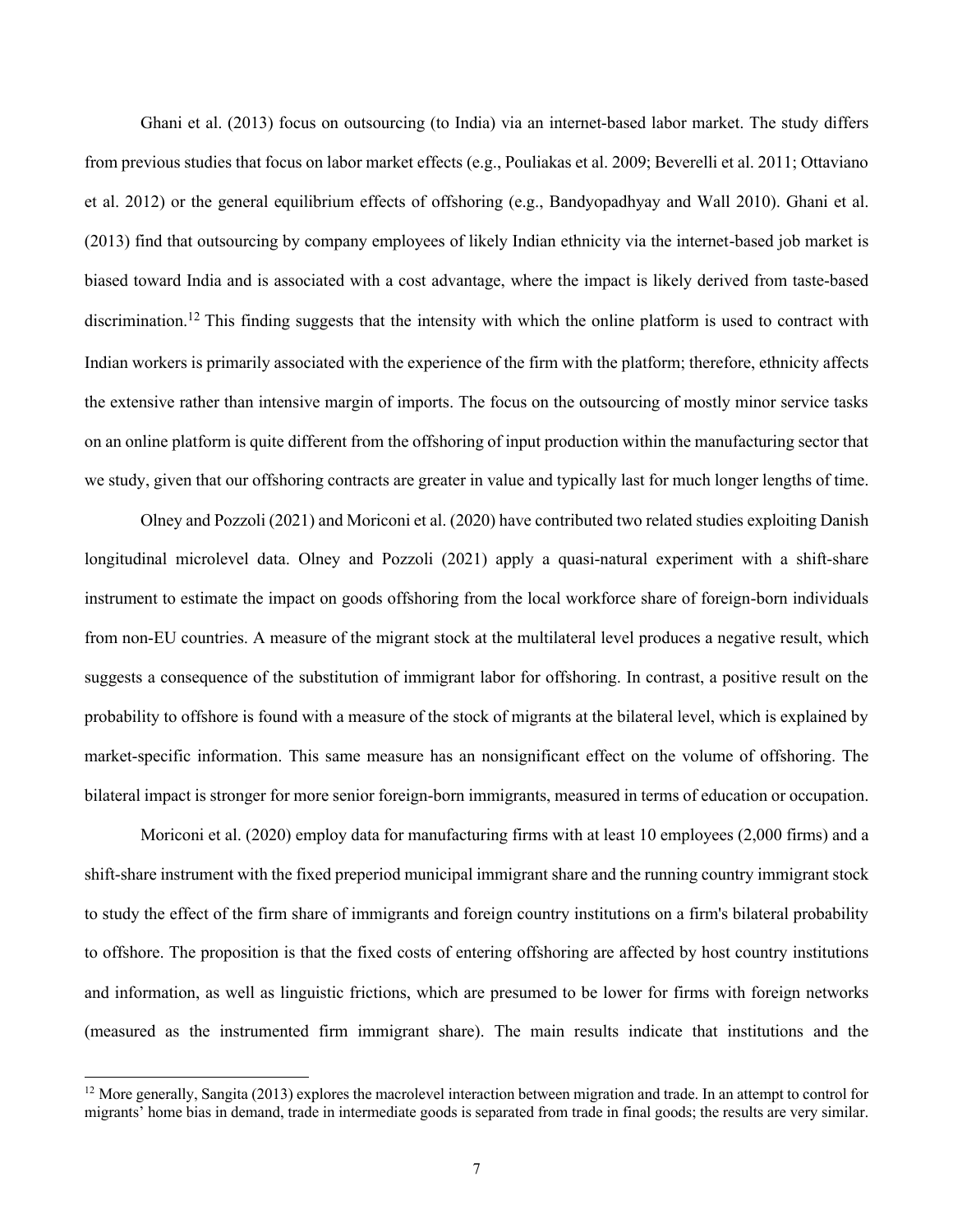instrumented immigrant share are positively associated with the extensive firm-country margin of offshoring but have no statistically significant effect on the intensive margin.<sup>13</sup> We instead focus on the role of immigrant employees in reducing the variable costs that are associated with the enforcement of contracts with offshore suppliers. Our paper also differs in estimation from, e.g., Olney and Pozzoli (2021) and Moriconi et al. (2018). For identification, we adopt a firm-level gravity approach that, among other things, controls for time-variant country heterogeneity and for multilateral trade resistance, as well as time-invariant unobserved firm-country heterogeneity. Furthermore, we study the number of immigrant employees rather than the share of immigrants. In our conceptual framework, an immigrant employee can be instrumental, regardless of the size of the firm.<sup>14</sup>

Finally, unlike the study by Hatzigeorgiou and Lodefalk (2016), which focuses mostly on exports, we analyze offshoring in depth, both conceptually and empirically.<sup>15</sup> As mentioned, we contribute to filling the gap in the previous research by developing a new offshoring framework for heterogeneous firms and immigrant employees and then using that framework to guide a detailed analysis of the effects of immigrant employees on offshoring.

# 3 Conceptual Framework

In this section, we develop the conceptual framework and its demand and supply sides before arriving at the propositions on the role of immigrants. Our two-sector model builds on Melitz (2003), Helpman et al. (2004), Antras and Helpman (2004) and Garcia-Vega and Huergo (2011). One sector is producing a homogenous good  $x_0$  under perfect competition, and the other sector is producing differentiated goods  $q$  under increasing returns. Output is produced with inputs from headquarters  $(h)$  and manufacturing  $(m)$ . In the differentiated goods sector, there are  $n$ firms, each producing a variety  $q$  of good  $q$  in the North and South. The regions are symmetrical in terms of factor

 $<sup>13</sup>$  Interacting the institutional measures with the immigrant share suggests that immigrants attenuate the credit risk in</sup> foreign markets but increase the negative effect of corruption on offshoring probability.

<sup>&</sup>lt;sup>14</sup> We consider a small firm's hiring of an immigrant worker from a specific country, representing, for example, a 50 percent increase in the share of immigrant workers from that country in that firm, as more comparable to a similar single hire in a largesized firm than a 50 percent increase in the share, which may represent hiring 100 immigrant workers from a single country.

<sup>&</sup>lt;sup>15</sup> Swedish imports consist of more than a quarter final goods and the remainder are intermediate goods. However, there is also a substantial heterogeneity in the character of firms' imports, with a nonnegligible share of firms either only importing final or only intermediate goods.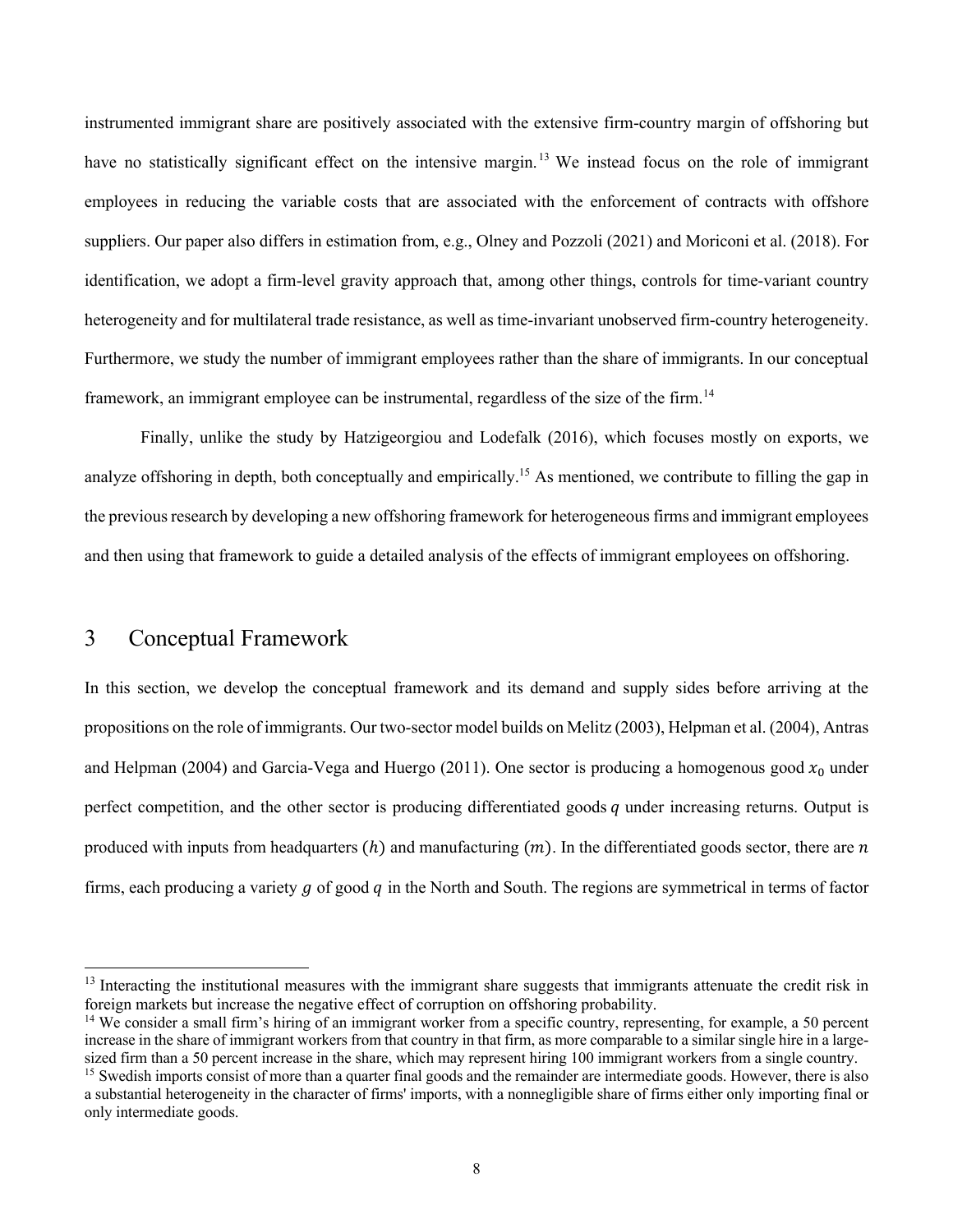supply and taste but may differ in their use of technology. All firms are endowed with knowledge based on firmspecific assets, such as technology and management know-how. Firms are also endowed with foreign-born employees, but the firms differ in terms of the presence of foreign-born employees in the workforce and their country of origin .

#### **3.1 Demand**

We use a two-tier utility function with the upper level (Cobb–Douglas) denoting the consumers' choice between homogenous and the differentiated goods and the lower level denoting the choice between different variants of the differentiated goods (represented by a CES)

$$
U = x_0^{1-a} Q^a,\tag{1}
$$

where  $x_0$  is the consumption of the homogenous numeraire good, Q is the consumption of the differentiated goods  $q_1...q_n$ , and a is the share of the income that is spent on differentiated goods. <sup>16</sup> The consumption of the differentiated good is given by the following equation:

$$
Q = \left(\int_{g=0}^{n} q_g^{\frac{\sigma-1}{\sigma}} dg\right)^{\frac{\sigma}{\sigma-1}},\tag{2}
$$

where *n* is the number of differentiated goods,  $q_g$  is the consumption of the varieties and  $\sigma > 1$  is the elasticity of substitution between the differentiated goods, with  $0 < a < 1 < \sigma$ . The homogenous good is treated as a numeraire such that the price is equal to unity,  $p_0 = 1$ , with wages being normalized to one across countries. The direct demand for a variety  $q$  is given by the following equation:

$$
q_g = \frac{\delta a p^{-\sigma}}{P^{1-\sigma}},\tag{3}
$$

where p is the consumer price of a single variety,  $\delta$  is an inverse measure of technology leakage, where  $\delta \in [0, 1]$ , and  $P$  is the aggregated price index of the differentiated goods defined as follows:

<sup>&</sup>lt;sup>16</sup> Preferences are assumed homothetic between the homogeneous good  $x_0$  and the differentiated goods Q.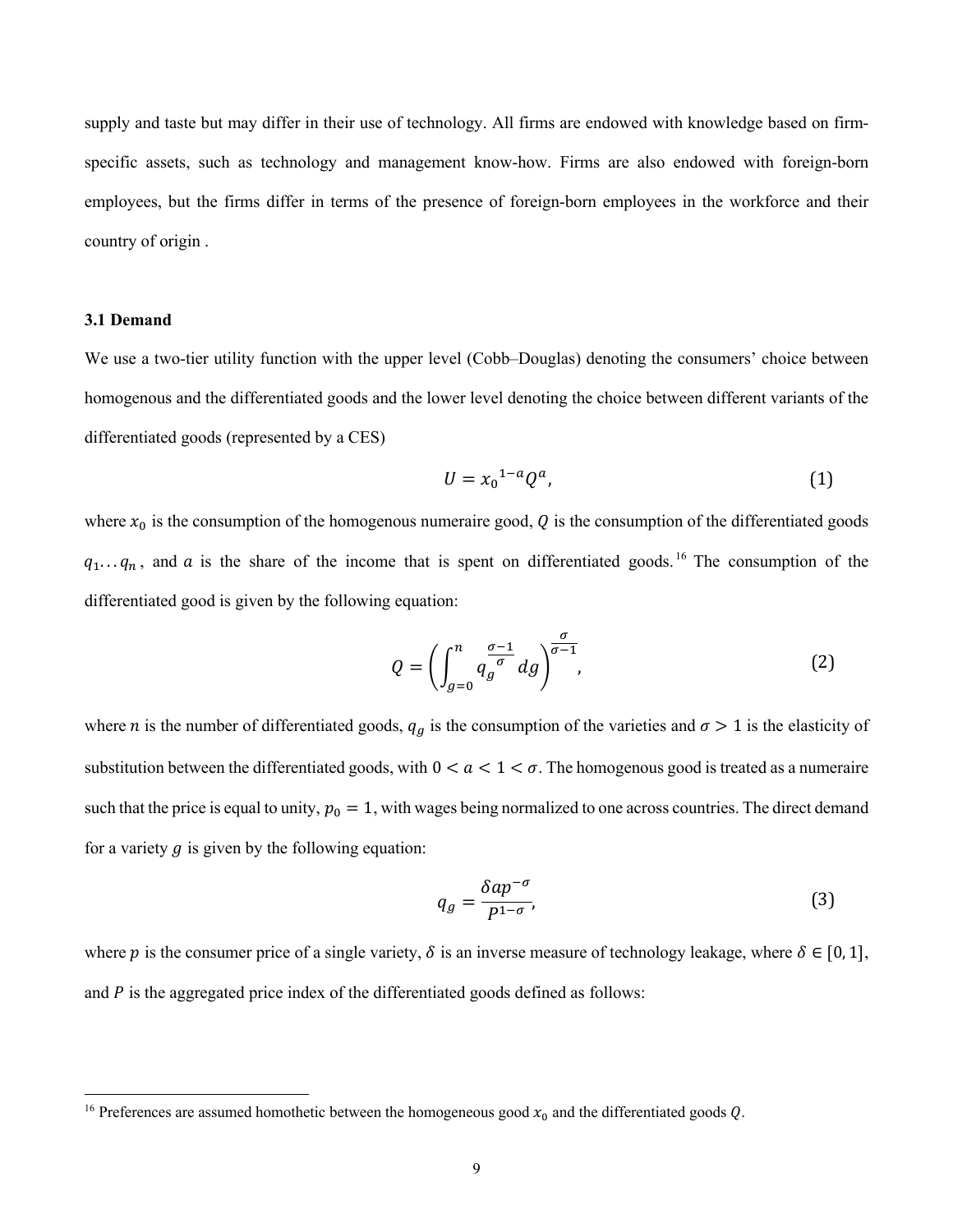$$
P = \left( \int_{g=0}^{n} p(g)^{1-\sigma} \, dg \right)^{\frac{1}{1-\sigma}}.
$$
 (4)

The inverse measure of technology leakage captures that the consumer demand for a specific product variety may decrease when a supplier offers a very similar product, using another firm's technology, but charges a lower price. Here, we consider technology in a broad sense, including both registered and unregistered intellectual property rights, as well as, e.g., knowledge about marketing the good and how to organize and coordinate its production. If, for example, an offshoring firm matches with a supplier that 'leaks' technology to rival firms, e.g., by selling the technology to a competitor in the same region or by entering into the industry as a new competitor, the final demand for the good will decrease for the offshoring firm (e.g., Lai et al. 2009, Garcia-Vega and Huergo 2011).<sup>17</sup> For lower values of  $\delta$  (i.e., high leakage), consumer demand for the final good will be low, and the corresponding cross-price elasticity will be high. If  $\delta = 1$ , there are no leakage effects.<sup>18</sup> Due to incomplete contracts, final-good producers in the North will anticipate  $\delta$  to be too low, especially in regard to offshoring to the South, where institutions are expected to be weak. They will, therefore, be reluctant to offshore intermediates in general and to the South in particular and offshore less than without leakage. However, the employment of immigrants by final goods producers in the North reduces leakage, making firms more willing to offshore.

#### **3.2 Supply**

We consider a world economy with a continuum of downstream firms  $g$  in multiple countries  $c \in C$ , each with a productivity  $\varphi$  drawn from a known distribution  $G(\varphi)$  to produce variety  $g$ . Final-good producers use their headquarters services ( $h$ ) and manufactured components ( $m$ ) in production.<sup>19</sup> They may substitute some manufactured inputs produced by their firm at home with imports from a foreign (internal or external) upstream

<sup>18</sup> The corresponding inverse demand is  $p(g) = \frac{p^{1-\sigma}}{\delta a} q^{-\frac{1}{\sigma}}$ .

<sup>&</sup>lt;sup>17</sup> We assume that the technology generated by headquarters can be transferred to a domestic or a foreign intermediate-good supplier without any costs. For example, blueprints from R&D labs in the North could be transferred to an intermediate-good supplier in the South to produce a new variety of the differentiated good.

<sup>&</sup>lt;sup>19</sup> In the model, headquarters services, such as knowledge in marketing, management, or product-specific research and development (R&D) assets, are produced in North (Helpman 1984).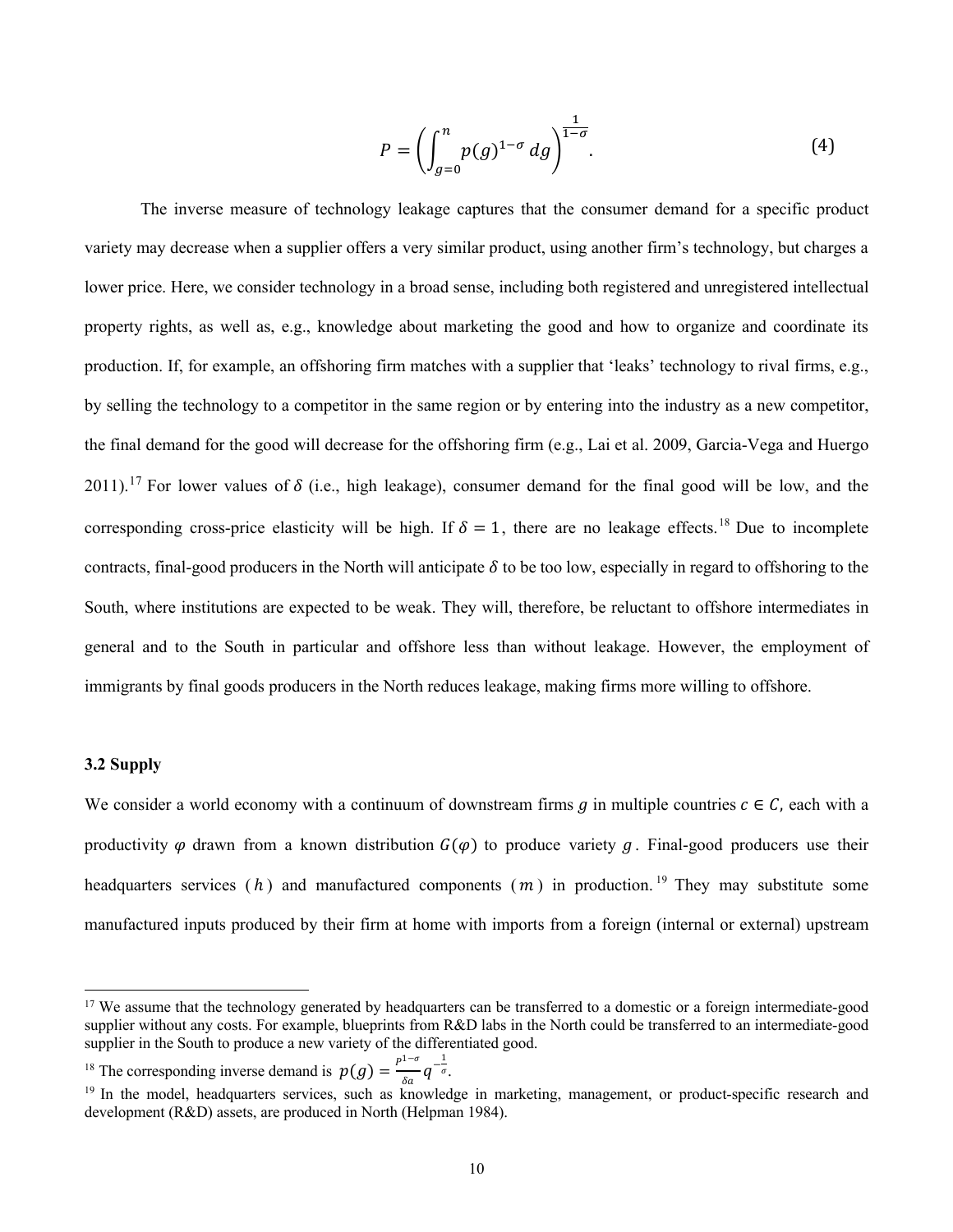supplier, that is, the firm may offshore  $m^{20}$  Assuming a Cobb–Douglas output, then the supply is given by the following equation:

$$
q_g = \varphi_g \big( \tau_{gc} h_g \big)^{1/2} (m)^{1/2}, \tag{5}
$$

where  $\varphi_a$  is the firm-specific productivity and  $\tau_{ac} > 1$  indicates that the number of immigrant employees in firm g from country c, close to or at the headquarters, increases offshoring to that country.<sup>21</sup> If  $\tau_{ac} = 1$ , there is no advantage. Moreover,  $\tau_{gc}$  is destination specific and is higher when trade is bilateral between the firm and the home country of the migrant. Additionally, it increases with the skill level of the migrants such that  $\tau^{HS} > \tau^{LS}$ , where HS denotes high-skilled and LS denotes low-skilled migrants.

Let us now introduce some additional costs and benefits faced by firms.  $f$  is the fixed costs to start production and  $f_0$  is the additional fixed costs associated with offshoring, while  $b$  is the benefit from having immigrant communities and potentially also immigrant employees from country *c*.

We assume that the world economy consists of an infinite number of potential suppliers of *m*. Sourcing inputs from an upstream firm is potentially more efficient than in-house production. Hence, sourcing inputs from abroad can (1) increase the efficiency of the downstream firm when inputs are produced more inexpensively abroad and (2) allow the firm to use existing resources more efficiently. Since firms differ in their productivity level  $\varphi$ , a higher  $\varphi$  implies lower marginal costs.

However, sourcing intermediates from abroad is associated with offshoring costs, in addition to the risk of technology leakage. Therefore, it is possible that firms will abstain from offshoring. Offshoring costs stem from several sources. First, a firm that wants to offshore has to search for a foreign market and supplier, as well as establish a contract with the foreign supplier, incurring fixed offshoring costs  $f_0$ . This process is crucial.<sup>22</sup> Firms aim to avoid potential 'lemons,' defined as foreign suppliers that are producing with high uncertainty in terms of delivery and/or product quality. The risk of choosing a lemon is presumably smaller if the final-good producer has

<sup>&</sup>lt;sup>20</sup> We will abstract from different implications that immigrants may have on the decision in firms to engage in foreign direct investments (FDI) or offshore the production to independent foreign suppliers.

<sup>&</sup>lt;sup>21</sup> To simplify the model, we assume that headquarter (h) and manufacturing (m) inputs are equally important, i.e.,  $\eta_i = 1/2$ .

<sup>&</sup>lt;sup>22</sup> Naghavi and Ottaviano (2009) explicitly model how hold-ups reduce the supply of inputs, increasing the price but decreasing the upstream firm's bargaining power.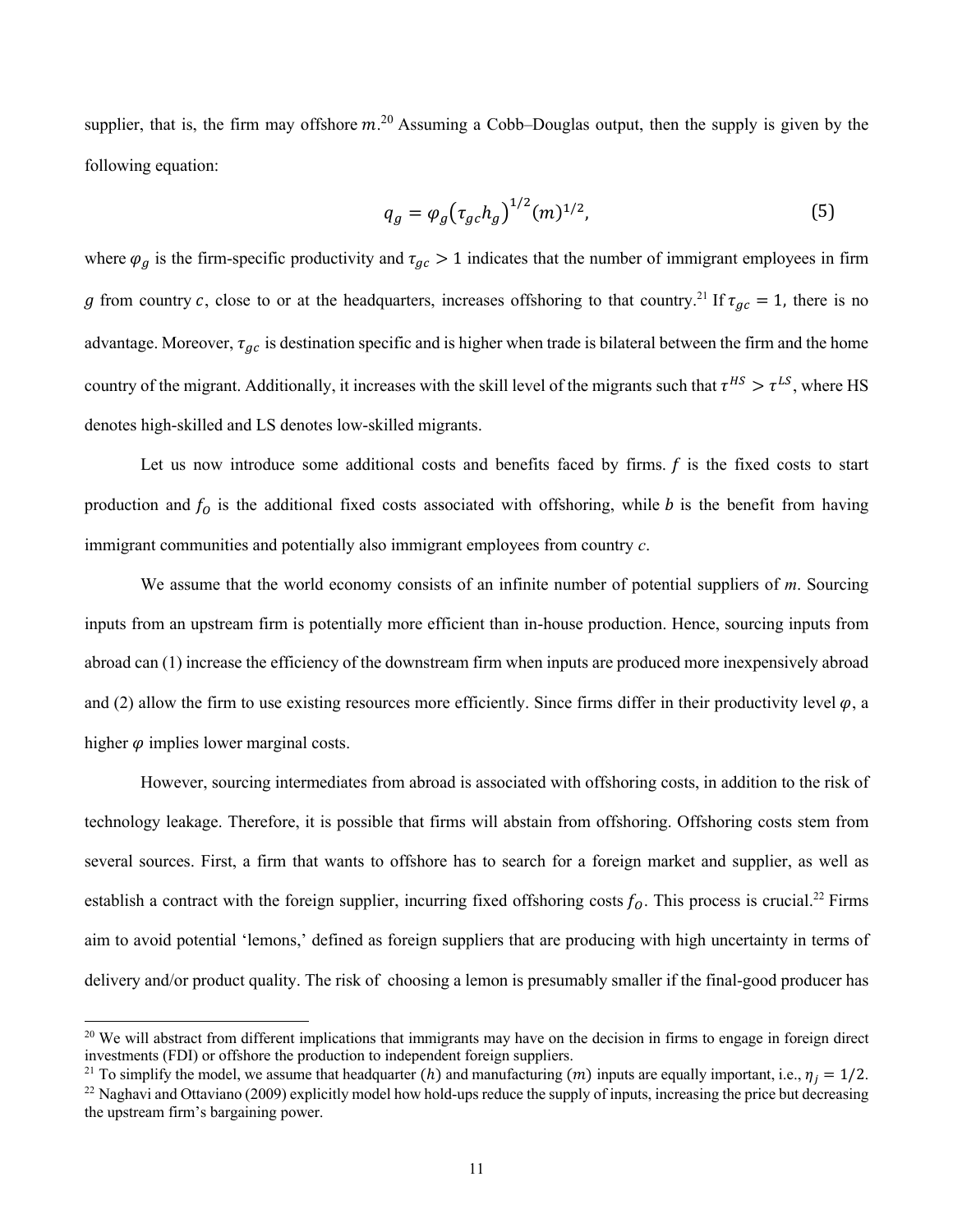more knowledge about the foreign input market. The risk is also likely to be smaller if the final-good producer pays careful attention to the drafting of the contract with the upstream supplier to reduce its incompleteness and thereby minimize surprises for both parties. The offshoring contract also often involves sunk costs in the form of relationship-specific investments in capital or R&D assets by both parties. The fixed offshoring costs  $f_0$  can be partly offset by the benefits  $\hat{b}$  from having immigrant communities from country  $\hat{c}$  in the country of the offshoring firm.

Second, during the *ex post* contracting phase, the offshoring firm has to spend additional resources to ensure that the foreign supplier delivers according to the contract, implicitly incurring variable offshoring costs beyond technology leakage. More specifically, the firm must engage in long-distance communication, coordination and monitoring to counterbalance the partial loss of control of production that emerges when production and headquarters activities are geographically separated (Grossman and Rossi-Hansberg 2008). If the firm suspects that the foreign supplier has started to deviate from what the offshorer had expected, e.g., in terms of delivery or quality, the firm must persuade the supplier to adjust accordingly. These variable offshoring costs related to ensuring contract fulfilment are reduced by having immigrant employees in the offshoring firm, captured by  $\tau_{gc} \ge 1$ .

In summary, due to the higher costs associated with sourcing inputs from abroad, low productivity firms will source domestically, high productivity firms will source from abroad, and the intensity of the high productivity firms' offshoring will be depressed because of the additional costs of offshoring.<sup>23</sup> The presence of immigrants may lower offshoring costs and thereby promote offshoring.

#### **3.3 Equilibrium**

To evaluate how migrants affect offshoring, we start by evaluating how they enter the profit function. Each firm's profit function is given as follows:

<sup>&</sup>lt;sup>23</sup> This argument is put forward in Antràs and Helpman (2004) and builds on Grossman and Helpman (2002; 2005).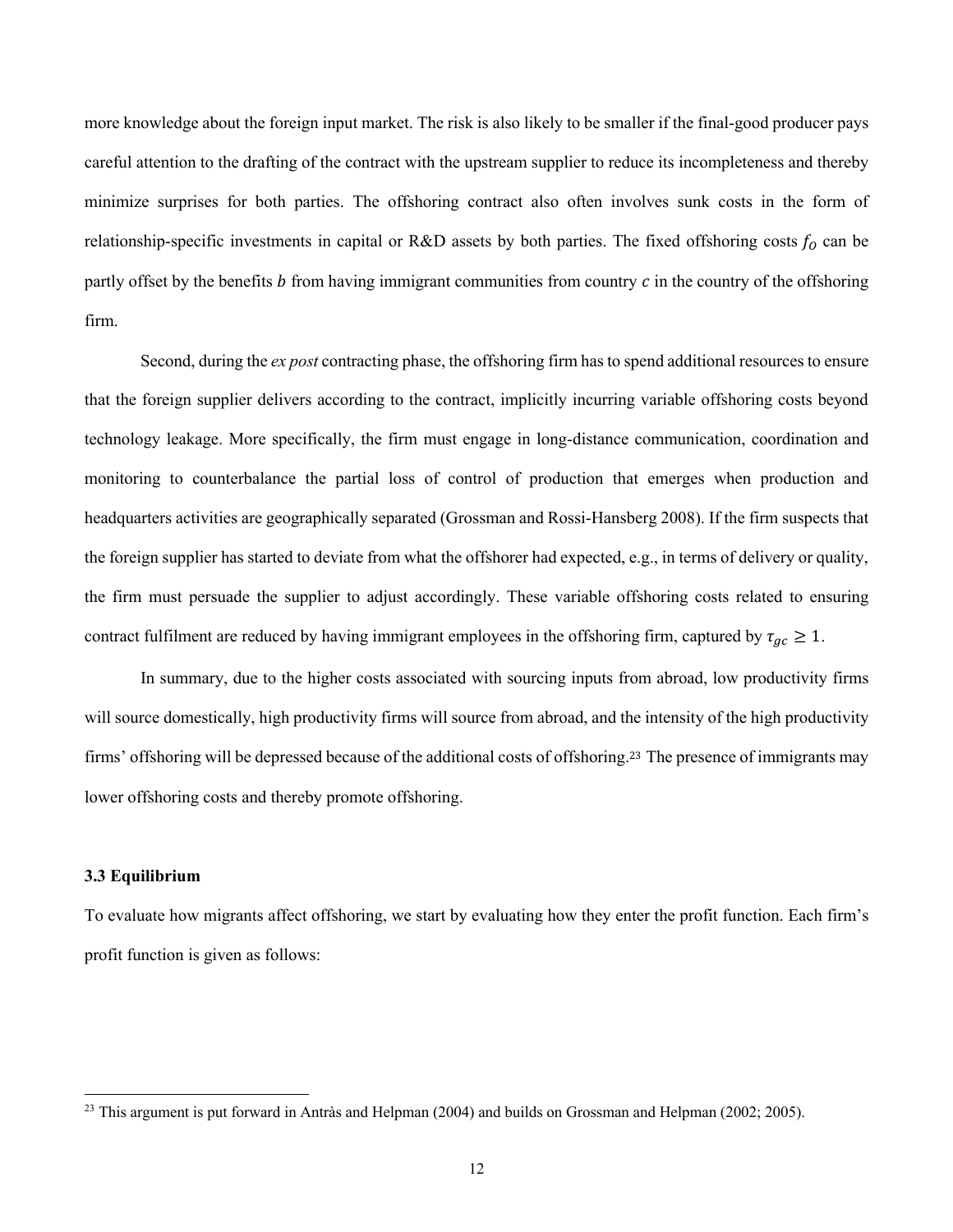$$
\pi \equiv p(g)q(g) - (h+m) - (f+f_o - b)
$$
  
=  $\Omega \left[ \varphi_g \left( \tau_{gc} h_g \right)^{\frac{1}{2}} (m)^{\frac{1}{2}} \right]^{\frac{\sigma-1}{\sigma}} - (h+m) - (f+f_o - b)$  (6)

where  $\Omega$  is the market size of the differentiated sector and  $\Omega = \left(\frac{P^{1-\sigma}}{\delta a}\right)$  $-\frac{1}{\sigma}$ . First, we solve for the profit maximizing problem to obtain the optimal  $h^*$  and  $m^*$ ; then, by inserting the optimal values in the profit function, we obtain the equilibrium firm profit as follows:

$$
\pi^* = 2^{1-\sigma} \Omega^{\sigma-1} \tau_{gc} \frac{\sigma-1}{2} \left(\frac{\sigma-1}{\sigma}\right)^{\sigma} \left(\frac{1}{\sigma-1}\right) - (f+f_0-b). \tag{7}
$$

#### **3.4 Propositions Regarding the Role of Immigrants**

From the optimal profit function, we first note that profits decrease with fixed offshoring costs,  $\frac{d\pi^*}{df_0} < 0$ , and increase with fixed benefits from immigrants,  $\frac{d\pi^*}{db} > 0$ . Second, we note that profits increase with the number of immigrant employees from the foreign supplier country,  $\frac{d\pi^*}{dt_{gc}} > 0$ , and the effect is higher for high-skilled workers,  $d\pi^*$  $\frac{d\pi^*}{d\tau_{gc}^{HS}} > \frac{d\pi^*}{d\tau_{gc}^{LS}} > 0$ . Third, profits are positively related to the (inverse) technology leakage measure,  $\frac{d\pi^*}{d\delta} > 0$ , where a higher value of  $\delta$  means lower leakage, which is why profits are indirectly and positively related to immigrant employees through their reduction in leakage. Emanating from these observations, we arrive at a number of propositions, which we discuss below.

Immigrants spur offshoring via improved 'offshoring technology' (Grossman and Rossi-Hansberg 2008; 2012) (**H1**).<sup>24</sup> Immigrants have tacit knowledge about the country of their birth that is important for firms that wish to discover, establish and maintain successful business relationships with foreign upstream suppliers. Migrants

 $^{24}$  This potential offshoring-enhancing role of migrants is consistent with the predictions of network trade theory (Rauch 1996; 1999; 2001). More generally, we expect immigrants to reduce uncertainty in offshoring through their knowledge and networks. Establishing open flows of information and lowering the risk of surprising future 'bad news' can be important for firms seeking to enter into global value-chains by lowering the sunk costs involved (Bernanke 1983; Dixit 1989).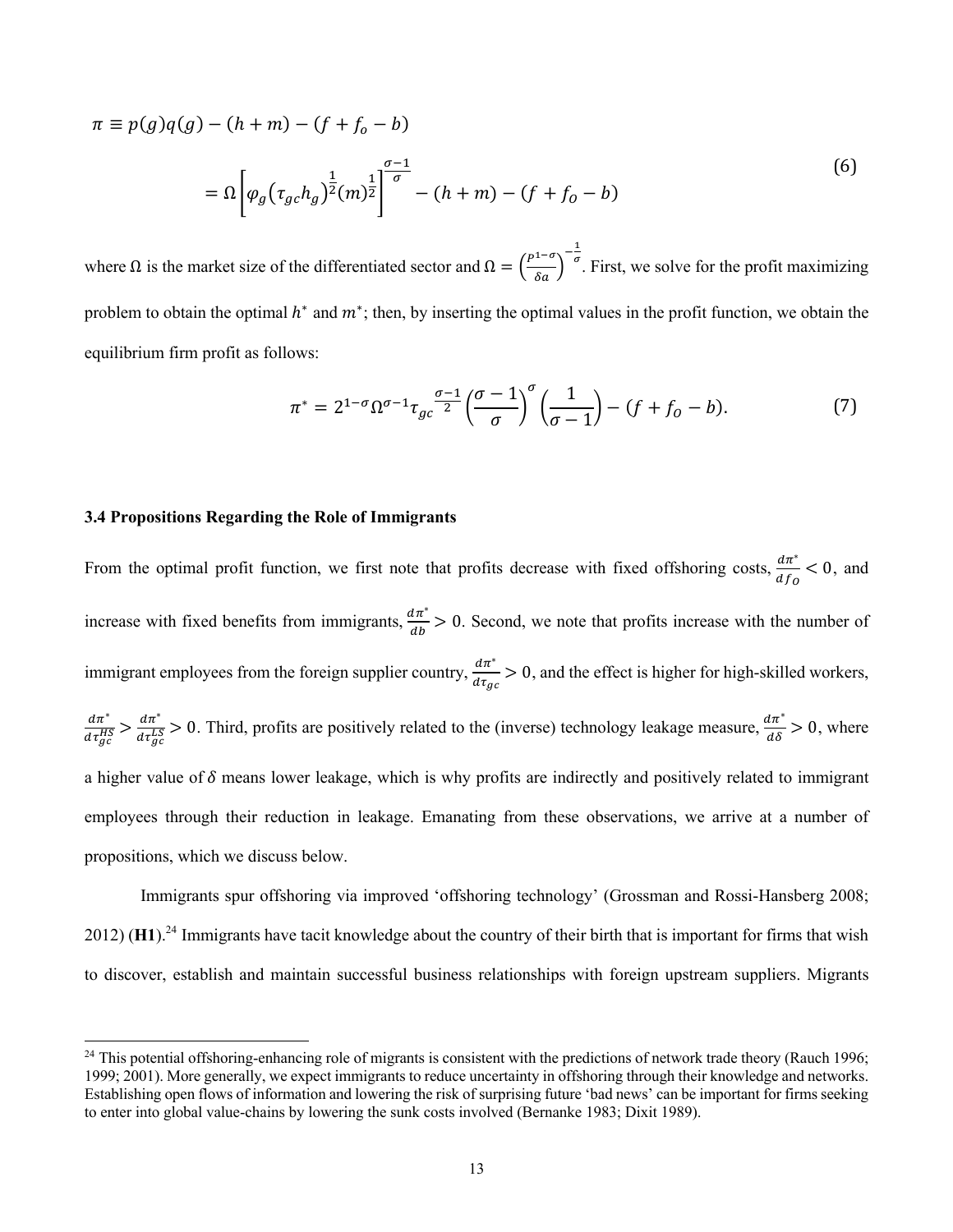know about the institutions and the cultural context that the upstream firms wish to operate in. They speak the language of their former home country and have access to social networks there, including those developed while pursuing their education. Therefore, by dissipating knowledge and reducing network distance, the presence of immigrant communities facilitates firms wanting to offshore their production, leading to a country-wide reduction in offshoring costs. In the model, this is captured by an increase in b that partly offsets  $f_0$ . Hiring immigrants in the offshoring firm may further sustain this effect on the extensive margin of offshoring. Importantly, hiring immigrants as employees also promotes offshoring at the intensive margin. During the *ex post* contracting phase, that is, in the continued relationship with the upstream foreign supplier, immigrant employees augment headquarters supervisory services  $h$  related to the fulfilment of the contract, its renewal and potential expansion, as well as to continuous improvements in offshore production. They also reduce technology leakage  $\delta$  in the *ex post* contracting phase.<sup>25</sup> By being employed and from the foreign country, immigrant employees have intimate knowledge of their employing firm and their country of birth, as well as relevant networks there, which can be levied both for infusing trust and making credible reputational threats. Therefore, immigrant employees increase the capacity of their firms to coordinate and monitor upstream suppliers of intermediate inputs, to communicate and cajole to minimize contractual frictions, including hold-up problems and to reduce technology leakage.<sup>26</sup>

The gains from the presence of immigrant employees may differ according to whether offshoring is with countries that are similar and developed than, in our case, Sweden (**H2**). Due to the weaker property rights and contract enforcement in the South, immigrant knowledge and networks are more valuable in those markets (Grossman and Helpman  $2012$ ).<sup>27</sup>

<sup>&</sup>lt;sup>25</sup> The scope for leakage arguably increases with the intensity of offshoring to a supplier and with how "core" the offshored inputs are to the firm's final products.

 $26$  Brandts et al (2016) provide experimental evidence that communication helps in aligning perceptions in flexible contracts, thereby improving their effectiveness and resulting in higher earnings. We conjecture that immigrants could be instrumental in this regard.

 $^{27}$  In Levchenko's (2007) theoretical model, the quality of institutions and contract enforcements in the source country may act as a source of comparative advantage. Northern firms in industries that depend intensively on relationship-specific investment from their suppliers will be attracted to countries with better institutions. The risk of technology leakage is a crucial factor in the context of outsourcing of innovations, as in Lai et al. (2009). Since offshoring means that knowledge is transferred across borders, the argument also applies to sourcing of material inputs from abroad.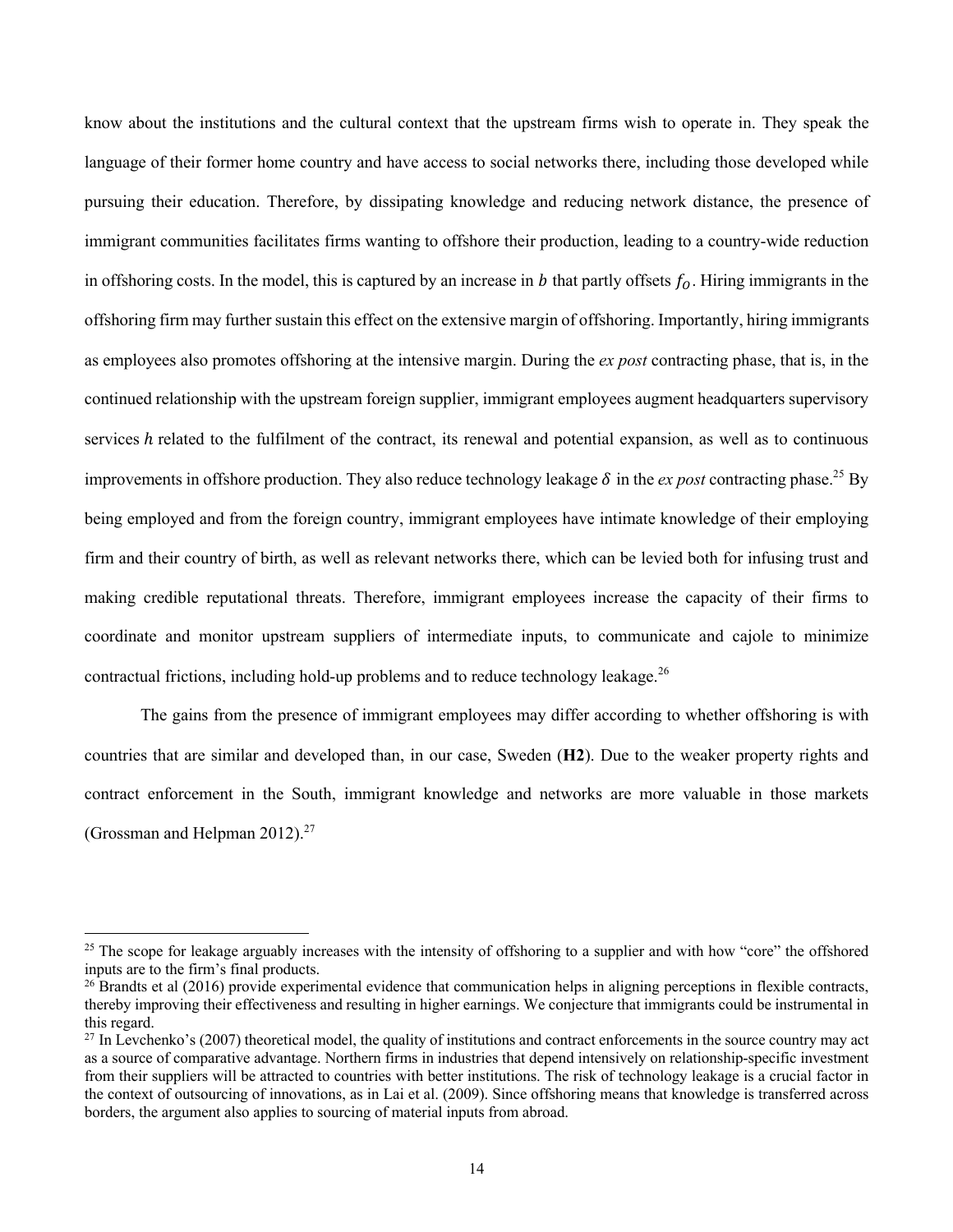We expect a stronger impact on offshoring from skilled foreign-born employees, measured by their completion of postsecondary education or because they have substantial experience, for example, in management (**H3**). Skilled immigrant employees have superior abilities to disseminate relevant knowledge and contacts to their firm and to use this information in practice within the firm and its offshoring relations (Gould 1994). They have general and specific abilities, such as communication and persuasion skills and are also in or close to others in occupational positions requiring higher education levels and, therefore, have more input regarding business decisions (Aleksynska and Peri 2012; Mundra 2012).

Finally, the impact from immigrant employees is presumably largest with respect to the offshoring of more heterogeneous inputs since these inputs are expected to be particularly sensitive to information, coordination and monitoring frictions, relation-specific investment and the risk of technology leakage (Rauch 1999; Herander and Saavedra 2005; Nunn 2007) (**H4**). This impact is expected to be especially important in contracts where tacit information is more prevalent, such as in contract and R&D-intensive offshoring.

## 4 Empirical Approach

Using the prediction developed above that immigrants can promote offshoring by firms, we draw upon recent international trade models and specify a reduced form log-linearized firm-level gravity model of offshoring. Thus, our empirical model integrates firm and market characteristics as determinants of trade behavior into a single estimating equation (e.g., Chaney 2008; Hatzigeorgiou and Lodefalk 2016).

We estimate the benchmark specification through two equations. The first (selection) equation models firm entry into offshoring, and the second (outcome) equation models how much the firm offshores, more specifically, as follows:

$$
E(o_{gct} > 0 | me_{gct}, Z_{gt}, V_{ct}, U_{gc}, H_{it}, T_t)
$$
  
=  $\Phi(\beta_{me} me_{gct} + Z_{gt}\beta_Z + V_{ct}\beta_V + U_{gc}\beta_U + H_{it}\beta_H + T_t\beta_T),$  (8)

and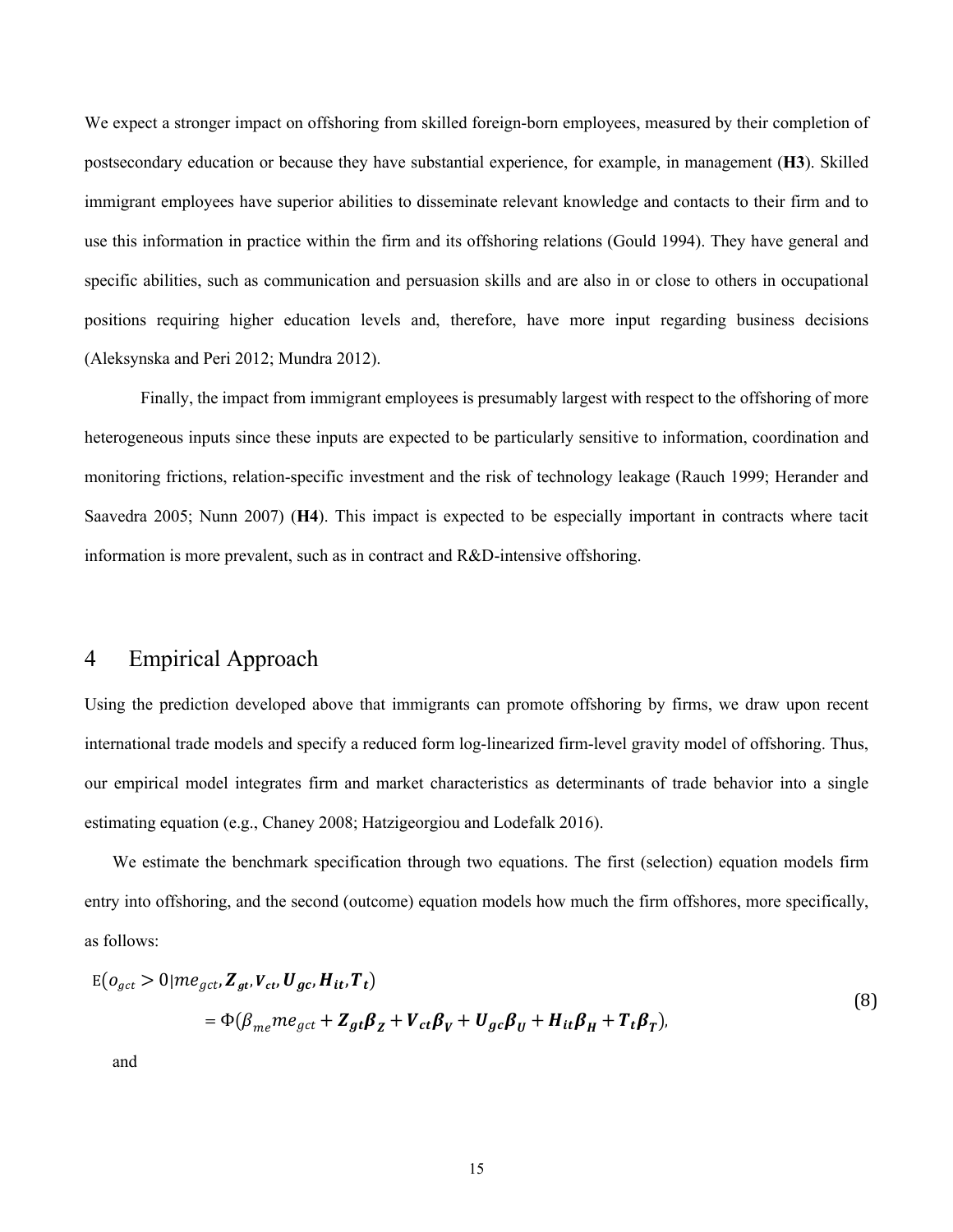$$
E\left(ln(o_{gct})|me_{gct}, \mathbf{Z}_{gt}, \mathbf{V}_{ct}, \mathbf{U}_{gc}, \mathbf{H}_{it}, \mathbf{T}_{t}\right) = \beta_{me}me_{gct} + \mathbf{Z}_{gt}\beta_{Z} + \mathbf{V}_{ct}\beta_{G} + \mathbf{U}_{gc}\beta_{U} + \mathbf{H}_{it}\beta_{H} + \mathbf{T}_{t}\beta_{T}.
$$
 (9)

where the expected conditional offshoring probability  $o_{\text{gct}}$  of firm *g* to partner country *c* at time *t* is a function of the number of immigrant employees  $me_{gct}$ ; firm characteristics of row vector  $Z_{gt}$ ; gravity variables of row vector  $V_{ct}$ , including immigrant communities from country  $c$ ; observed and unobserved time-invariant heterogeneity at the levels of the firm, country and firm-country pairs of row vector  $U_{qc}$ , including variables that are commonly used to proxy for factors such as transport costs;<sup>28</sup> 3-digit industry specific and time specific heterogeneity of row vectors  $H_{it}$ , for industry *i*, and  $T_t$ , respectively; and where  $\Phi$  is a normally distributed cumulative density function.

The defining feature of our empirical strategy, which is made possible by our comprehensive and longitudinal employer-employee dataset, is the direct connection between the employment of immigrants from country  $c$  by firm  $g$  with offshoring from that country. Therefore, the immigrant employees  $me_{qct}$  of Swedish firms in equations (8) and (9) are the focus of the empirical results. Additionally, we pay attention to the role in offshoring of immigrant communities  $m_{gt}$  from country *c*. The Swedish stock of immigrants is included in vector  $V_{ct}$ .<sup>29</sup>

An advantage of our empirical approach is that it minimizes the risk of confounding factors. The primary concern surrounds the possibility of omitted variable bias caused by unobservable firm characteristics that are correlated with the decision to offshore and the decision to hire foreign-born persons. The management of a firm could be more internationally focused and therefore choose to both offshore some aspects of production and to hire immigrants. These same managers/owners may also display a predisposition toward particular countries and biases against others. Following this, we assume that these omitted variables exist at the firm-country level and are time invariant such that they can be captured by including relevant fixed effects. It is worth noting that identification of the effects of immigration employment on offshoring in the two equations is therefore identified from changes in the employment of immigrants from that same country. For firms where employment is zero or is positive but does not change, any effect of migration is captured by the firm-country effects. In addition, the model accounts for

<sup>&</sup>lt;sup>28</sup> Inclusion of country-year fixed effects adds substantially to the estimation complexity and is therefore only included in the robustness analysis. Practically, in the estimation of Eq. 8, we model firm, country and firm-country heterogeneity as a linear function of the mean of firm and gravity predictors *k* and *r* across time, that is, as  $\sum_k \bar{z}_{kg} + \sum_r \bar{v}_{rc}$  (Mundlak 1978).

 $29$  The immigrant stock variable, as in all continuous covariates in equations (8) and (9), is expressed in logs. The exception is  $me_{gct}$ , which we do not log because of the many zeros within the data.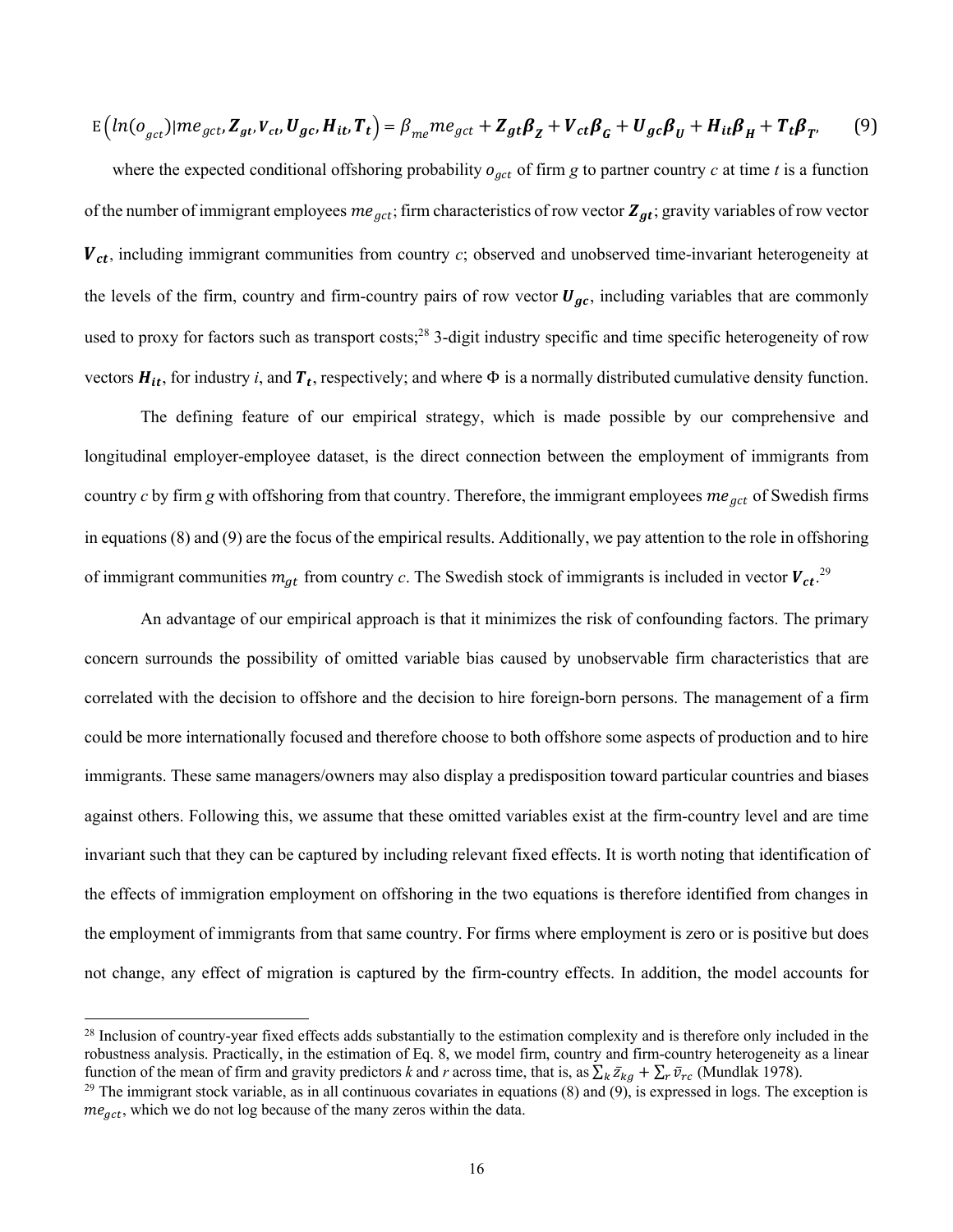unobserved country-pair heterogeneity and therefore controls for multilateral trade resistance and bilateral particularities related to offshoring and immigration, irrespective of their positive or negative influence.

Alongside the extensive set of fixed effects, we control for a range of time-varying firm and country determinants of offshoring in the regressions. In vector  $V_{ct}$ , we include, in addition to the immigrant stock, characteristics that affect bilateral trade resistance, including economic 'mass'—measured in terms of GDP. A set of explanatory firm-specific supply side factors are included in vector  $Z_{qt}$ . These are firm size, productivity, ownership status, previous trade experience, and human and physical capital intensities.

Since the hiring of immigrants could potentially be endogenous even when controlling for a set of specific effects, e.g., due to time-variant changes at the firm-country level, we employ two IV strategies. For the first IV analysis, we apply a generalized-method-of moments (GMM) estimator with two instruments (Hatzigeorgiou and Lodefalk 2016). Having multiple instruments for  $me_{gct}$  enables us to test for instrument exogeneity, which is key for reducing asymptotic bias. The first instrument is the lagged average number of immigrants employed in Swedish firms other than *g*. The second is the lagged average number of immigrants employed in other firms within the same three-digit industry.30 Both capture changes in the supply of migrant labor, as changes in the number of immigrants (from anywhere) employed by other firms in general and in the same industry of a firm are likely correlated with common trends in hiring policies. In Sweden, firms are increasingly working to promote diversity in the workforce (Proffice Group 2015). Additionally, we require that the presence of these immigrants in other firms or industries is unlikely to directly affect the offshoring decisions of the firm to country *c*, which would seem reasonable. We show that both our instruments are correlated with the number of immigrant employees from *c* employed by firm *g*. These instruments also fulfil the conventional criteria for an appropriate instrument, as indicated by standard statistical tests.

Finally, we employ an alternative Bartik-style IV strategy. The strategy forces the link from immigrant employment to offshoring by Swedish firms to be solely driven by changes across time in the Danish stock of immigrants from a particular country  $c, m_{ct}^{DK}$ , a stock that is unlikely to be driven by individual Swedish firm

 $30$  The first and second instruments use the second and third lags, respectively.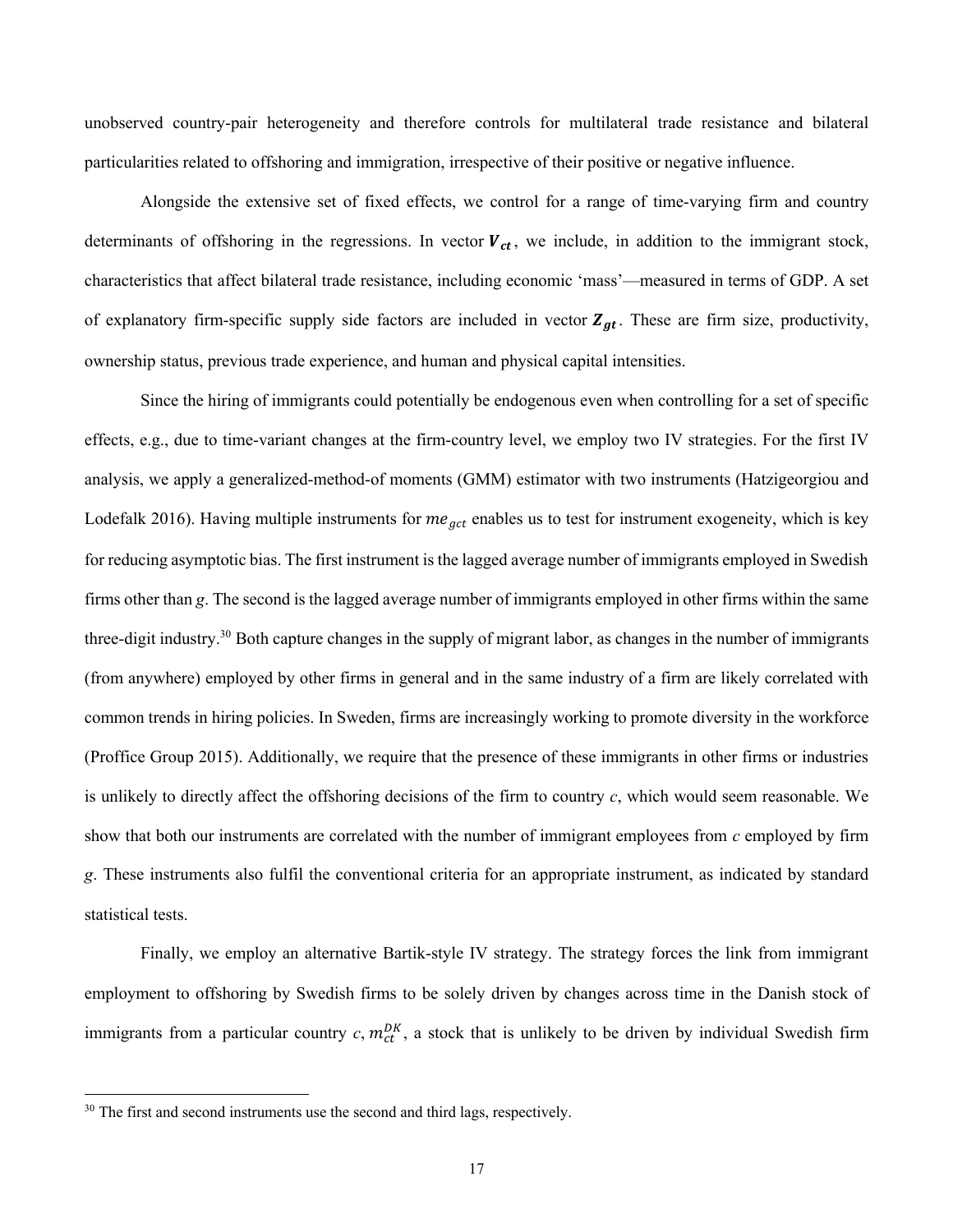characteristics. To the best of our knowledge, our study is the first to implement such a strategy in a microlevel study on migration and internationalization. We exploit the fact that Swedish and Danish immigration stocks are similar and strongly correlated, while exogenous to Swedish firms' trade with foreign countries.<sup>31</sup> In the next step, we tie these shocks to Swedish firms. The link to firms consists of the preperiod average number of immigrant employees from that same country  $c$  in the same detailed industry  $h$  as the firm (for instrument one) and in the same firm workforce size category *s* as the firm, with small defined as having <50 employees, medium as having 50-249 employees, and large as having >249 employees (for instrument two). Thus, these Bartik-style instruments are given as follows:

$$
me_{gct}^{IV_h} = m_{ct}^{DK} \left( \sum_{g \in h} m e_{gc98}^* / \sum_{g \in h} I_g^* \right), \tag{10}
$$

and

$$
me_{gct}^{IV_s} = m_{ct}^{DK} \left( \sum_{g \in s} m e_{gc98}^* / \sum_{g \in s} I_g^* \right), \tag{11}
$$

with  $I_g$  being a firm-specific indicator variable.<sup>32</sup> We regard the preperiod average migrant employment variables as effectively exogenous to individual firm behavior. We then estimate this alternative GMM estimator for the years 1999-2007, excluding the initial year. Again, we have investigated the appropriateness of the instruments, and we find that the results from testing for instrument relevance and exogeneity are reassuring.

Another potential concern is that the intensive margin of offshoring is observed only for those firms with positive imports of intermediate inputs. In the robustness analysis, we utilize a two-step panel data selection model while correcting for bias caused by unobserved heterogeneity (Heckman 1979; Mundlak 1978; Chamberlain 1980; Wooldridge 2002; Helpman et al. 2008). The panel selection model allows factors that are expected to influence both offshoring propensity and intensity, such as immigrant employees, to have different impacts on the two

<sup>&</sup>lt;sup>31</sup> A potential concern with the Bartik-style strategy could be if immigration stocks stemmed from time-varying specificities of the source, rather than the host, countries. Fortunately, Hatzigeorgiou and Lodefalk (2015), who use a similar approach but in a macrolevel study, heed this issue and test for it. Their results suggest that factors in the source countries do not drive the results, suggesting the appropriateness of our strategy.

 $32$  The "\*" in eqs. (10)-(11) denote the firm's exclusion from the respective variables. However, inclusion does not change the results (results available upon request).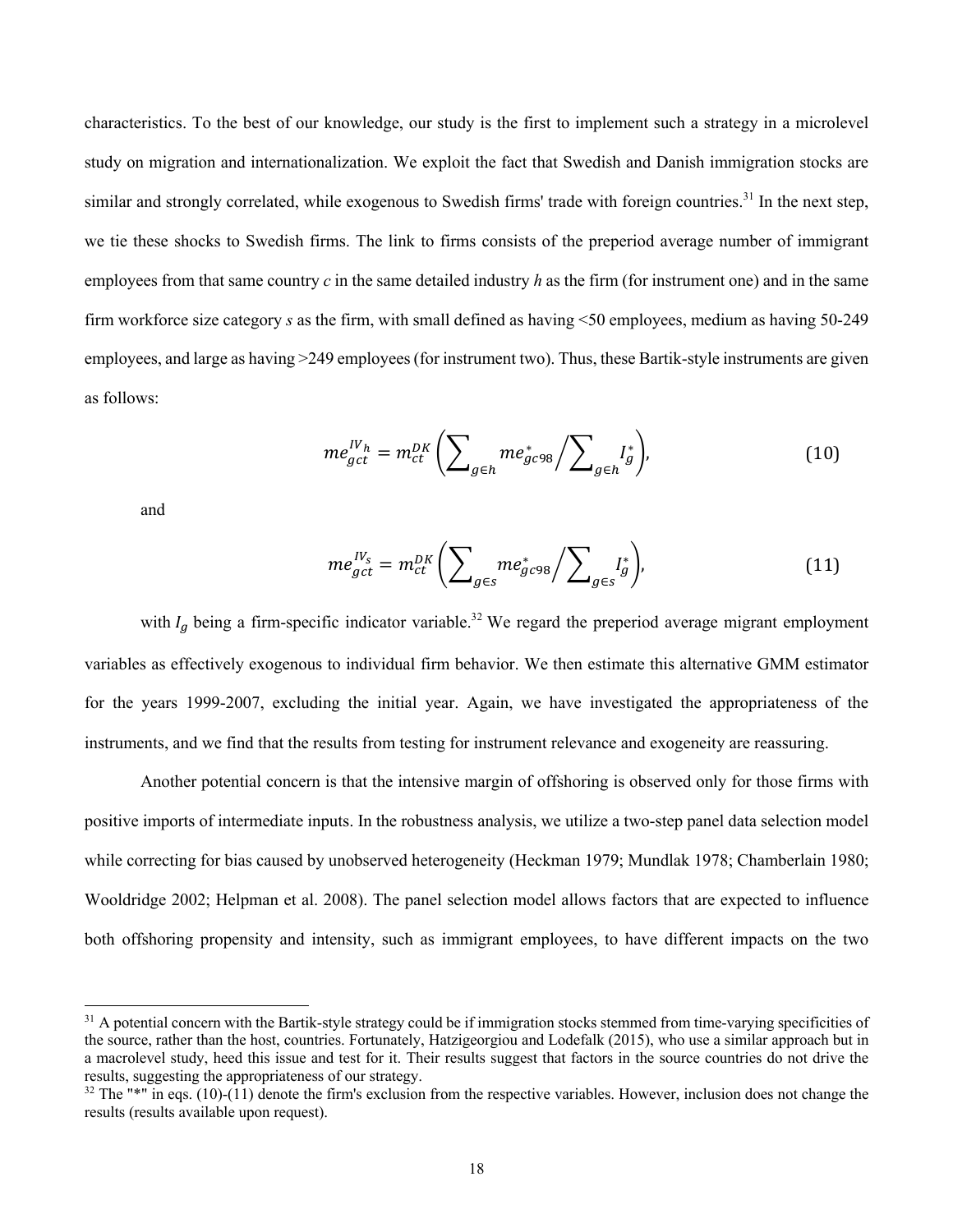outcomes. The omitted variable bias correction of the model is advantageous, *inter alia*, because it takes the form of fixed effects and, thus, allows correlation between unobserved factors causing heterogeneity and the predictor variables.<sup>33</sup>

As an exclusion restriction, we apply a measure of the fixed costs associated with offshoring to a particular destination. We construct this variable using data on the regulatory burden imposed on businesses abroad from the World Bank (2011). These data, which are available for 173 countries, contain information on policies related to the start-up and closedown costs of businesses, as well as costs based on contractual obligations and concern for investment protection. Our measure subsequently accounts for sunk costs associated with entry into a foreign market and the uncertainty surrounding these entry costs.<sup>34</sup> In the spirit of Helpman et al. (2008), who also use a measure of the fixed regulatory cost as a means for identification in the presence of selection, we interact the fixed cost measure with firm size to account for differential effects across firms of different sizes.<sup>35</sup>

# 5 Data and Stylized Facts

The microlevel datasets are from Statistics Sweden and include all Swedish manufacturing firms with at least ten employees for the years 1998-2007. We supplement this core microlevel data with detailed information also available from Statistics Sweden on an employee's country of birth and the skill levels of foreign-born employees. All datasets are based on administrative registers and include unique identifiers for firms and individuals. The combined data enable us to analyze the relationship between specific characteristics of the firm and its employees with offshoring.<sup>36</sup>

<sup>&</sup>lt;sup>33</sup> A Hausman test confirms the appropriateness of a fixed effects specification over random effects.

<sup>&</sup>lt;sup>34</sup> In estimation, the strategy performs well. The regulatory measure affects the propensity to offshore but not the intensity of offshoring. Since standard errors from the Heckman estimation are known to be downward biased, and with the aim of dealing with serial correlation as well as heteroscedasticity, we cluster standard errors by firm-country address and adopt the Huber/White/sandwich variance-covariance estimator.

<sup>&</sup>lt;sup>35</sup> There are alternative, but less well theoretically founded, exclusion restrictions commonly used in the empirical literature, including common religion, trade experience and the share of white-collar workers.

<sup>&</sup>lt;sup>36</sup> Information on the specific variables and their sources is available in Table A1 of the Online Appendix, while a detailed account of the construction of the dataset is available upon request. Additionally, we use information on the GDP and population size of partner countries from the World Bank; geographical indicators and other conventional gravity variables from the Centre d'Etudes Prospective et d'Informations Internationales; and data on trade barriers from the Heritage Foundation.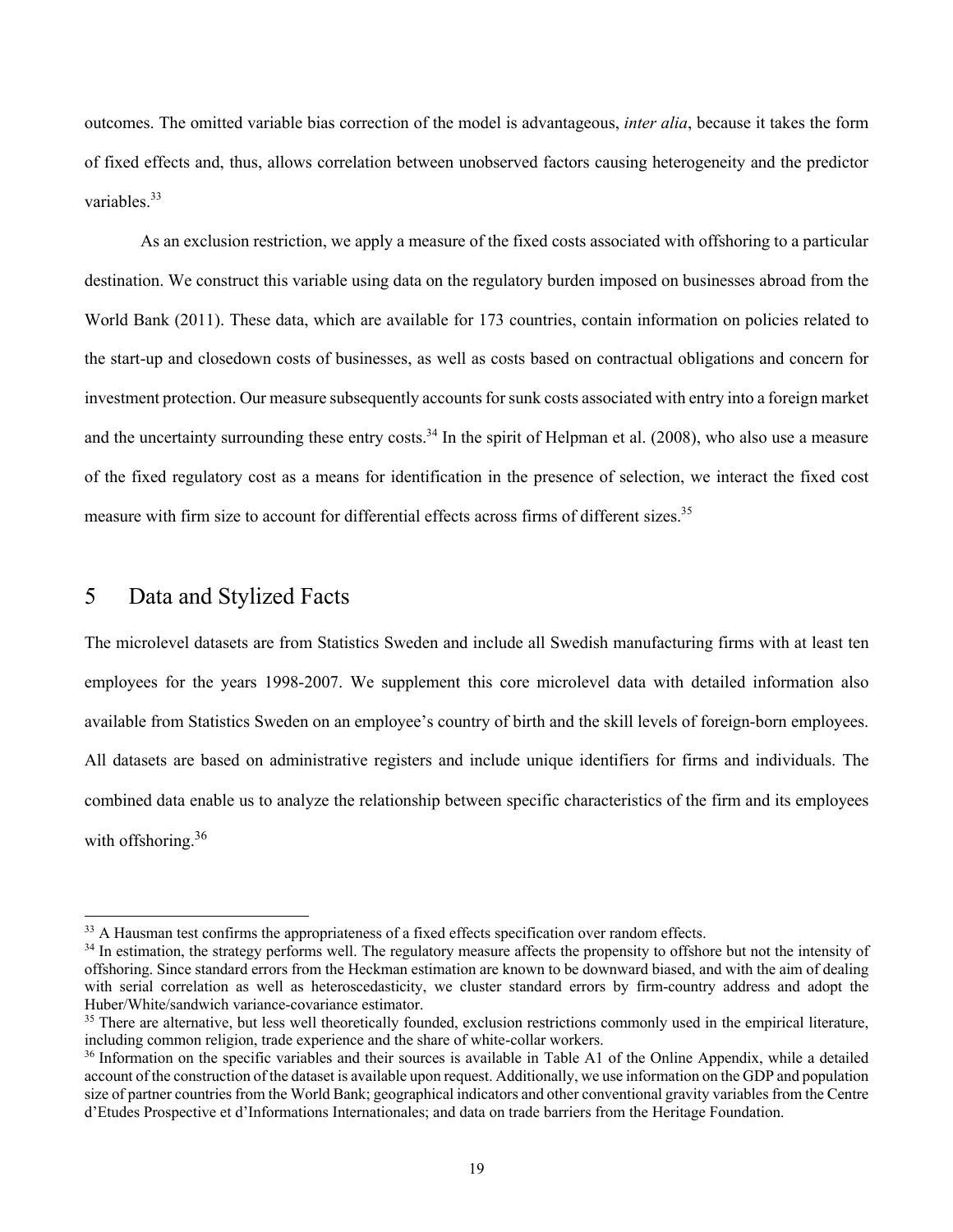Firm-specific trade data are then added, which include products measured by the Combined Nomenclature 8-digit (CN8) along with the source country. We account for the numerous and substantial changes to the product nomenclature over time using the recommendations of Pierce and Schott (2012). For instance, we construct a detailed concordance of the CN8 between 1998 and 2007 matched with trade data for the 10-digit US nomenclature to the EU context. Imported products are considered offshored products if they are included in the category of intermediate goods in the Broad Economic Categories (BEC) classification of the UN (United Nations 2002).<sup>37</sup> We therefore do not include all imports made by the firm as intermediate inputs.

The full sample contains economic and migration data from 6,855 Swedish firms, employing 599,333 fulltime employees in 2007. Approximately 12,000 firms are represented in at least one year over the whole period. The dataset includes information on macroeconomic, geographic, historic and cultural factors for 176 partner countries (Table A2). In total, our dataset includes approximately 12 million observations over ten years. Table 1 provides a snapshot of our data for 2007. The average firm is a medium-sized company in terms of workforce, which offshores yet is not part of a multinational enterprise. Less than a fifth of the employees of the average firm have a postsecondary education. Approximately a tenth of the employees were born outside of Sweden. There is considerable variation in the employment of immigrant workers, with some firms employing no such workers and others only employing workers born outside Sweden.

<sup>&</sup>lt;sup>37</sup> BEC is a reclassification of the Standard International Trade Classification (SITC) according to the main end-use of commodities as capital goods, intermediate goods, and consumption goods. Intermediary goods are contained in BEC codes 111, 121, 21, 22, 31, 322, 42 and 53.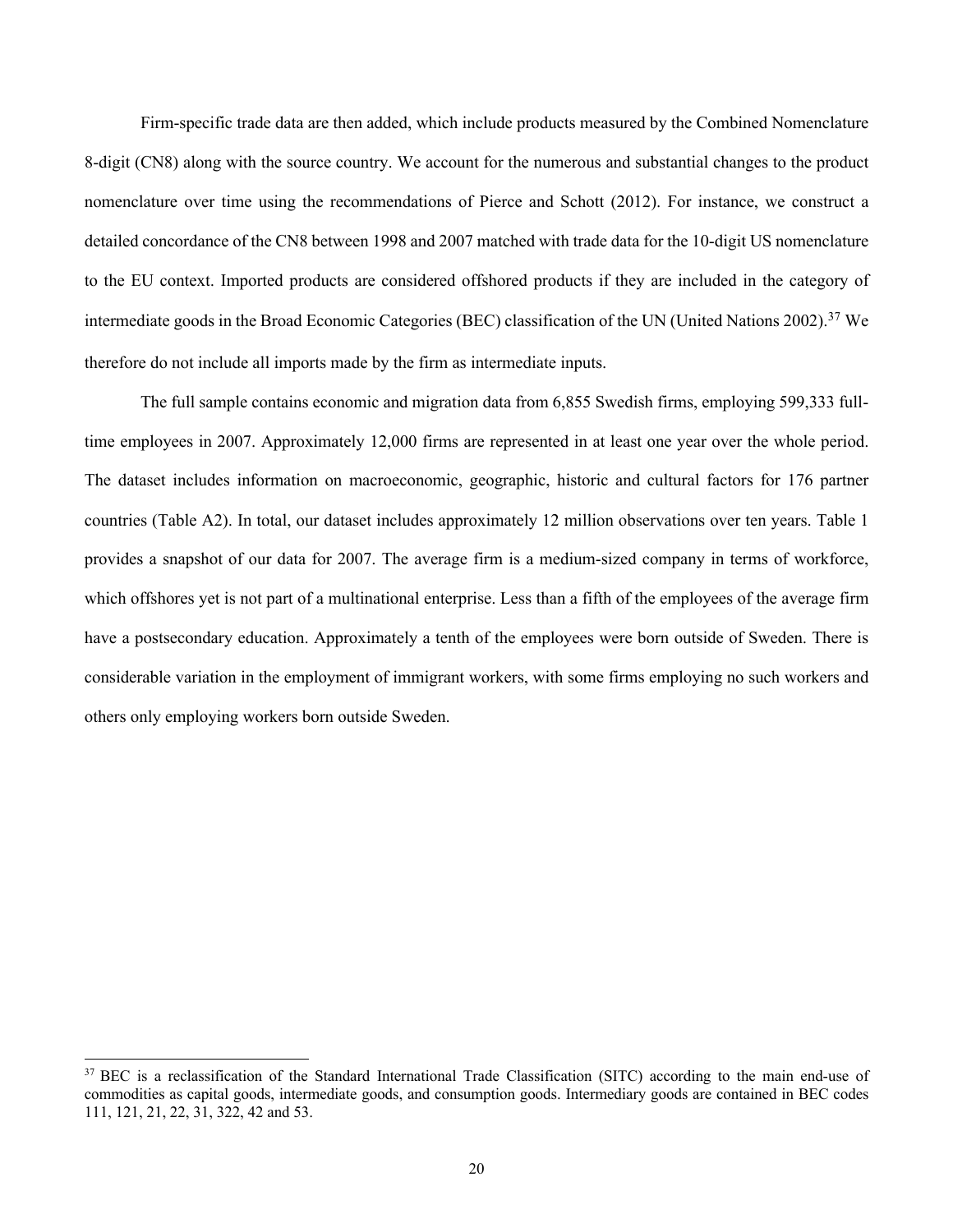|                            | Mean   | Median | Std. dev. | Min.     | Max.       |
|----------------------------|--------|--------|-----------|----------|------------|
| Offshoring value           | 36,007 | 28.275 | 405,208   | $\theta$ | 20,814,582 |
| Number of immigrants       | 12.20  | 3.00   | 97.68     | 0        | n/a        |
| Share of immigrants        | 0.12   | 0.09   | 0.13      | $\theta$ |            |
| No. of employees           | 87.43  | 24     | 507.26    | 10       | n/a        |
| Labor productivity         | 643.03 | 559.08 | 416.38    | 0        | 12,427     |
| Human capital intensity    | 0.17   | 0.13   | 0.16      |          |            |
| Physical capital intensity | 293.55 | 161.80 | 490.16    | 0        | 11,681     |
| Multinational status       | 0.32   | 0      | 0.47      |          |            |
| Offshorer                  | 0.57   |        | 0.50      |          |            |
| Exporter                   | 0.70   |        | 0.46      |          |            |
| Importer                   | 0.64   |        | 0.48      |          |            |

Table 1. Snapshot of Swedish Manufacturing Firms

Note: Data refer to 2007. The number of firms is 6,855. The number of observations in the 1998-2007 period is 15,020,024. Monetary values are in 1,000 SEK (approximately 148 USD). Only merchandise trade is considered. Two maximum values are not disclosed for confidentiality reasons.

Immigration to the small and open economy of Sweden has increased substantially over the past seven decades. Based on the conceptual framework, we expect this to have increasingly made familiarity with foreign countries, including their languages, into common knowledge. In 1940, the foreign-born population accounted for one percent of the total population. By 1970, that figure rose to approximately seven percent. The most recent figure is close to 19 percent. Between 1998 and 2007, immigration accounted for 77 percent of the increase in the population in Sweden.<sup>38</sup> The largest immigrant groups by source country are from Finland, Iraq, Poland, Serbia/former Yugoslavia and Iran.<sup>39</sup>

During the 1998-2007 period, immigration to Sweden increased by 22 percent, and offshoring increased by 57 percent. Within the data, the top offshoring destination countries are all in Europe, except for the US, Russia and Japan (Table A3). Similarly, the major immigrant source countries are mainly European, except for Iraq and Iran (Table A5). The considerable rise in offshoring to low-income countries has occurred in tandem with a substantial rise in immigration from those countries (see Table 2). R&D-intensive offshoring is mostly directed toward lowincome countries. The share of offshoring to low-income countries has increased by twice the rate of offshoring to

<sup>&</sup>lt;sup>38</sup> An advantage of studying this period is that it excludes the subsequent and substantial liberalization of Swedish laws for labor immigration, from December 2008. Using the pre-2008 period reduces the prospect of having a firm targeting an individual to recruit her for offshoring and restricting her to only work for the recruiting firm. Consequently, studying this period mitigates some endogeneity concerns.

<sup>&</sup>lt;sup>39</sup> Table A5 in the Online Appendix presents a complete list of Sweden's largest immigrant groups, their respective sizes and population shares.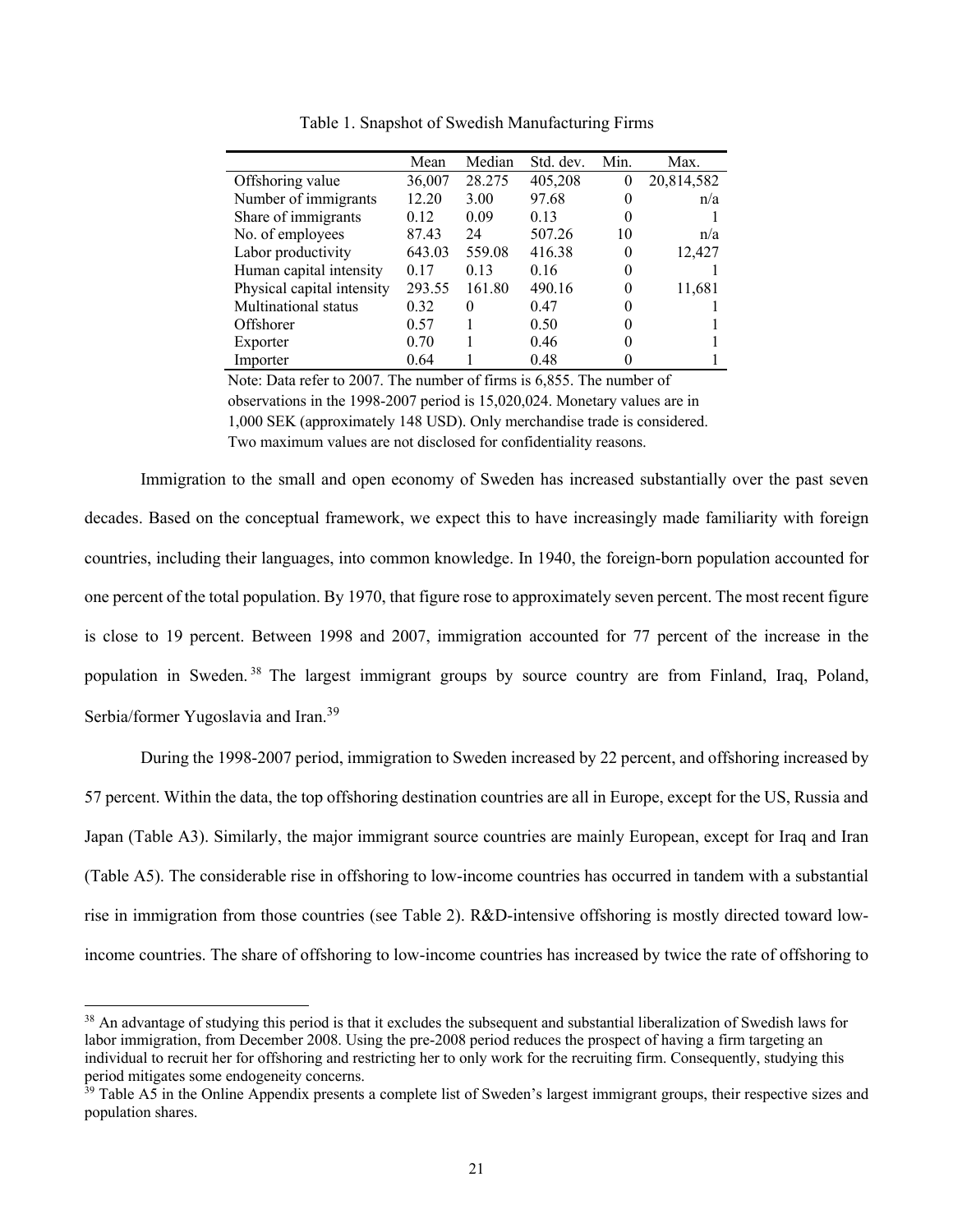high-income countries over the sample period. The shift in offshoring, and particularly of R&D-intensive offshoring, to low-income rather than high-income countries has occurred simultaneously with China acceding to the WTO, while other countries, such as India, continue to liberalize trade.<sup>40</sup>

According to pairwise correlations (Table A4), the value of inputs offshored is negatively related to the distance to the source country but positively related to market size and the size of the firm. Consistent with the main predictions of the model, the value of offshored inputs is also positively correlated with the size of the immigrant stock of a country and with the number of foreign-born employees from the source country.

|                       | Offshoring<br>value 2007                             | $\Delta$ 1998-2007 (%) | Contract-intensive<br>offshoring (share)<br>2007 | $\Delta$ 1998-2007 (%) |
|-----------------------|------------------------------------------------------|------------------------|--------------------------------------------------|------------------------|
| High-income countries | 234,542,676                                          | 55                     | 0.48                                             | -18                    |
| Low-income countries  | 12,286,768                                           | 106                    | 0.31                                             | $-28$                  |
|                       | R&D-intensive<br>offshoring<br>$(\text{share}) 2007$ | $\Delta$ 1998-2007 (%) | Country immigrant<br>stock 2007                  | $\Delta$ 1998-2007 (%) |
| High-income countries | 0.06                                                 | $-32$                  | 824,116                                          | 13                     |
| Low-income countries  | 0.14                                                 | 47                     | 395,510                                          | 46                     |

Table 2. Offshoring and Immigration – The Case of Sweden

# 6 Results

#### **6.1 Benchmark Estimation**

Table 3 presents our estimation results based on the two equations of the benchmark specification. The table displays the regression for the probability of offshoring (regression 1) alongside that for the value of offshoring (regression 2). In both cases, identification comes from the within firm-source-country variation over time.

The evidence from the table suggests a difference between the determinants of the firm-country-extensive and firm-country-intensive margins of offshoring. We find no significant effect from the employment of immigrants by firm *g* from country *c* for the probability of offshoring to the same country (the firm-country-extensive margin).

 $40$  Swedish newspapers have frequently reported anecdotal evidence of the offshoring of R&D intensive production, while keeping production of the absolute premium segment (together with the main R&D department) in Sweden.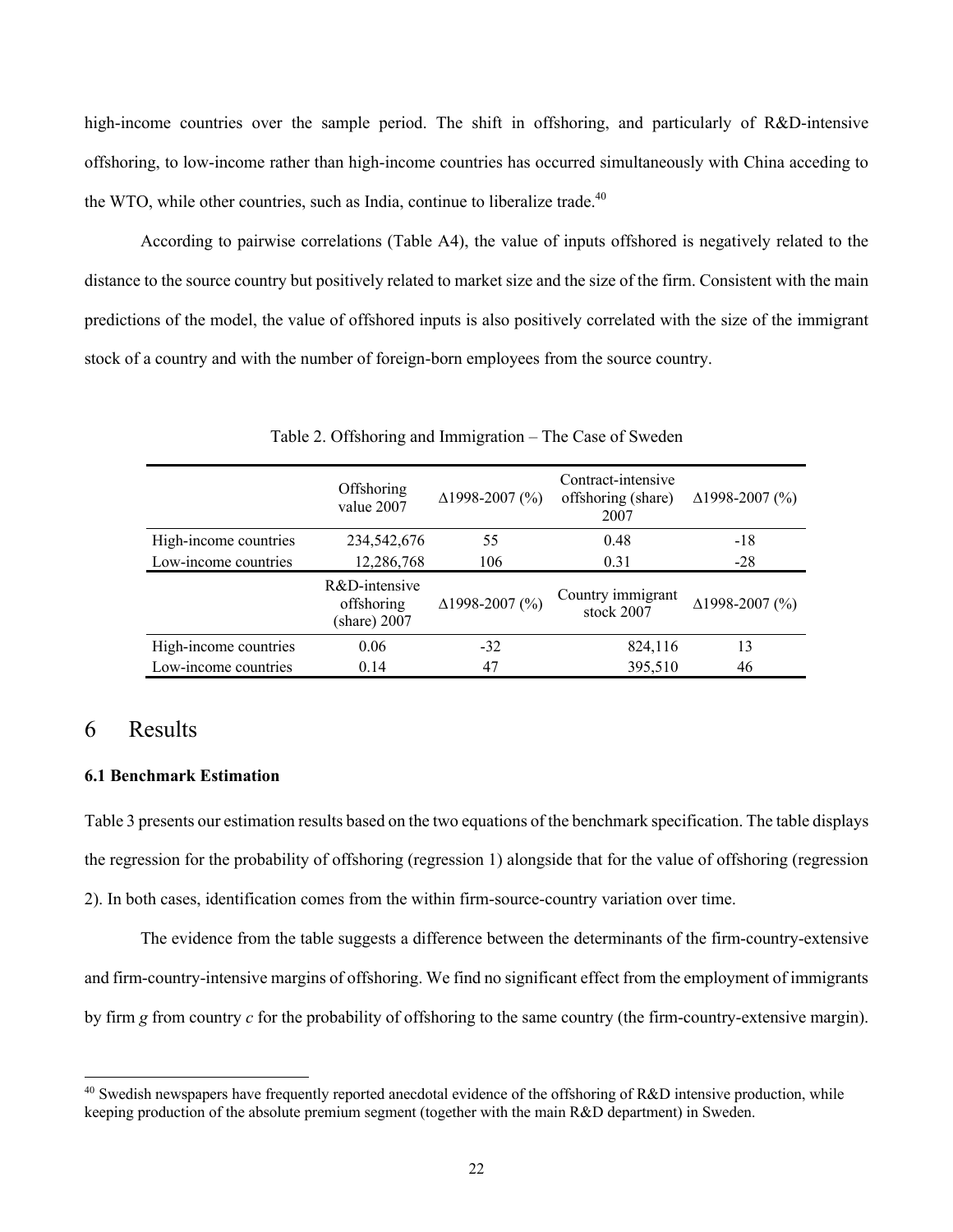However, the total Swedish stock of immigrants from country *c* within Sweden matters for the extensive margin, consistent with evidence from Olney and Pozolli (2021). Together, this suggests that the presence of a large immigrant stock from country *c* within Sweden contributes to the pool of common knowledge about a country, thereby reducing fixed offshoring costs. The employment of migrants from that country by firm *g* then adds no additional knowledge beyond that already available in the common knowledge stock. Other significant determinants of the probability of offshoring include firm characteristics such as size, productivity and human capital intensity, as well as country characteristics such as GDP and population size.

|                                            | (1)           | (2)                 |
|--------------------------------------------|---------------|---------------------|
|                                            | P(Offshoring) | Offshoring<br>value |
|                                            |               |                     |
|                                            | 0.00137       | $0.0339***$         |
| Immigrant employees <sub>gct-1</sub>       | (0.002)       | (0.009)             |
|                                            | $0.0463**$    | $-0.000439***$      |
| $(log)$ Immigrant stock <sub>ct-1</sub>    | (0.020)       | (0.000)             |
|                                            | $0.284***$    | $0.217***$          |
| (log) Workforce <sub>gt-1</sub>            | (0.007)       | (0.005)             |
|                                            | $0.0731***$   | $0.0195***$         |
| Multinational <sub>gt</sub> $(0,1)$        | (0.008)       | (0.005)             |
|                                            |               | $2.689***$          |
| Offshorer <sub>gt</sub> $(0,1)$            |               | (0.045)             |
|                                            | $0.0151***$   | $0.0282***$         |
| Labor productivity <sub>gt</sub> (log)     | (0.005)       | (0.003)             |
|                                            | $0.00222**$   | $-0.000645***$      |
| Human cap intensity <sub>gt</sub> (log)    | (0.001)       | (0.000)             |
|                                            | $0.00491***$  | $0.00180***$        |
| Physical cap intensity <sub>gt</sub> (log) | (0.001)       | (0.000)             |
|                                            | $0.593***$    | $0.111***$          |
| $GDP_{ct}$ (log)                           | (0.032)       | (0.009)             |
|                                            | $0.352***$    | $-0.272***$         |
| Population <sub>ct</sub> (log)             | (0.088)       | (0.028)             |
| Obs.                                       | 9,109,283     | 8,608,859           |
| Adjusted/Pseudo $R^2$                      | 0.500         | 0.7361              |

Notes: Both within-regressions include firm-country, industry and time fixed effects. In column 2, the dependent variable is in logs (1e-7 is added to avoid truncation). Robust and firm-country clustered standard errors are in parentheses.

 $*$  p < 0.10,  $*$  p < 0.05,  $*$  p < 0.01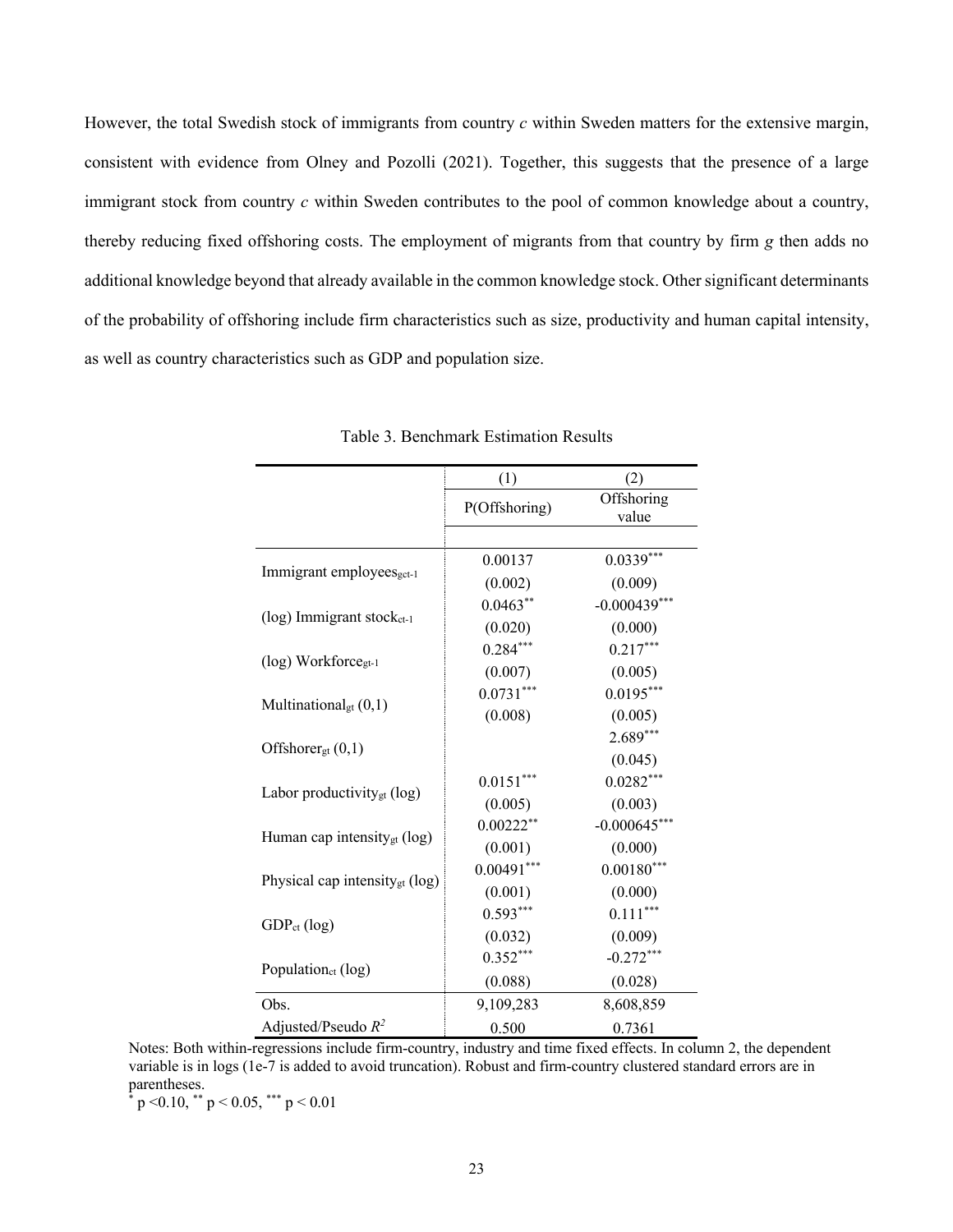In contrast to the effect on the firm-country-extensive margin of offshoring, the employment of immigrants born in country *c* by the firm matters for the intensive margin of offshoring to country *c* (regression 2). As the number of immigrant employees from a particular origin country rises, so does the value of intermediate inputs from that country. This finding is consistent with an interpretation that immigrant employees reduce contract enforcement costs (hypothesis **H1**). The main benefits provided by immigrant employees with respect to offshoring are in the *ex post* contracting phase, where they facilitate communication and coordination with suppliers, the monitoring of those suppliers, and infuse trust in relationships, all which promote contract enforcement, including the deterrence of technology leakage. The effect of immigrant employment is economically significant, as hiring one additional immigrant from country *c* is associated with an increase in firm *g*'s offshoring to country *c* by 3 percent on average.

The evidence from this regression indicates a small yet statistically significant (and negative) effect from the total Swedish stock of immigrants from country *c* on the value of offshored intermediates from that country. This finding contrasts with the results for the same variable on the extensive margin in the previous column. This result is consistent with the notion that the immigrant stock primarily reduces fixed offshoring costs and immigrant employees primarily reduce variable offshoring costs related to contract enforcement. Whereas general familiarity with a given foreign country reduces information frictions that deter the entry into offshoring to a given foreign market, it is more difficult to conceive how a larger immigrant stock, per se, would substantially reduce variable offshoring costs related to coordination and monitoring costs or technology leakage.

For the other firm and country characteristics, we note a number of changes compared with the results for the extensive margin. Offshoring along the intensive margin is increasing with the size and productivity of the firm and is decreasing with human capital intensity. Of the country-level variables, we find that it is increasing with the economic mass of a country (GDP) but decreasing with the size of its population.<sup>41</sup>

<sup>&</sup>lt;sup>41</sup> With respect to covariates, we find that larger and more efficient firms are more strongly associated with offshoring to high-income countries relative to low-income countries. We interpret this difference across firms of different sizes and efficiency levels as a result of the fact that contract intensive goods account for a much higher share of offshoring to highincome countries than to low-income countries. Most of the other conventional firm-gravity covariates have the expected signs.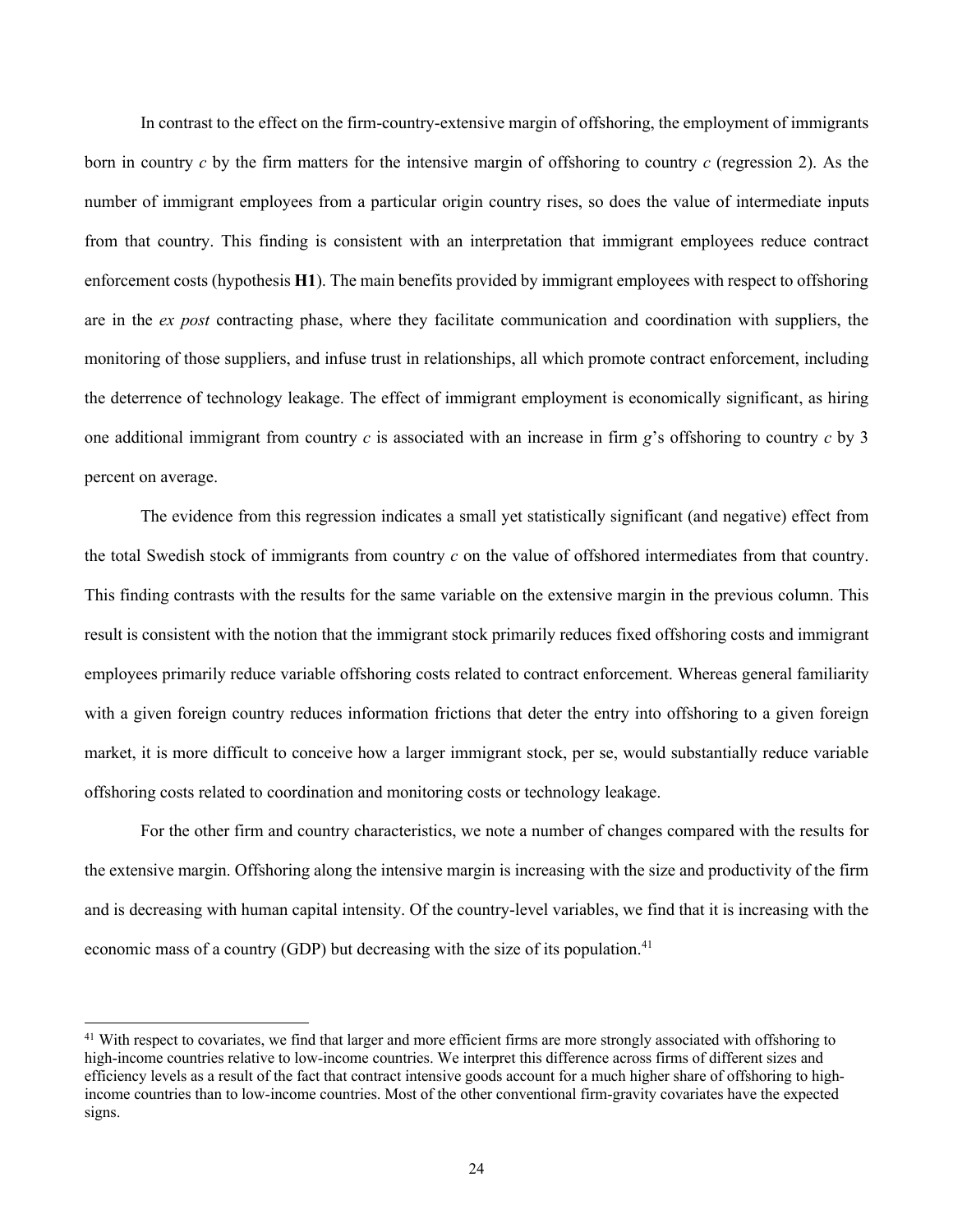#### **6.2 Causality and Robustness Checks**

Table 4 includes a careful analysis to determine the direction of causation and to check the robustness of our main results. For these exercises, we focus on the intensive margin of offshoring results.

A causal interpretation of our results would be threatened if the variable of immigrant employment was endogenous. We therefore adopt the IV estimators that we introduced and discussed in section 4 as alternative ways of identifying the impact of immigrant employees on offshoring.<sup>42</sup> The results are presented in the first two columns of Table 4. Column 1 presents the results from the main IV analysis, where immigrant employment by the firm is instrumented by both the lagged average number of immigrants employed by Swedish firms other than *g* and the lagged average number of immigrants employed by other firms within the same detailed industry *i*. The idea is to capture common changes in hiring that are arguably exogenous to the firm's offshoring but are correlated with the firm's hiring. Column 2 presents our alternative IV results. Here, we employ the previously discussed Bartik-style instrumental variable approach to further reduce endogeneity concerns, exploiting the fact that Swedish and Danish immigration stocks are strongly correlated, while arguably exogenous to Swedish firms' bilateral trade. As specified in equations (10) and (11), we use variation in the Danish immigrant stock from a particular country as the shock, and we use the fixed preperiod average number of immigrant employees from that same country who work in Swedish firms of the same detailed industry and the same firm size category as the weight. Basically, any variation across time in the Bartik-style instruments for Swedish firms' offshoring with a particular country is entirely driven by exogeneous shocks to Denmark's stock of immigrants from that particular country. The likely exogeneity of the shocks as well as of the preperiod exposure variables to individual time-variant firm behavior is supportive of identification, since exogeneity of either the shocks or the exposure variables is sufficient for the instruments to be valid (Borusyak et al. 2021; Goldsmith-Pinkham et al. 2020).

To further establish whether the instruments are sufficiently associated with the potentially endogenous variable of immigrant employment and whether the instruments indeed are exogenous, we carry out a number of tests. First, we test instrument validity. As displayed in columns 1 and 2 of Table 4, the Kleibergen–Paap rk

<sup>&</sup>lt;sup>42</sup> We also include previous offshoring to further control for omitted variable bias and persistence in firm internationalization.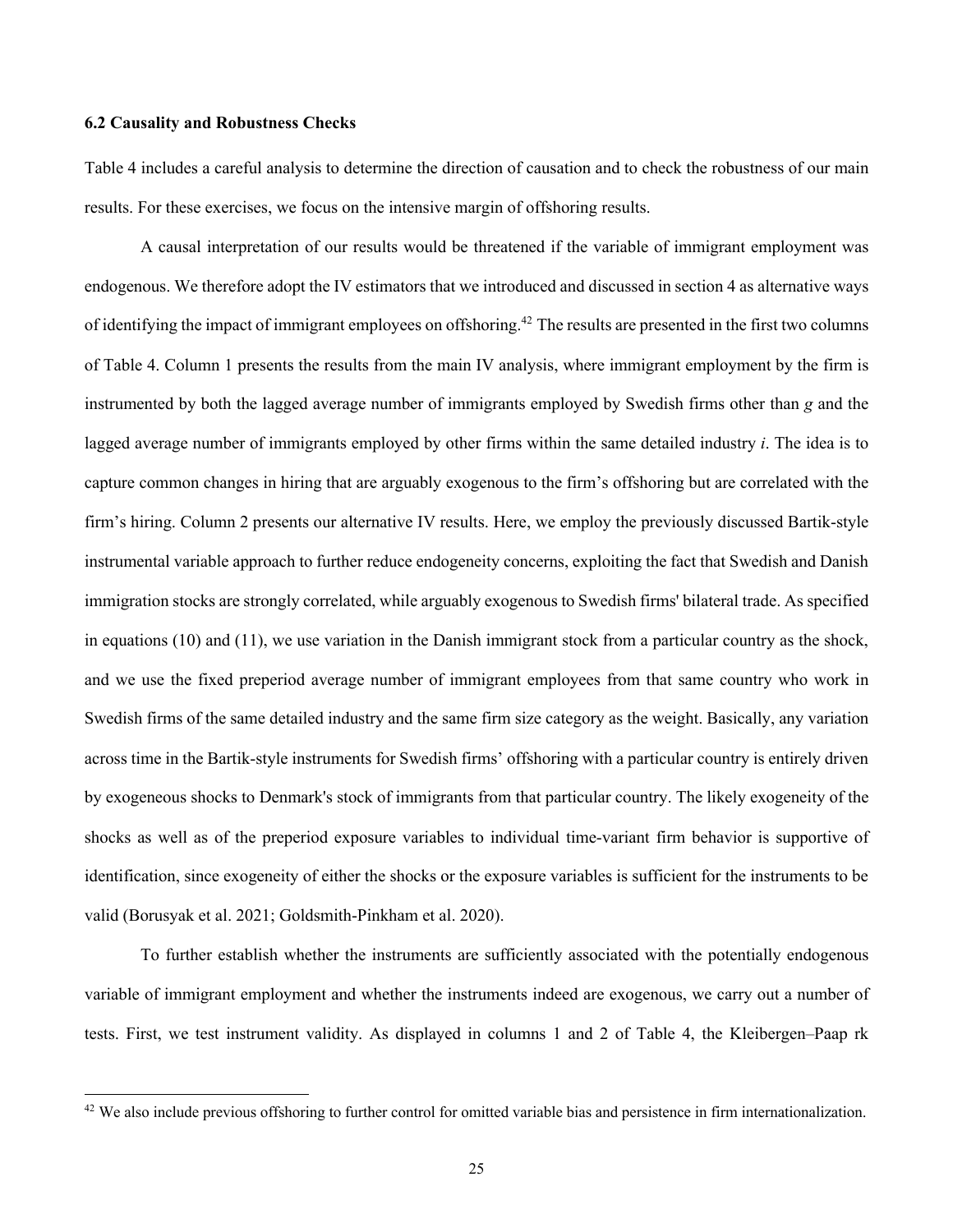Lagrange multiplier statistics strongly reject the null hypotheses of underidentification. Furthermore, the Wald F statistics reject the null of a weak partial correlation between the instruments and the immigrant employment variable. These tests indicate that the two sets of instruments are valid. Next, we examine whether the instruments are exogeneous to the error term. Performing Hansen's J test for both sets of instruments, we find that we cannot reject the null hypothesis of exogeneity at any conventional significance levels.<sup>43</sup> Based on our discussion and the tests performed, we therefore consider the two sets of instruments as appropriate for the identification of the impacts of immigrant employment on firms' bilateral offshoring.

Now, we are ready to present the coefficients from the IV estimations. Fortunately, we find that our benchmark result is confirmed. Immigrant employment is again positively and statistically significantly associated with the firm's offshoring. The IV estimates from columns 1 and 2 of Table 4 are larger than our benchmark estimates in Table 3; we find that hiring one additional immigrant from country *c* is associated with a 7 and 14 percent rise in firm *g*'s offshoring to country *c*, respectively, on average. We interpret the finding that both sets of IV analyses generate estimates that are qualitatively similar to our benchmark results, while both sets of instruments behave well, strengthens the interpretation of the positive link from immigrant employees to firm offshoring as causal (**H1**).

Next, we expose our benchmark results to a number of robustness checks, starting with the main specification issues. As noted above, our results imply that the employment of an additional immigrant worker increases the imports of offshored inputs from the same country by an economically meaningful 3 percent on average. An open question is whether the relationship is linear in character. That is, does hiring one additional migrant have a similarly sized impact, or does the impact vary with the number of existing migrant employees? The results relevant in this regard are presented in column 3 of Table 4, suggesting a quadratic relationship. However, since the relevant coefficient is too small to alter our main results, we infer that across our dataset, each additional immigrant employee influences imports of offshored inputs to a similar extent.<sup>44</sup>

<sup>&</sup>lt;sup>43</sup> First-stage results also support instrument validity, see, e.g., Table A6 of the Appendix for the Bartik-style instruments.

<sup>44</sup> Hiring the first immigrants is slightly more important than hiring the (for example) 50th immigrant when we interact the squared variable with firm size. Interestingly, the 'diminishing returns' effect is larger in smaller than in larger firms, with the interaction being positive and the squared variable turning negative. The results are available upon request.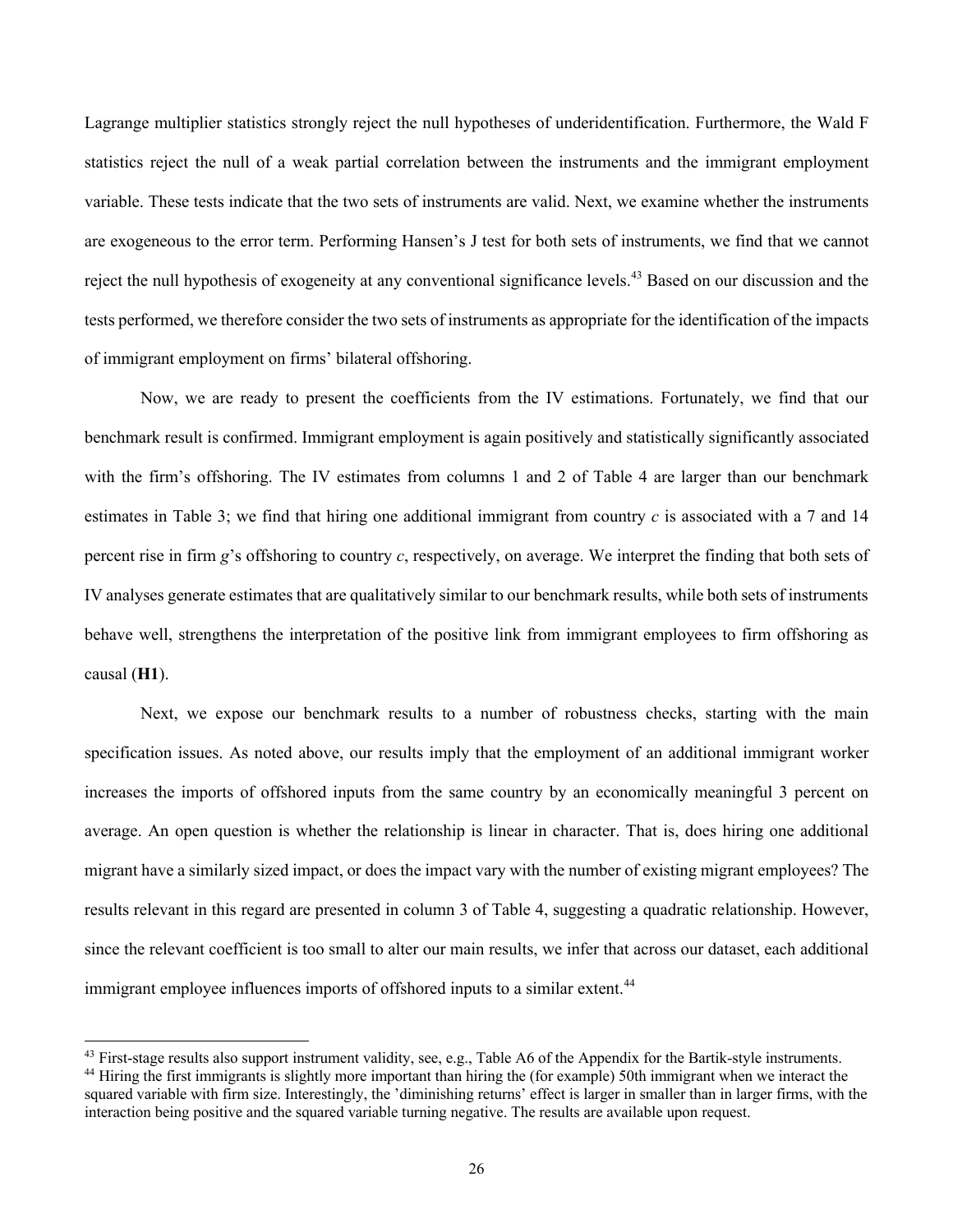Next, we turn to the question of whether the results are driven by the most common country of origin of immigrants into Sweden (column 4) or the most common destinations of offshoring (column 5). These countries are European or Middle Eastern countries. Rather than weakening the link to offshoring, excluding in turn the top five immigrant and offshoring countries increases the estimated influence of immigrant employment. In addition to showing the robustness of the result, we find it interesting that this is in line with our second hypothesis about immigrant employees playing an even more important role when the firm is less familiar with the country as an offshoring destination, contributing tacit and firm-relevant information and networks that can be leveraged to reduce contract enforcement costs (**H2**).

Another concern regarding our results could be that we somehow capture the effect of unobserved productivity shocks that raise the likelihood that the firm offshores—and hires immigrant workers—from a given country. We tackle this issue in column 6 by using a lagged approach, where immigrant employees and the country immigrant stock are lagged by three periods. If unobserved productivity shocks are important but have a low time persistence, we would expect to find that these lagged values do not help to explain current offshoring decisions. The results of this exercise indicate, however, that the estimated offshoring-migration link at the firm level runs from immigrant employment to offshoring. As explained above, preparation for offshoring may have started at the firm several years before the actual shipment of goods and services, a scenario that is addressed by the use of lagged values. 45

In column 7, we test whether the results are sensitive to time-variant source country variation, such as price shocks, by including country-year fixed effects. As these are collinear with the variable measuring the broader migrant stock from country *c* within Sweden, we replace this variable with the immigrant stock of the country within the region in which the firm is located. The results confirm that the main findings for immigrant employment are robust to such country-time trends. Furthermore, in column 8, we address the potential selection bias via

<sup>&</sup>lt;sup>45</sup> Another concern would be if our results were biased due to omitted variables that relate to the engagement of the firm in the specific country or globally, in terms of exports, offshoring or imports of final goods. Reassuringly, including indicator variables for such engagement neither alters our main finding in terms of its magnitude, nor in terms of its level of statistical significance. These results are available upon request.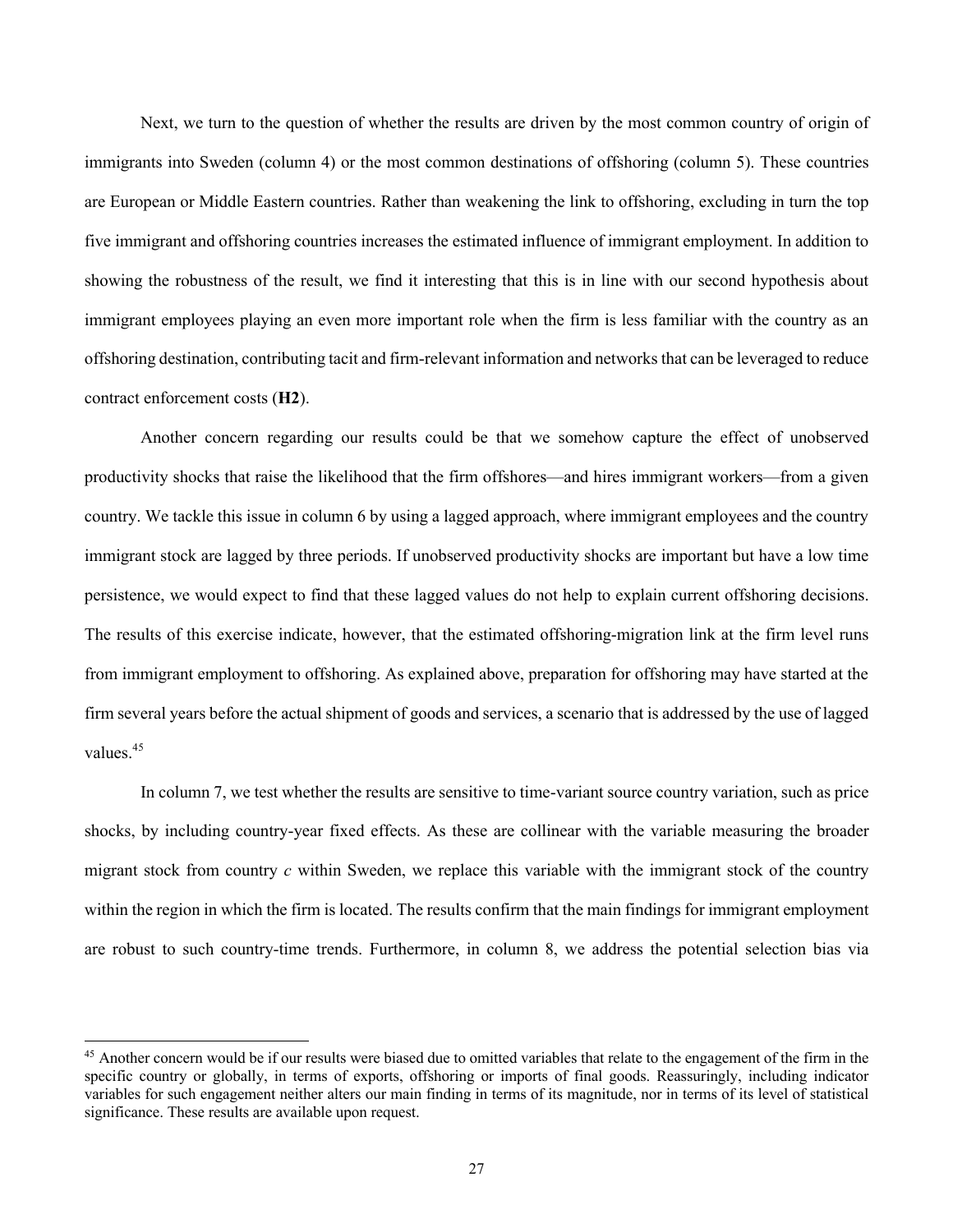Heckman panel estimation with fixed effects. Although this reduces the level of significance of the main coefficient, the main result is robust to controlling for selection.<sup>46</sup>

<sup>&</sup>lt;sup>46</sup> Similar results are obtained using a Poisson estimator with firm-year specific effects (results available upon request).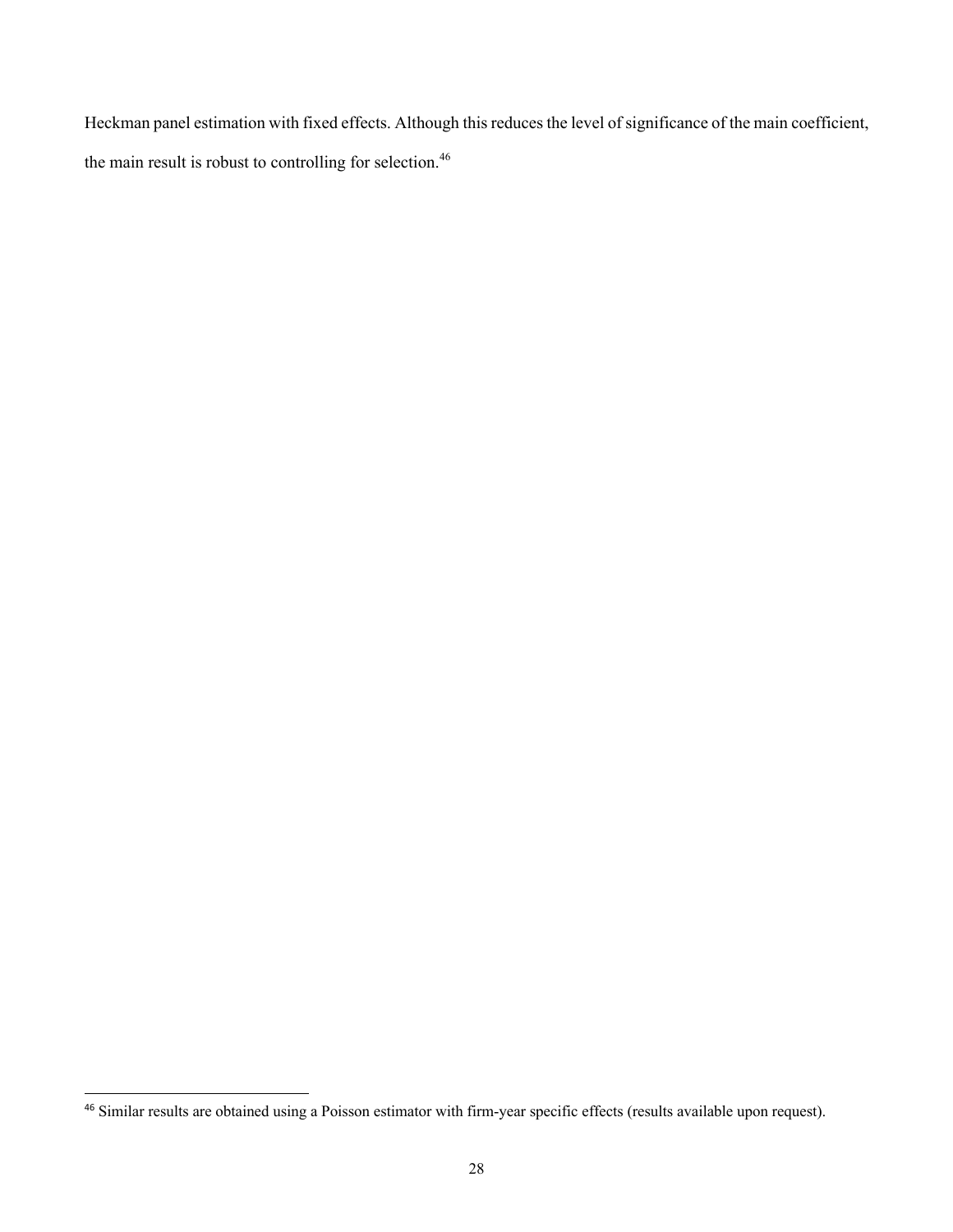|                                    | (1)         | (2)                        | (3)         | (4)                                             | (5)                                              | (6)                     | (7)                                 | (8)                            |
|------------------------------------|-------------|----------------------------|-------------|-------------------------------------------------|--------------------------------------------------|-------------------------|-------------------------------------|--------------------------------|
|                                    | IV analysis | Alternative<br>IV analysis | Quadratic   | Excluding<br>top five<br>immigrant<br>countries | Excluding<br>top five<br>offshoring<br>countries | Lagged model<br>$(t-3)$ | <b>Extended FE</b><br>specification | Heckman<br>panel<br>estimation |
|                                    | $0.0665***$ | $0.136***$                 | $0.0579***$ | $0.126***$                                      | $0.0468***$                                      | $0.0105*$               | $0.0303***$                         | $0.0075*$                      |
| Immigrant employees                | (0.018)     | (0.047)                    | (0.008)     | (0.016)                                         | (0.010)                                          | (0.006)                 | (0.007)                             | (0.004)                        |
| Obs.                               | 6,175,790   | 8,195,802                  | 8,608,859   | 8,363,410                                       | 8,363,423                                        | 4,593,656               | 8,608,859                           | 144,202                        |
| <i>F</i> -statistic/Adjusted $R^2$ | 32.24       | 48.89                      | 0.7361      | 0.7246                                          | 0.6877                                           | 0.7619                  | 0.7429                              | 0.391                          |
| Kleibergen-Paap $rk(p)$            | 0.0000      | 0.0000                     |             |                                                 |                                                  |                         |                                     |                                |
| Kleibergen-Paap Wald $(F)$         | 9.847       | 16.661                     |             |                                                 |                                                  |                         |                                     |                                |
| Hansen $J(p)$                      | 0.400       | 0.202                      |             |                                                 |                                                  |                         |                                     |                                |

Table 4. Further Analysis and Tests of Robustness

Notes: The dependent variable is firm offshoring in logs (1e-7 added to avoid truncation). All results are from within estimation, with firm-country, industry and time fixed effects. In column 7, country-year fixed effects are added while the country immigrant stock is replaced with the regional immigrant stock. Robust and firmcountry clustered standard errors are in parentheses. For brevity, other firm and gravity estimates are not reported.

 $*$  p < 0.10,  $*$  p < 0.05,  $*$  p < 0.01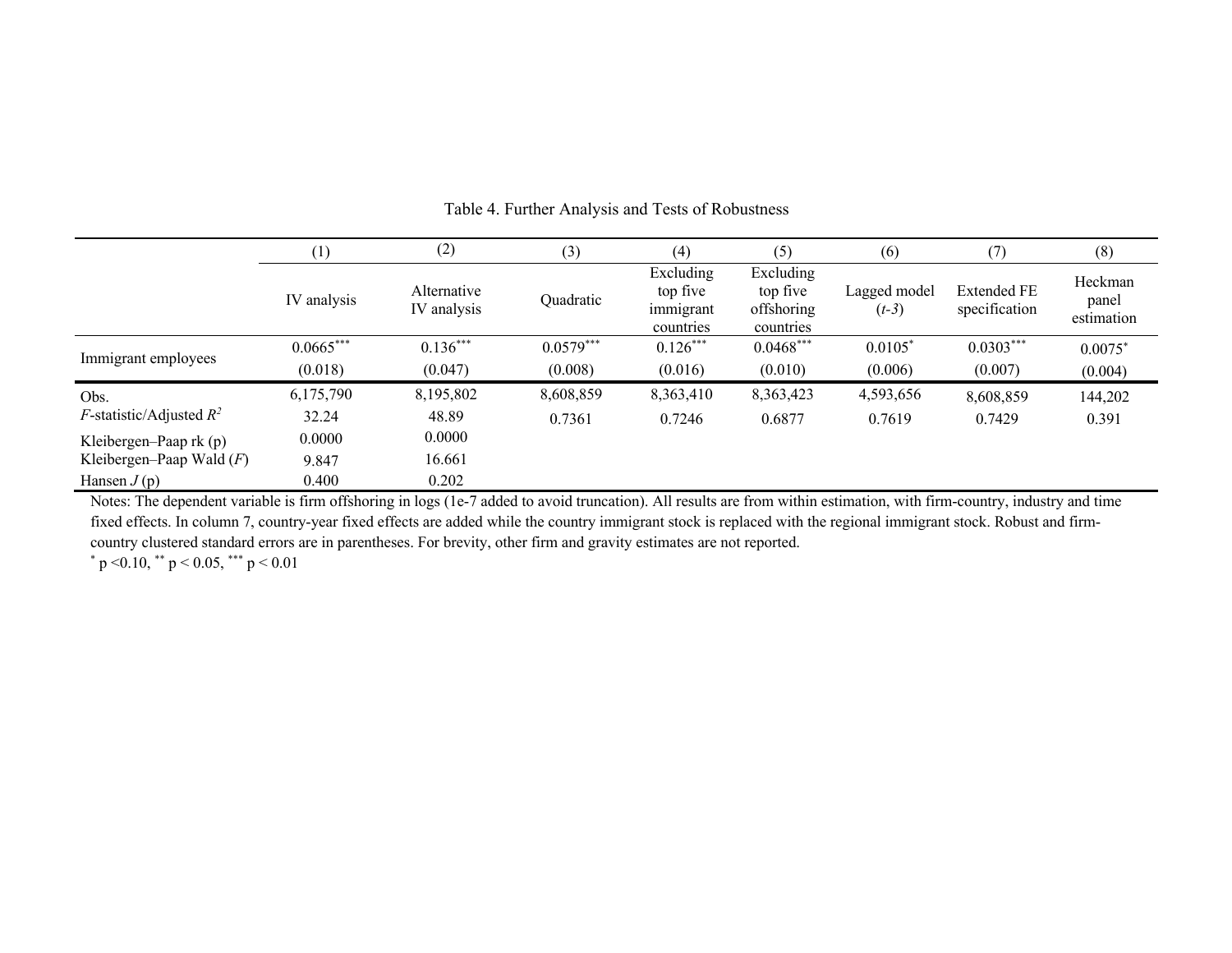#### **6.3 Treatment Heterogeneity: The Role of Inputs and Skills**

Having established the robustness of the main results, we next exploit the country, immigrant, input and firm information in the Swedish data to explore treatment heterogeneity. In Table 5, we begin analyzing the immigrationoffshoring relation according to the skill levels of immigrant employees (**H3**) and the types of goods that are offshored (**H4**). Concerning skill, we anticipate that the quality of the information provided and leveraged by employees regarding their country of their birth, including contacts there, is greater the higher their level of education. Skilled immigrant workers are also more likely to be closer and better at communicating with decision makers both within their employing firm and at the foreign supplier, building and sustaining long-term relationships. As a reminder, we measure the level of immigrant skill level according to whether they have above or at the most secondary schooling.

We separate product characteristics according to their contract intensity and their R&D intensity. As explained, we expect that the production of some goods is particularly exposed to offshoring barriers, for example, due to their production requiring larger relation-specific investments, maintenance and supervision. This result might occur because some products lack a fixed reference price, i.e., the price of the products cannot be determined without reference to more detailed information about the brand, origin, producer and other characteristics. The quality of such products may be more difficult to assess than that for inputs for which knowledge about price and quality is more readily available. Therefore, the remote coordination and monitoring of the contract for such products tend to be particularly cumbersome. We define such differentiated inputs as contract-intensive goods, following the 'strict' definition of Rauch (1999).<sup>1</sup>

R&D-intensive inputs are especially sensitive to monitoring- and coordination-related barriers. Their production may also involve novel technology that could leak to rival firms. Thus, we apply the list of hightechnology products produced by the OECD, while considering the major revision conducted in 2007. High-tech products are defined as goods whose production is R&D intensive (Hatzichronoglou 1997). We initially consider

<sup>&</sup>lt;sup>1</sup> Our approach is related to the study by Nunn (2007), who establishes the contract intensity of industries based on the degree of 'relationship-specific investment' in the intermediate inputs of those industries, where the degree of such investment is determined by the share of inputs that are differentiated goods.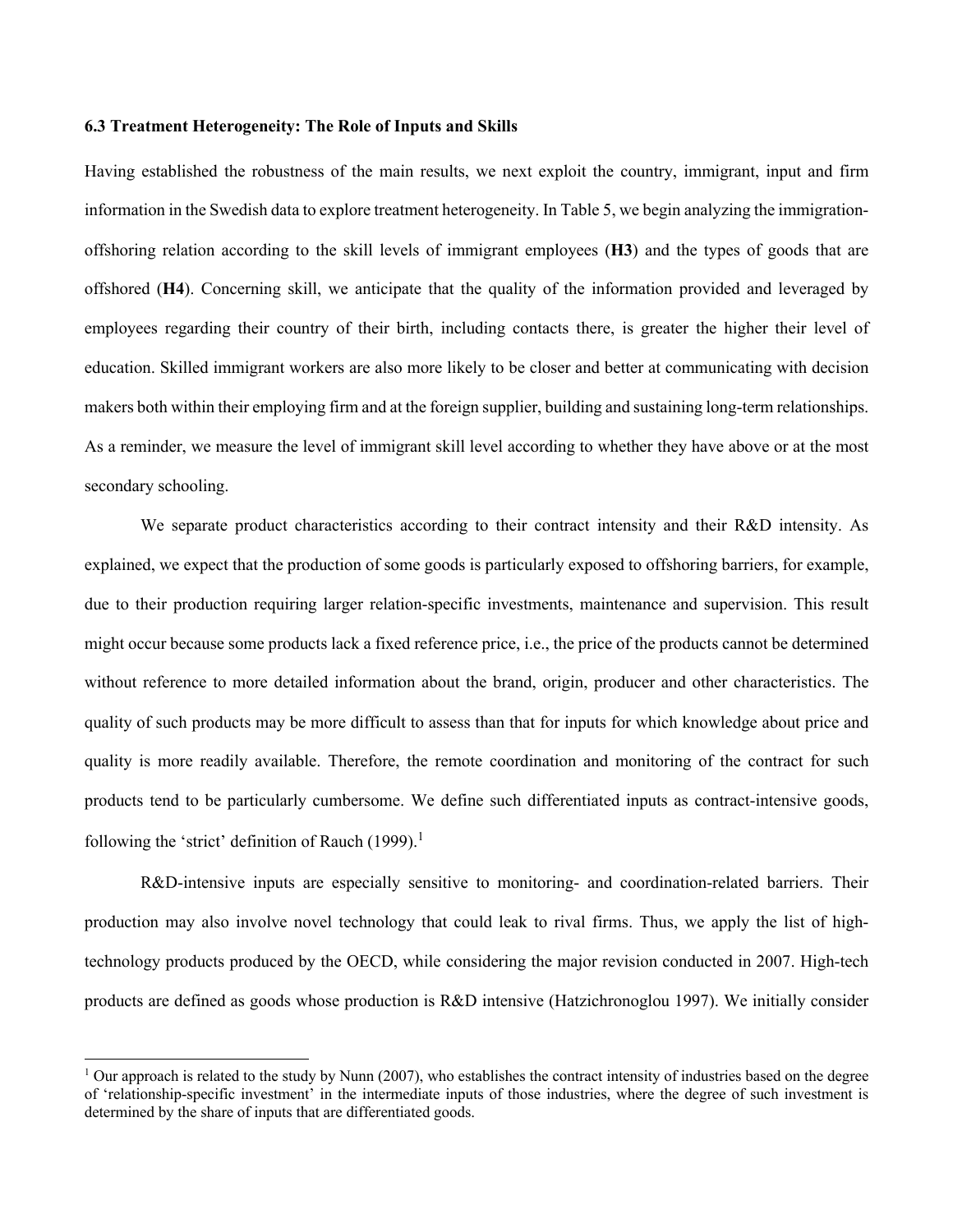the combination of R&D and contract intensity while also presenting results for these groups separately to judge whether the results are being driven by one aspect of this measure.<sup>2</sup> As immigration employment from country  $c$ affects the value of offshoring to that same country in Table 3, we report only the regressions for the estimation of equation 9.

|                             |             | Immigrant employees |                       |  |
|-----------------------------|-------------|---------------------|-----------------------|--|
|                             |             | Skilled             | Unskilled             |  |
| Contract and R&D Total      |             |                     | $0.196***$ 0.000713   |  |
| R&D intensive Total         |             |                     | $0.152***$ 0.00986    |  |
| Contract intensive Total    |             |                     | $0.100***$ $0.0227**$ |  |
|                             |             |                     |                       |  |
| Contract and R&D Low-income |             |                     | $0.111***$ -0.0231**  |  |
|                             | High-income |                     | $0.240***$ -0.00213   |  |
| R&D intensive               | Low-income  |                     | $0.105***$ -0.0237*** |  |
|                             | High-income | $0.176***$          | 0.00884               |  |
| Contract intensive          | Low-income  | $0.0828*$           | 0.0252                |  |
|                             | High-income | $0.105***$          | $0.0196^*$            |  |

Table 5. Results across Inputs, Skills, Source Countries

Notes: The results from 18 within estimations are presented, with firm-country, industry and time fixed effects. Dependent variables are in logs (1e-7 is added to avoid truncation). Robust and firm-country clustered standard errors are in parentheses. For brevity, other firm and gravity estimates are not reported.

 $p \le 0.10$ ,  $p \le 0.05$ ,  $p \le 0.01$ 

The semielasticities in Table 5 reveal some interesting patterns, particularly with respect to the skill intensity of the immigrants employed by the firm. The various coefficient estimates for the employment of skilled immigrants are universally positive, consistent with an interpretation that the skill level of immigrant employees influences the extent to which they facilitate offshoring and in line with **H3**. <sup>3</sup> Focusing on R&D and contractintensive inputs, we note that the employment of immigrants has the strongest effects on the value of offshored inputs in Table 5, consistent with **H4**. Separating the contract and R&D components that make up this category

<sup>&</sup>lt;sup>2</sup> Results for non-R&D intensive and noncontract intensive offshoring are available upon request.

<sup>&</sup>lt;sup>3</sup> Both skilled immigrant employees who arrived in Sweden a long time ago, possibly before adulthood, and those who came more recently are positively and statistically significantly associated with offshoring to high-income countries; however, only the former category displays a similar association with offshoring to low-income countries (results available upon request).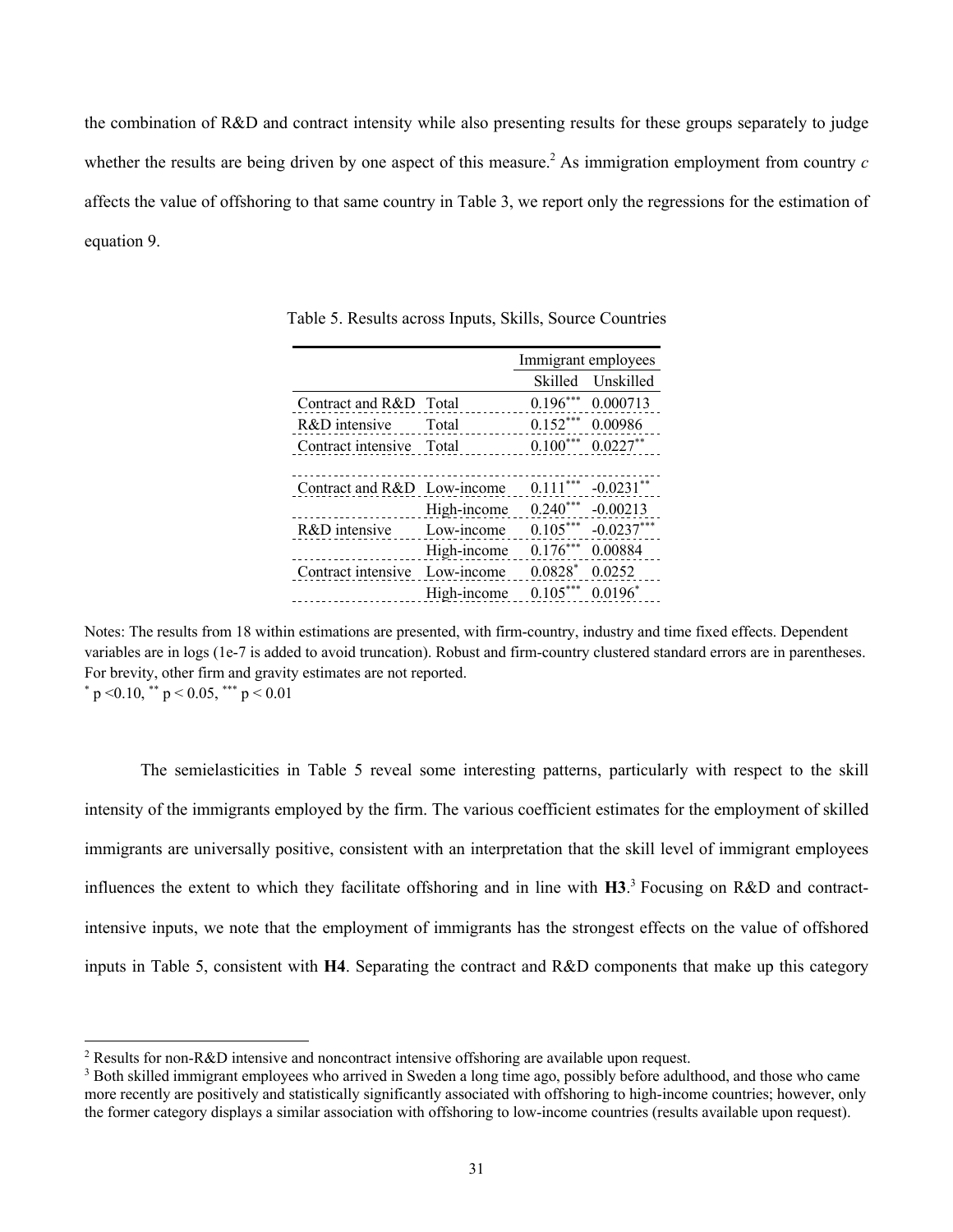indicates that this result appears to be driven by the R&D intensity of the product, although there is clearly an additional effect from contract intensity on this result also. For unskilled employees, the coefficient estimates are much smaller in size than those of their skilled counterparts and are statistically significant only for contractintensive inputs.

In the remaining regressions within Table 5, we separate the destination of offshored inputs according to whether they relate to high- or low-income countries and again separate the immigrant employees according to their skills to further test **H2** and **H3**. Somewhat unexpectedly, the effects are broadly similar when offshoring and immigrants are from either high- or low-income foreign countries, although the strongest effects are found for highincome countries. This result is contrary to our finding in the previous robustness analysis that the impact of immigrant employees is stronger for offshoring to less familiar and less developed countries, including all the less developed countries and countries in which we would expect more lax enforcement of property rights and contracts. Thus, the evidence for **H2** remains inconclusive. Once more turning to **H3**, we find that the importance of the skill level of immigrant employees is also clear in these regressions. Other than a weakly positive effect from unskilled immigrant employment on offshoring to high-income countries, the effects are either statistically nonsignificant and/or negative. For skilled immigrants, however, we continue to find that their employment increases the intensity of offshoring.

# 7 Conclusion and Final Remarks

The exchange of intermediate goods accounts for a considerable share of international trade. Complex global value chains make firms dependent on producers across many different countries, and indications are that neither the financial crisis nor the recent pandemic have changed this. Intermediate foreign trade distinguishes itself by being especially sensitive to incomplete contracts, hold-up problems and weak institutions. Therefore, individuals with knowledge of specific foreign markets and access to trust-enhancing networks—such as immigrants—could potentially reduce the contract enforcement costs associated with offshoring, facilitating foreign supply chains and making them more resilient.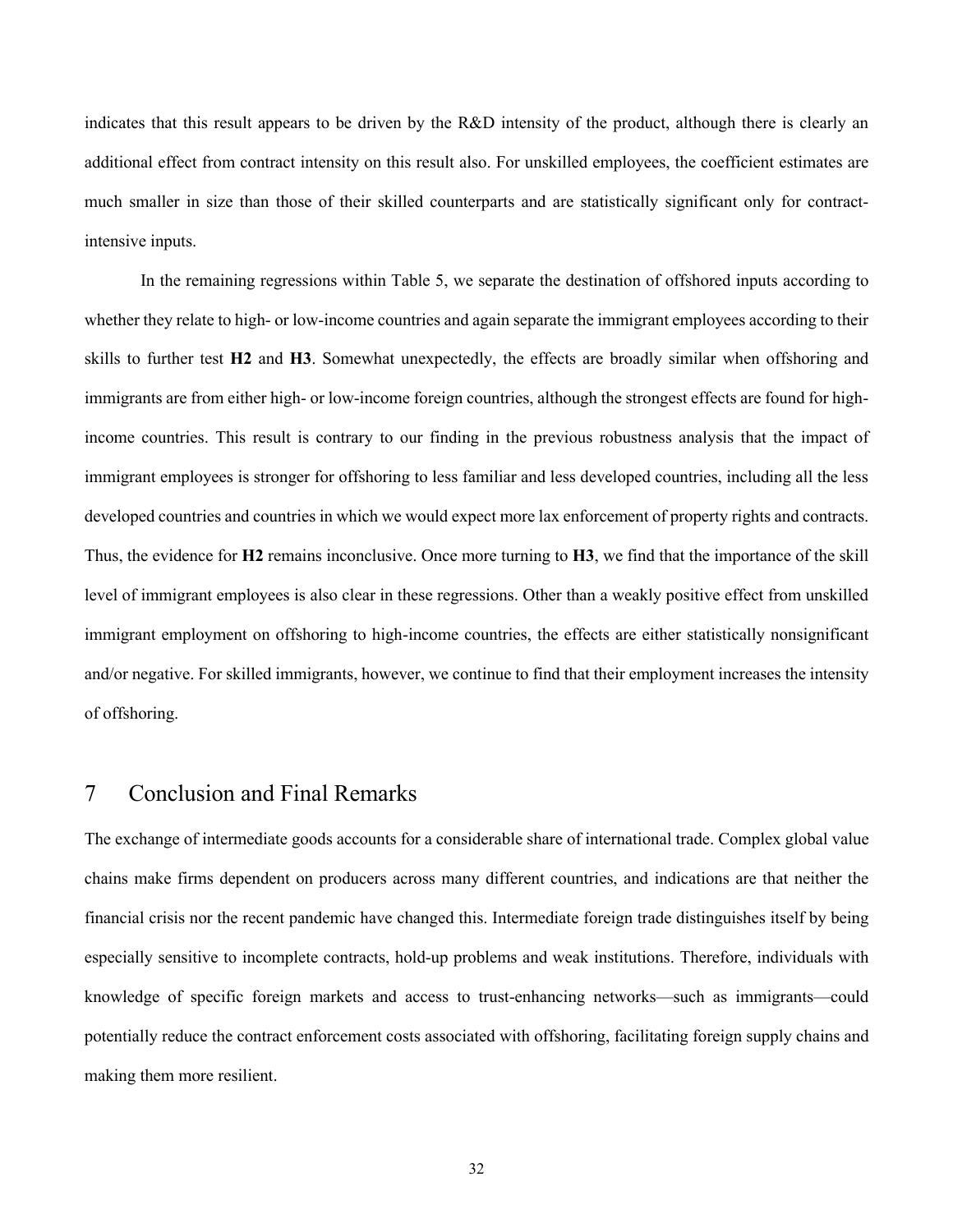The aim of this study has been to explore how the employment of immigrants allows firms to reduce the costs of sustaining the intensity with which they use this form of international input supply. Conceptually, we model immigrant employees as augmenting headquarters supervisory services related to offshoring and reducing the risk of technology leakage. Migrant employees lower the variable contract enforcement costs, while immigrant communities in general make the foreign country less foreign to their new country of residence, in effect lowering the fixed offshoring costs. Empirically, we investigate the impact of immigrants on offshoring while carefully controlling for confounding factors through the use of combinations of firm-country and time fixed effects by using an instrumental variable approach and by exploring heterogeneity across workers, inputs and countries. The analysis provides evidence in support of a statistically and economically significant positive impact of immigrant employees on the intensity of offshoring, while they have no effect beyond migrant communities in general on the entry into offshoring. Hiring one additional immigrant employee increases the value of offshored inputs by three percent on average in the baseline model. Hiring skilled immigrants substantially enhances this effect, and even more so when the traded products are contract and R&D intensive. There are lessons for policymakers. For policymakers in highincome and open economies, such as Sweden, an objective to facilitate firms' intensity and resilience in offshoring could justify policies that promote high-skilled immigration and facilitate the ability of high-skilled immigrants to remain in the country and integrate into the labor market. For policymakers who have an interest in advancing their country's offshoring attractiveness, it would be relevant to consider encouraging the emigration of high-skilled persons seeking employment abroad, especially in sectors with high contract and R&D intensity. However, whether this would be associated with a net gain or a net loss for the economy as a whole requires a comprehensive welfare analysis, which is beyond the scope of this paper.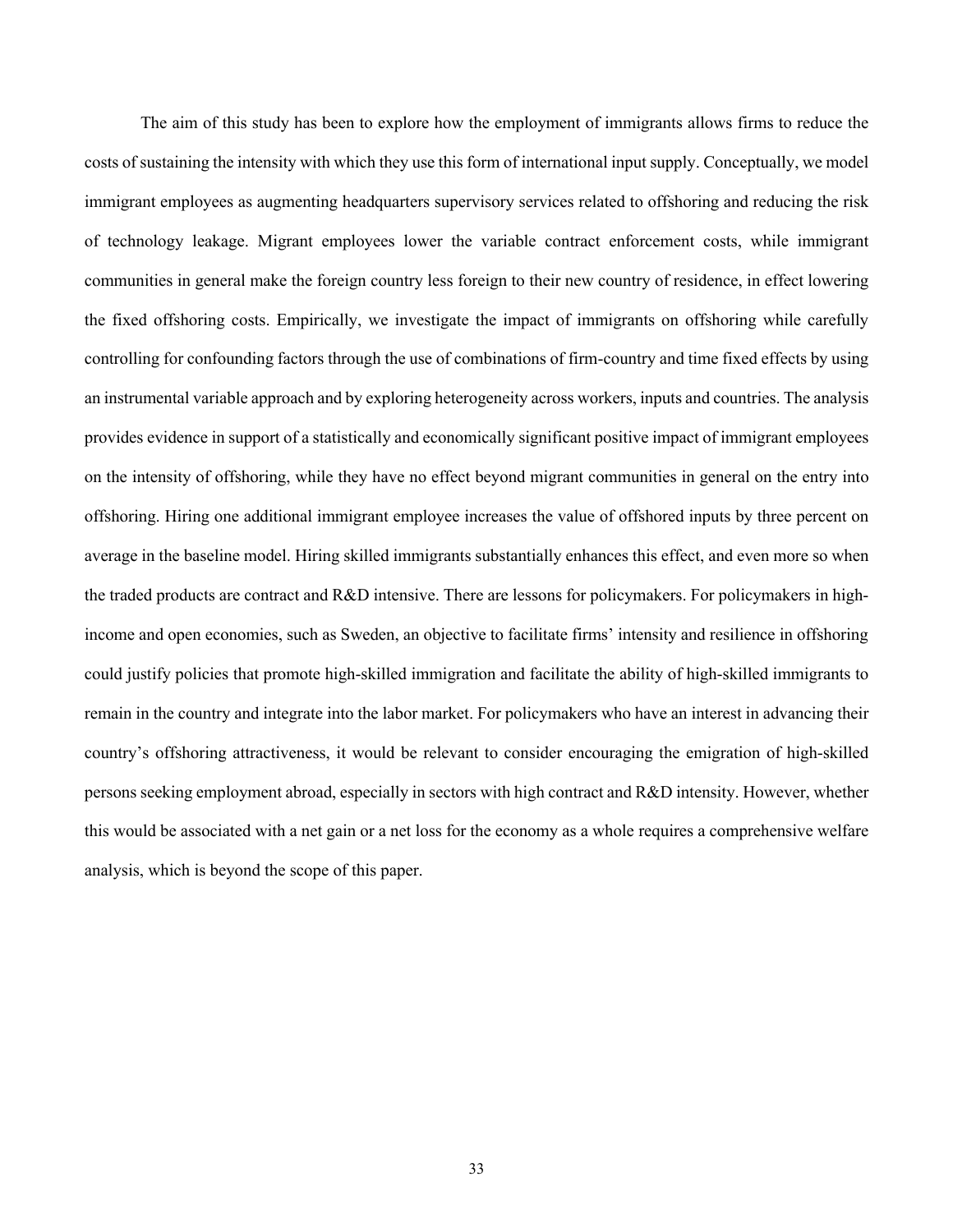# References

- Agrawal, A., Catalini, C., Goldfarb, A., 2015. Crowdfunding: Geography, social networks, and the timing of investment decisions. Journal of Economics & Management Strategy 24(2): 253-274.
- Aguiar, A., Walmsley, T., Abrevaya, J., 2007. Effects of bilateral trade on migration flows: the case of the United States. GTAP Resource 2408, Draft paper presented at the  $10<sup>th</sup>$  Annual Conference on Global Economic Analysis, Purdue University, USA.
- Aleksynska, M. and Peri, G., 2012. Isolating the network effect of immigrants on trade. IZA Discussion Papers 6941, Institute for the Study of Labor (IZA).
- Allen, T., 2014. Information Frictions in Trade. Econometrica 82(6): 2041-2083.
- Anderson, J., Marcoullier, D., 2002. Insecurity and the pattern of trade: an empirical investigation. Review of Economics and Statistics 84 (2), 342-352.
- Anderson, J. van Wincoop, E., 2004. Trade costs. Journal of Economic Literature 42 (3), 691–751.
- Andrews, M., Schank, T., Upward, R., 2006. Practical fixed-effects estimation methods for the three way error-components model. The Stata Journal 6 (4), 461-481.
- Antràs, P. and Helpman E., 2004. Global Sourcing. Journal of Political Economy 112 (3), 552-80.
- Bandyopadhyay, S., Wall, H., 2010. Immigration and outsourcing: a general-equilibrium analysis. Review of Development Economics 14(3), 433-446.
- Bastos, P., Silva, J., 2012. Networks, firms, and trade. Journal of International Economics 87(2): 352-364.
- Becker, G., 1957. The Economics of Discrimination. The University of Chicago Press, Chicago.
- Bernanke, B., 1983. Irreversibility, uncertainty, and cyclical investment. The Quarterly Journal of Economics 98 (1), 85-106.
- Bernard, A. B., Fort, T. C., Smeets,, V., Warzynski, F., 2020. Heterogeneous Globalization: Offshoring and Reorganization. NBER WP 26854.
- Beverelli, C., Orefice, G., Rocha, N., 2011. Offshoring and migration in a world with policy spillovers. Université de Genève Working Paper 11/11105.
- Bloom, N., 2007. Uncertainty and the dynamics of R&D. American Economic Review 97 (2), 250-255.
- Blum, B. S., Goldfarb, A., 2006. Does the Internet defy the law of gravity? Journal of International Economics 70(2): 384- 405.
- Borusyak, K., Hull, P., Jaravel, X., 2021. Quasi-Experimental Shift-Share Research Designs. Review of Economic Studies, forthcoming.
- Brandts, J., Ellman, M., Charness, G., 2016. Let's talk: How communication affects contract design. Journal of the European Economic Association 14(4): 943-974.
- Chamberlain, G., 1980. Analysis of covariance with qualitative data. The Review of Economic Studies 47(1), 225-238.
- Chaney, T., 2008. The intensive and extensive margins of international trade. American Economic Review 98 (4), 1707- 1721.
- Cristea, A. D., 2012. Multinational production with costly communication: the role of foreign skilled labor. University of Oregon, mimeo.
- Crozet, M., Head, K., Mayer, T., 2012. Quality sorting and trade: firm-level evidence for French wine. Review of Economic Studies 79(2), 609-644.
- Cuberes, D., 2013. Are Internet and face-to-face contacts complements or substitutes? Evidence from Internet traffic between cities. University of Sheffield, Sheffield Economic Research Paper Series 201310.
- Dixit, A., 1989. Entry and exit decisions under uncertainty. Journal of Political Economy 97 (3), 620-638.
- Dunlevy, J., 2006. The influence of corruption and language on the protrade effect of immigrants: evidence from American states. Review of Economics and Statistics 88 (1), 182-186.
- Eaton, J., Kortum, S., Kramarz, F., 2011. An anatomy of international trade: Evidence from french firms. Econometrica 79(5), 1453-1498.
- Felbermayr, G. J., Toubal, F., 2010. Cultural proximity and trade. European Economic Review 54(2): 279-293.
- Felbermayr, G., Grossman, V., Kohler, W., 2012. Migration, international trade and capital formation: cause or effect? IZA Discussion Papers 6975, Institute for the Study of Labor (IZA).
- Flisi, S., Murat, M., 2011. The hub continent. Immigrant networks, emigrant diasporas and FDI. Journal of Socio-Economics 40 (6), 796-805.
- Foley, C. F., Kerr, W. R., 2011. Ethnic innovation and US multinational firm activity. NBER WP 17336.
- Forbes, 2009. Business Meeting: The case for face-to-face. Forbes Insight Study.
- Genc, M., Gheasi, M., Nijkamp, P., Poot, J., 2011. The impact of immigration on international trade: a meta-analysis. Norface Migration Discussion Paper 11-20.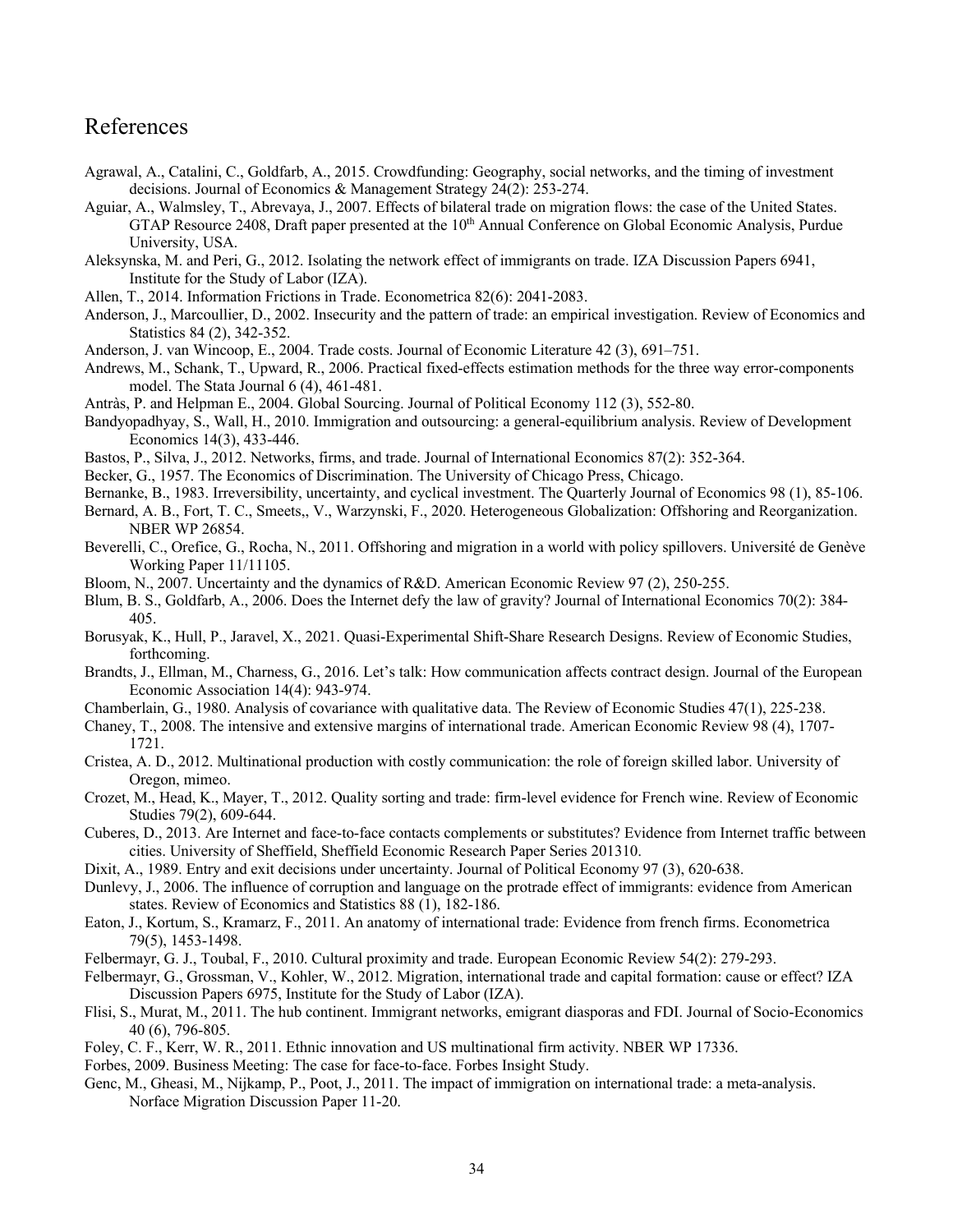- Garcia-Vega, M. and Huergo, E., 2011. Determinants of international R&D outsourcing: the role of trade Review of Development Economics. 15(1), 93-107.
- Ghani, E., Kerr, W. R., Stanton, C., 2013. Diasporas and outsourcing: evidence from oDesk and India, The World Bank, Policy Research Working Paper Series: 6403.
- Goldsmith-Pinkham, P., Sorkin, I., Swift, H., 2020. Bartik Instruments: What, When, Why, and How. American Economic Review 110(8), 2586-2624.
- Gould, D., 1994. Immigrant links to the home country: empirical implications for U.S. bilateral trade flows. The Review of Economics and Statistics 76 (2), 302–316.
- Greenstein, S., Forman, C., Goldfarb, A., 2018. How Geography Shapes—and Is Shaped by—the Internet. In Clark, G. L., Feldman, M. P., Gertler, M. S., Wójcik, D., 2018. The New Oxford Handbook of Economic Geography. Oxford University Press.
- Grossman, G. M., Rossi-Hansberg, E., 2008. Trading tasks: a simple theory of offshoring. American Economic Review 98(5): 1978-1997.
- Grossman, G. M., Rossi-Hansberg, E., 2012. Task trade between similar countries. Econometrica 80(2): 593-629.
- Grossman, S.J., Hart, O.D., 1986. Costs and benefits of ownership: a theory of vertical and lateral integration. Journal of Political Economy 94 (4), 691-719.
- Growe, A., 2019. Developing trust in face-to-face interaction of knowledge-intensive business services (KIBS). Regional Studies 53(5): 720-730.
- Hart, O., Moore, J., 1990. Property rights and the nature of the firm. Journal of Political Economy 98 (6).
- Harvard Business Review, 2009. Managing across distance in today's economic climate: the value of face-to-face communication. Harvard Business Review Analytical Services, October 2009.
- Hasche, N., 2013. Value Co-Creating Processes in International Business Relationships: Three empirical stories of cooperation between Chinese customers and Swedish suppliers. Örebro University, Örebro Studies in Business Ph.D. Dissertation 7.
- Hatzichronoglou, T., 1997. Revision of the high-technology sector and product classification. OECD STI Working Paper 1997/02.
- Hatzigeorgiou, A., 2010a. Migration as trade facilitation: assessing the links between international trade and migration. The B.E. Journal of Economic Analysis & Policy 10 (1), Article 24.
- Hatzigeorgiou, A., 2010b. Does immigration stimulate foreign trade? Evidence from Sweden. Journal of Economic Integration 25 (2), 376–402.
- Hatzigeorgiou, A., Lodefalk, M., 2015. Trade, Migration and Integration Evidence and Policy implications. The World Economy, 38 (12).
- Hatzigeorgiou, A., Lodefalk, M., 2016. Migrants' Influence on Firm-Level Exports. Journal of Industry, Competition and Trade 16(4): 477-497.
- Hatzigeorgiou, A., Lodefalk, M., 2021. A literature review of the nexus between migration and internationalization. Journal of International Trade & Economic Development 30(3), 319-340.
- Head, K., Ries, J., 1998. Immigration and trade creation: econometric evidence from Canada. The Canadian Journal of Economics 31(1), 47–62.
- Head, K., Mayer, T., Ries, J., 2009. How remote is the offshoring threat? European Economic Review 53(4): 429-444.
- Heckman, J., 1979. Sample selection bias as a specification error. Econometrica 47 (1), 153-161.
- Helpman, E., Melitz, M., Rubinstein, Y., 2008. Estimating trade flows: trading partners and trading volumes. Quarterly Journal of Economics 123 (2), 441–487.
- Helpman, E., Melitz, M., & Yeaple, S.R. 2004. Export Versus FDI with Heterogeneous Firms, American Economic Review, American Economic Association, 94(1), 300-316.
- Hennart, J.F.M.A. 1982. A theory of multinational enterprise. Ann Arbor: University of Michigan.
- Herander, M., Saavedra, L., 2005. Exports and the structure of immigrant-based networks: the role of geographic proximity. Review of Economics and Statistics 87 (2), 323–335.
- Hiller, S., 2013. Does immigrant employment matter for export sales? Evidence from Denmark. Review of World Economics/Weltwirtschaftliches Archiv 149(2): 369-394.
- Holgersen, H., Zhiyang, J., Svenkerud, S., 2020. Who and How Many Can Work from Home? Evidence from Task Descriptions and Norwegian Job Advertisements. Manuscript.
- Hortacsu, A., Martinez-Jerez, F. A., Douglas, J., 2009. The geography of trade in online transactions: evidence from eBay and MercadoLibre. American Economic Journal: Microeconomics 1(1): 53-74.
- Javorcik, B., Özden, Ç., Spatareanu, M., Neagu, C. 2011. Migrant networks and foreign direct investment. Journal of Development Economics 94 (2), 231-241.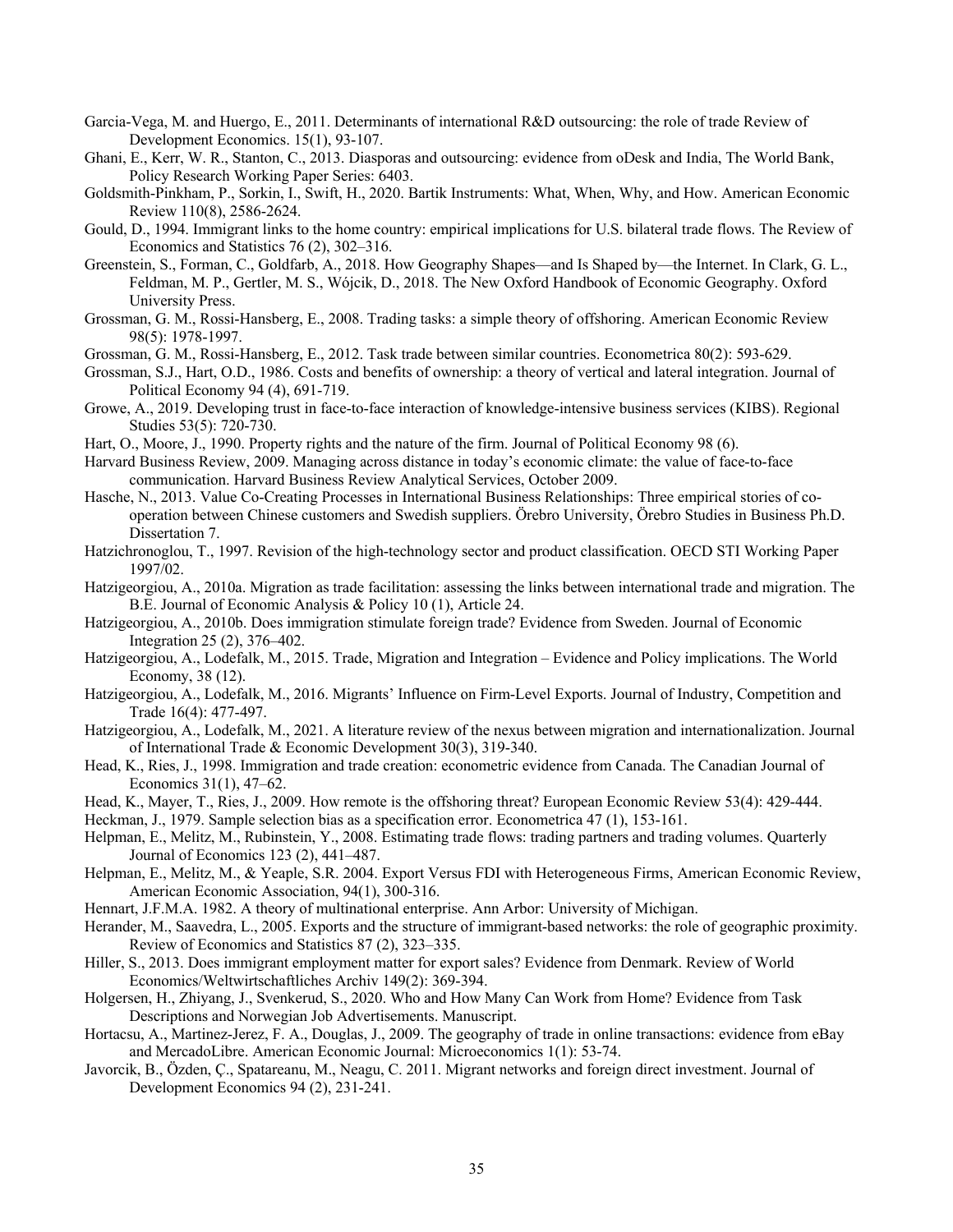Johanson, J., Vahlne, J.-E., 2009. The Uppsala internationalization process model revisited: From liability of Foreignness to Liability of Outsidership. Journal of International Business Studies 40(9): 1411-1431.

Kneller, R., Pisu, M., 2011. Barriers to exporting: what are they and who do they matter to? World Economy 34(6): 893-930.

Krugman, P., 1980. Scale economies, product differentiation, and the pattern of trade, American Economic Review, American Economic Association, 70(5), 950-59.

Kugler, M., Rapoport, H., 2011. Migration, FDI, and the margins of trade, Harvard CID Working Paper 11/222.

Lawless, M., 2009. Firm export dynamics and the geography of trade. Journal of International Economics 77(2), 245-254.

- Levchenko, Andrei A. 2007. Institutional quality and international trade. Review of Economic Studies, Oxford University Press 74 (3), 791-819.
- Lewer, J., 2006. The impact of immigration on bilateral trade: OECD results from 1991-2000. Southwestern Economic Review 33(1): 9–22.
- Lodefalk, M., 2016. Temporary Expats for Exports: Micro-Level Evidence. Review of World Economics/Weltwirtschaftliches Archiv 152(4): 733-772.
- McKenzie, D., Yang, D., 2015. Evidence on policies to increase the development impacts of international migration. The World Bank Research Observer 30(2): 155-192.
- Melitz, M., Constantini, J., 2008. The dynamics of firm-level adjustment to trade liberalization, in: Helpman, E., Marin, D., Verdier, T. (Eds.), The Organization of Firms in a Global Economy. Harvard University Press, Cambridge, MA.
- Melitz, M., 2003. The impact of trade on intra-industry reallocations and aggregate industry productivity. Econometrica 71, 1695–1725.
- Miroudot, S., Lanz, R., Ragoussis, A., 2009. Trade in intermediate goods and services, OECD, Trade Directorate, OECD Trade Policy Working Papers: 93.
- Miroudot, S., 2020. Resilience versus robustness in global value chains: Some policy implications. VoxEU, CEPR, 18 June.
- Mok, D., Wellman, B., 2007. Did distance matter before the Internet? Interpersonal contact and support in the 1970s. Social Networks 29(3): 430-461.
- Moriconi, S., Peri, G., Pozzoli, D., 2020. The Role of Institutions and Immigrant Networks in Firms' Offshoring Decisions. Canadian Journal of Economics 53(4), 1745-1792.
- Mundlak, Y., 1978. On the pooling of time series and cross section data. Econometrica 46 (1), 69-85.
- Mundra, K., 2012. Immigration and trade creation for the US: The Role of Immigrant Occupation. IZA Discussion Paper: 7073.
- Naghavi, A., and Ottaviano, G. (2009), Offshoring and product innovation, Economic Theory, Springer, vol. 38(3), 517-532.
- Nedoncelle, C., and Marchal, L. (2019). Immigrants, Occupations and Firm Export Performance. Review of International Economics 27(5): 1480-1509.
- North, D. 1990. Institutions, Institutional Change and Economic Performance, Cambridge: Cambridge University Press.
- Nunn, N., 2007. Relationship-specificity, incomplete contracts, and the pattern of trade. The Quarterly Journal of Economics 122(2): 569-600.
- Olney, O. W., Pozzoli, D., 2021. The Impact of Immigration on Firm-Level Offshoring. Review of Economics and Statistics, 103(1): 177–195.
- Ottaviano, G., Peri, G., Wright, G., 2012. Immigration, offshoring and American jobs. Centre for Economic Performance Discussion Paper 12/1147.
- Oxford Economics, 2009. The Return on Investment of U.S. Business Travel. Oxford Economics USA, September 2009.
- Parsons, C., Vézina, P.-L., 2018. Migrant Networks and Trade: The Vietnamese Boat People as a Natural Experiment. Economic Journal 128(612), 210-234.
- Petropoulou, D., 2011. Information costs, networks and intermediation in international trade. Federal Reserve Bank of Dallas, Globalization and Monetary Policy Institute WP 76.
- Phelps, E., 1972. The statistical theory of racism and sexism. American Economic Review. 62 (4), 659-661.
- Pierce, J.R., Schott, P.K., 2012. Concording US harmonized system categories over time. Journal of Official Statistics 28(1), 53-68.
- Pouliakas, K., Roberts, D., Balamou, E., Psaltopoulos, D., 2009. Modelling the Effects of Immigration on Regional Economic Performance and the Wage Distribution: A CGE Analysis of Three EU Regions. IZA Discussion Paper 09/4648.
- Proffice Group, 2015. Mångfaldsbarometern Chefer svarar om mångfald. Rapport.
- Rauch, J., 1991. Reconciling the pattern of trade with the pattern of migration. The American Economic Review 81 (4), 775– 796.
- Rauch, J. E., 1996. Trade and search: social capital, sogo shosha, and spillovers. NBER, Working Paper 5618.
- Rauch, J., 1999. Networks versus markets in international trade. Journal of International Economics 48(1), 7–35.
- Rauch, J., 2001. Business and social networks in international trade. Journal of Economic Literature 39 (4), 1177-1203.